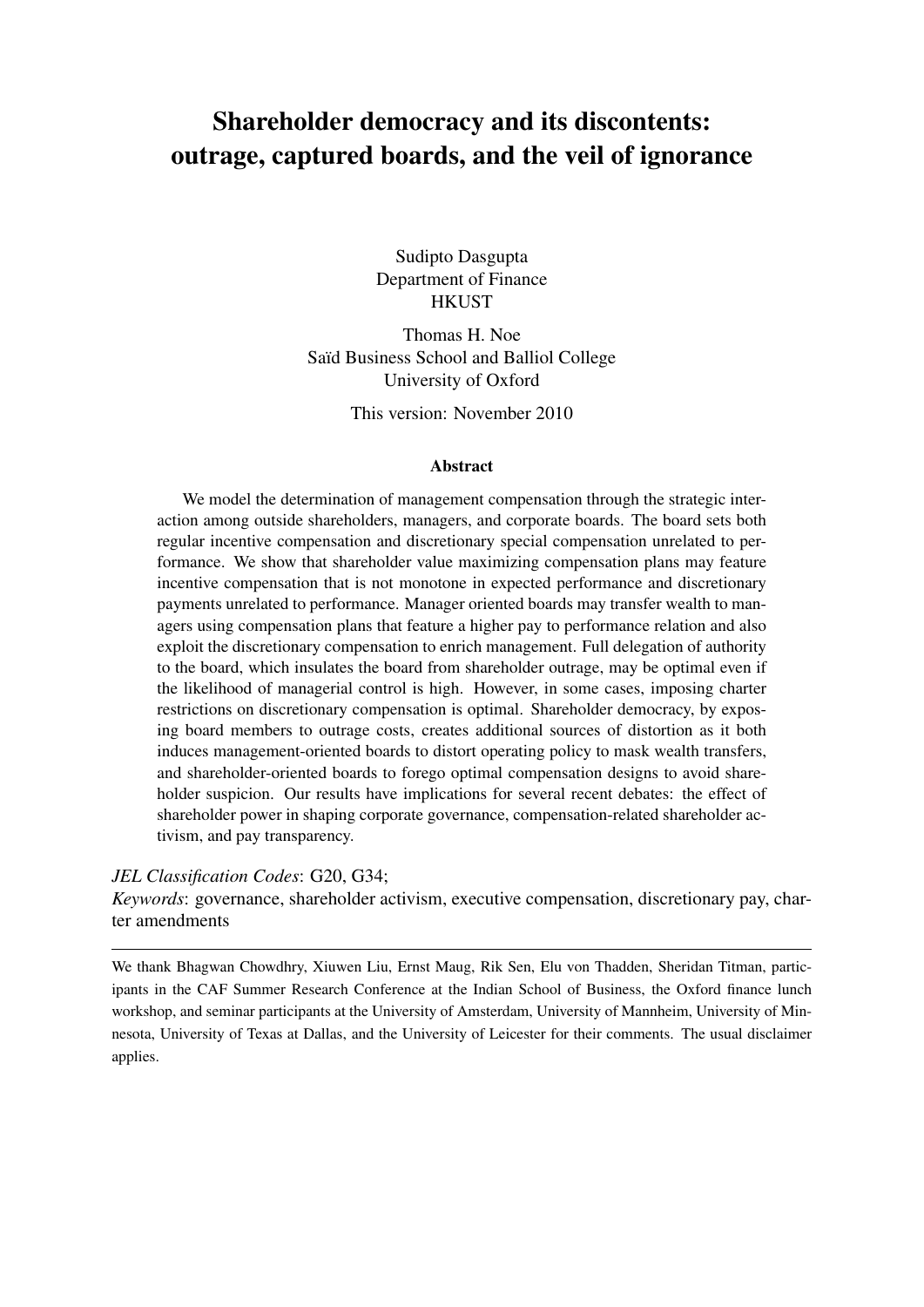## 1 Introduction

Shareholders must exercise some control over managerial compensation if they are to extract value from their investments. Managers, who are intimately involved with the day- to-day operations of the firm, have much more firm-specific information than shareholders. Moreover, shareholders are typically diffuse. Thus shareholders must exercise control while trapped behind a veil of ignorance and handicapped by the attenuated incentives produced by fractional ownership. For this reason, since Berle and Means (1932), the effective exercise of shareholder control has been viewed as problematic. Given diffusion of ownership and ignorance, shareholders must resort to three imperfect tools for exercising control – delegation, charter restrictions, and ex post intervention. Delegation involves handing the duty of managerial supervision over to better informed agents, i.e., a corporate board, but using charter provisions to insulate the board from shareholder sanctions (except for the most egregious actions). Charter restrictions involve prohibiting certain potential corporate actions through specific provisions in the corporate charter. Ex post intervention involves constraining the actions of the board through the threat of shareholder sanctions if actions that are sufficiently "suspicious" are observed. Such a governance system presupposes low cost of activism and a charter that makes sanctions possible.

Whether these means of control are effective is controversial in both academic and policy circles. Bebchuk (2005) argues that the traditional, director-centered form of governance needs to be replaced by one in which shareholders have the power to amend governance arrangements. In particular, he argues that not only should shareholders have the power to initiate and adopt "rules-of-the game" decisions (such as change a company's charter or state of incorporation  $<sup>1</sup>$  $<sup>1</sup>$  $<sup>1</sup>$ ), but also the power to selectively intervene in "specific business decisions of substantial</sup> importance". These proposals, however, have been challenged by other legal scholars (Romano (2001), Stout and Anabtawi (2004),Bainbridge (2006), Lipton and Savitt (2007), Mirvis, Rowe and Savitt (2007), Anabtawi and Stout (2008)), who point out many problems, including issues of fiduciary responsibility in a shareholder-centric world, shareholder heterogeneity, activist agendas pursued by special interest groups, and information asymmetry between the shareholders and the board.

One area in which greater shareholder activism is already evident is the pay-setting process for corporate executives. The issue of top management pay was brought sharply into focus in the aftermath of the accounting scandals during 2000-2002 and the revelations of options backdating. Gillan and Starks (2007) and Ertimur, Ferri and Muslu (2010) document heightened shareholder activism, via shareholder proposals and "vote-no" campaigns, targeting various aspects of the pay process. The storm over executive pay further intensified after the financial

<sup>&</sup>lt;sup>1</sup>Under the Delaware code, only the board can initiate charter amendments and bring these to a shareholder vote. Shareholders also lack the power to change the state of incorporation.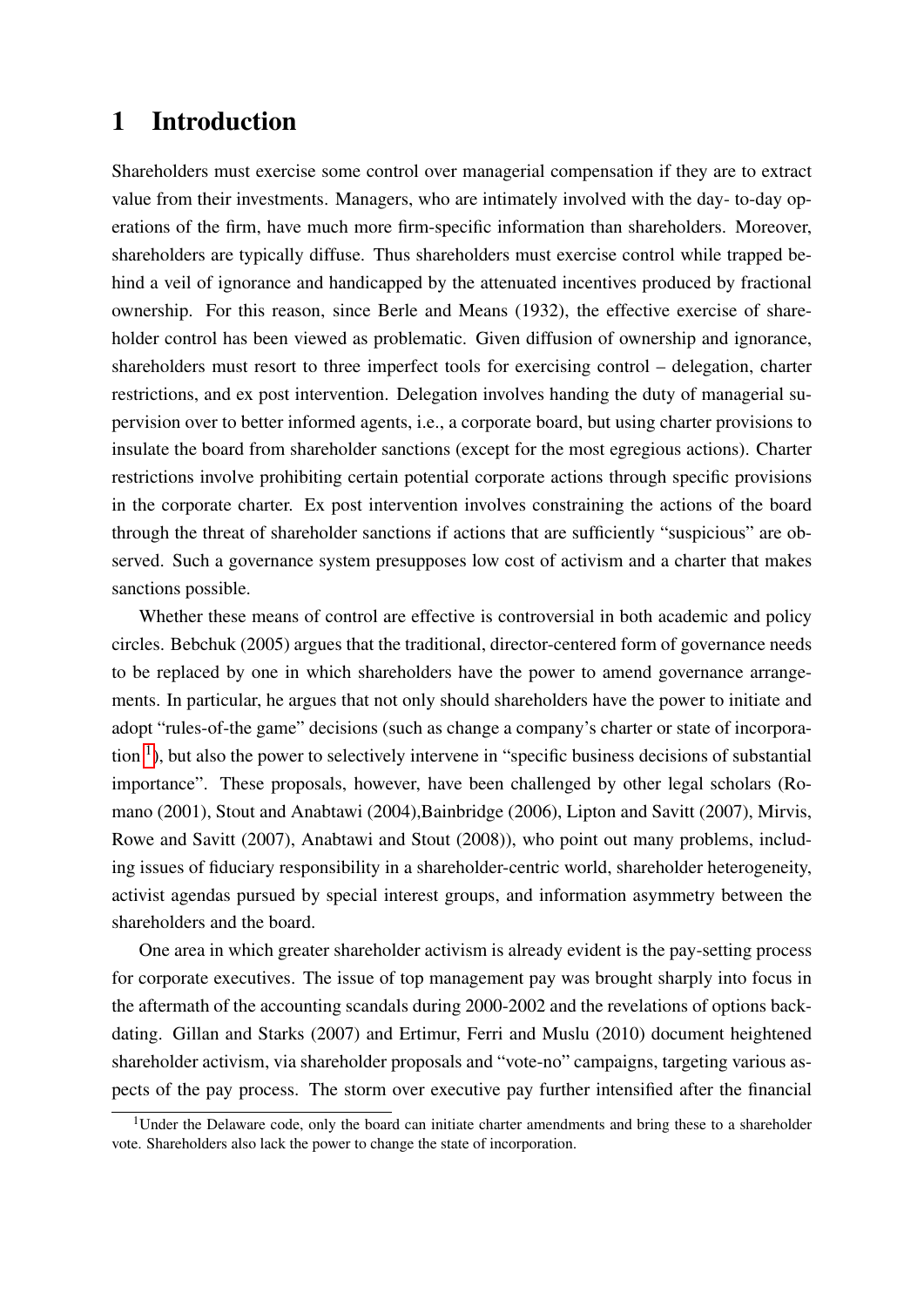crisis: the recently enacted Dodd-Frank act in the U.S. gives shareholders in public companies "say-in pay", that is, the right to cast non-binding votes each year on executive pay packages. $2$ 

In this paper we consider the relative efficacy of the alternative methods of exercising control discussed above for the problem of controlling managerial opportunism. We assume that shareholders can observe firm performance, investment policy, and the structure of management compensation. However, in contrast to boards, they have less information regarding latent state variables driving performance. There are two key differences between our approach and the extant literature. First, we consider the *three-way interaction* between managers, boards, and shareholders. In our analysis, each of these agent types has different information, incentives, and interests. While the extant research has developed models of governance when the board is shareholder oriented and when the board is management oriented, our paper is the first to our knowledge in which the orientation of the board is not common knowledge. In fact our analysis revolves around shareholders' uncertainty regarding the loyalty of their board. Moreover, because board members are averse to sanction, even shareholder-oriented boards may be unwilling to make value maximizing decisions if such decisions, based on the shareholders' information partition, are sufficiently suspicious to generate outrage.

In our analysis, shareholders have ultimate control but for reasons of ignorance may gain from delegation to a board. Shareholders also have the option of limiting the board's discretion in offering pay packages through charter provisions, e.g., provisions that limit the level of managerial compensation or ban discretionary awards. We term the above two types of ex ante control *charter-based control*. [3](#page-0-0) In addition, shareholders can opt to remove or sanction a board through selective intervention - for example, when, conditional on the publicly observable information, the actions of the board imply that the probability that the board has been captured is above a threshold value. We call this type of ex post control *shareholder democracy*. We further assume that boards are extremely sanction averse and will never risk sanction by shareholders <sup>[4](#page-0-0)</sup>. This model formulation captures the notion of "outrage costs" constrain-

<sup>&</sup>lt;sup>2</sup>There is debate about whether the stylized facts associated with executive pay fit better an "efficient contracting" view or a "skimming" view of the pay process. Representative of the latter view are Bebchuk and Fried (2003, 2004, 2005), who argue that the pay process for U.S. companies has been captured by company insiders, and features of pay are best understood as a process in which company insiders, with the tacit collusion of boards, set the terms of their own pay, subject to certain external "outrage constraints ". In contrast, Edmans and Gabaix (2009) survey a number of models which demonstrate that these controversial compensation designs are potentially consistent with efficient "arms-length" contracting between managers and shareholder value maximising boards.

<sup>&</sup>lt;sup>3</sup>As Bebchuk (2005) notes, at present U.S. shareholders have limited power to implement charter amendments. One of his proposals calls for greater shareholder power to implement charter amendments and initiate changes to the state of incorporation.

<sup>&</sup>lt;sup>4</sup>Thus, in our model, the threat of sanctions remains an off-the-equilibrium-path consequence and boards are not sanctioned in equilibrium. There is growing evidence, however, that compensation related activist agendas can impose costs on the board. For example, Ertimur et al. (2010) note that compensation-related "vote-no" campaigns (organized attempts by shareholders to convince other shareholders to withhold their votes from the election of all or some board members) are increasingly becoming more common and acquiring more "teeth": "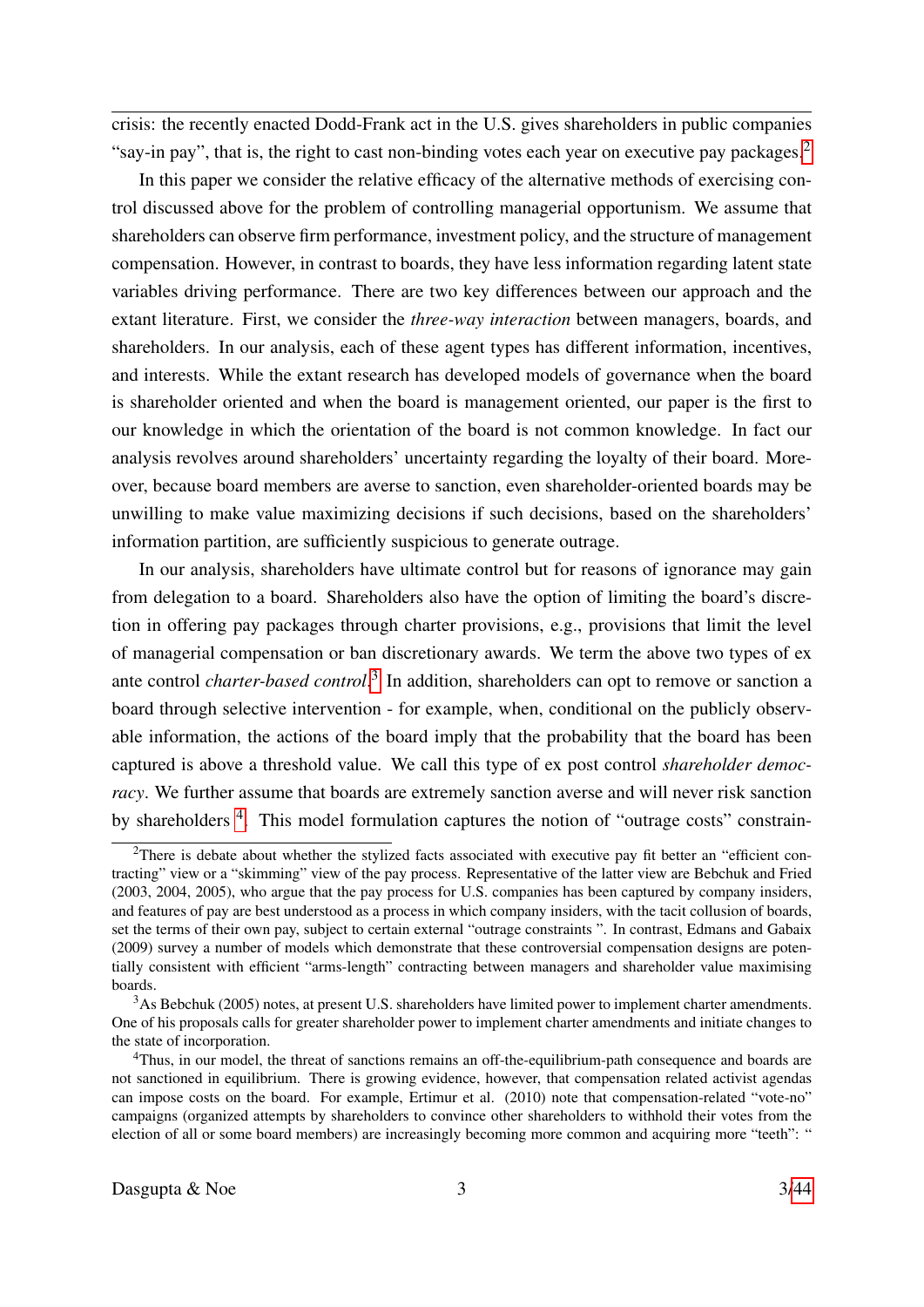ing managerial compensation. The lower the outrage threshold, the tighter the constraint from shareholder outrage and thus the more democratic the governance system.

Both control by means of charter restrictions and democratic intervention (akin to Bebchuk's (2005) notion of selective intervention on specific business decisions of substantial importance) have costs relative to full delegation. Although limits on discretionary pay and compensation caps can increase firm value when the board is manager-controlled, in our setting "suspicious compensation policies "can maximize shareholder value in some states of the world. Thus, identifying suborned boards through observing compensation policy is problematic. We consider two types of pay: regular incentive pay that is contractually determined and explicitly disclosed, and *discretionary pay* representing awards made largely at the discretion of the board.<sup>[5](#page-0-0)</sup> In our setting, managers may have private information regarding investment projects as well as private benefits associated with such projects. For this reason, managers may not reveal adverse information regarding private benefit-laden projects without revelationbased incentives. Thus, shareholders, who find the costs of excess compensation less than the cost of malinvestment, have an incentive to pay managers for revelation - this is the form that discretionary compensation takes in our setting.[6](#page-0-0)

Because board capture is possible, the fact that suspicious policies are sometimes optimal does not mean that shareholders should always delegate authority. Management oriented boards will use delegated authority to pay excess compensation even when it is not required, i.e., when the manager earns no private benefits, and economic conditions do not justify high incentive compensation. Hence, the firm's problem, in designing ex ante controls on board compensation policy, reduces to trading off the costs of controls, which arise from reducing discretion when the board is shareholder oriented, against the benefits of controls, which arise from reducing discretion when the board is management oriented. Interestingly, we find that full delegation is favored by shareholders over charter restrictions precisely when managers are more likely to derive private benefits from the firm's growth. Moreover, in our setting, both management-oriented boards and shareholder-oriented boards are made worse off by charter restrictions—shareholder-oriented boards because they know that such restrictions prevent them from implementing shareholder shareholder value maximizing policies in some state of nature, and management-oriented boards because such restrictions prevent them from enriching the manager in other states. Thus, board opposition to charter restrictions is not informative regarding the boards' loyalty to shareholders.

<sup>···</sup> a large number of votes withheld communicates widespread dissatisfaction with the incumbent board and may act as a catalyst for change."

<sup>&</sup>lt;sup>5</sup>In December 2006, the SEC announced new rules for the disclosure of the determinants of CEO awards. De Angelis and Grinstein (2010) find that (excluding base salary) the mean and median fraction of total awards that are discretionary (i.e. not based on explicit performance measures) are 48 and 47 percent, respectively.

<sup>6</sup>See Levitt and Snyder (1997), Almazan and Suarez (2003), and especially Inderst and Mueller (2009) and Eisfeldt and Rampini (2008), for other papers that stress the information revelation role of pay.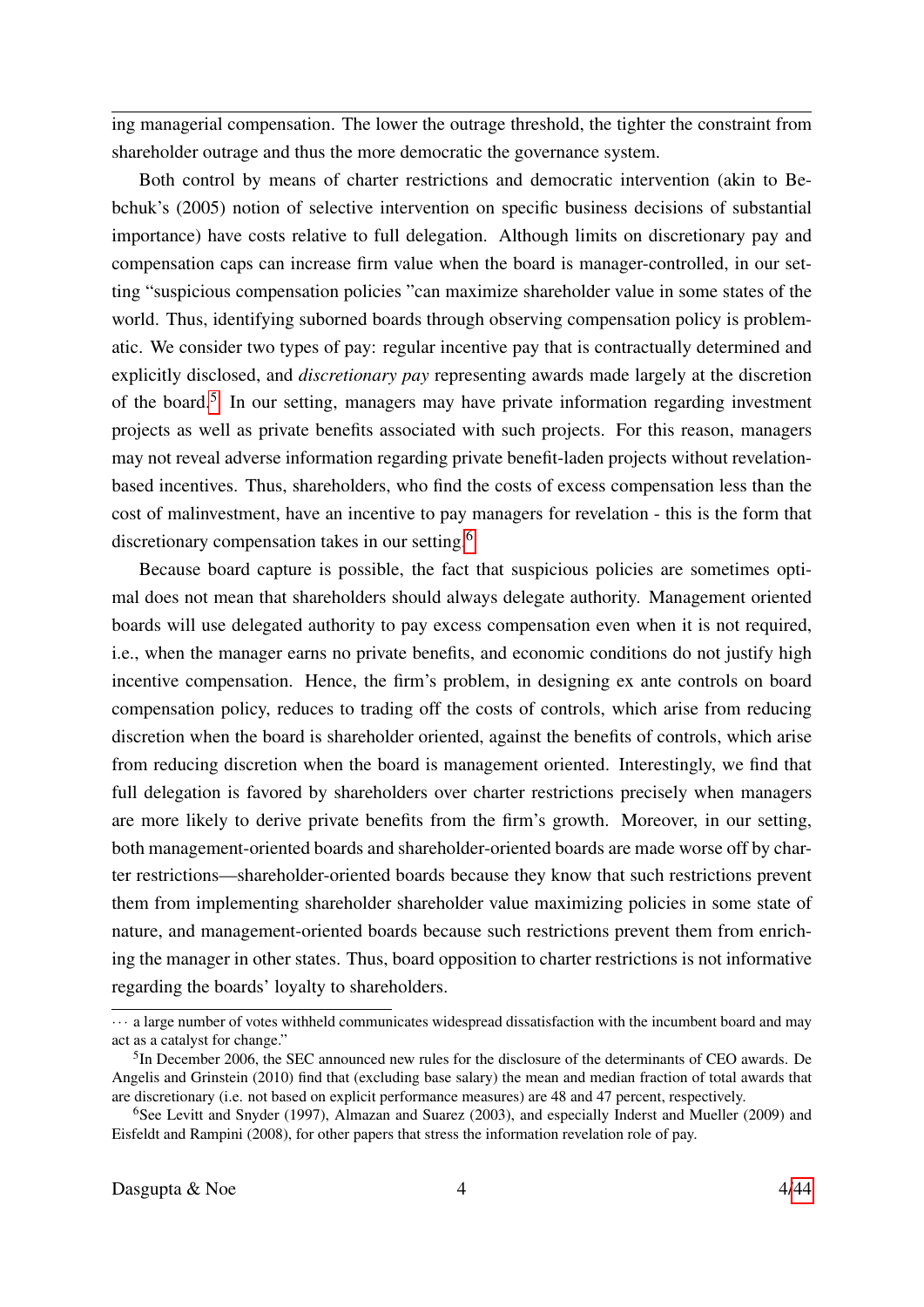The alternative to ex ante charter controls we consider is democracy, i.e., allowing boards discretion over compensation policies while empowering less well-informed outside shareholders to sanction boards. We identify this sanctioning with shareholder outrage. Outrage could be expressed, for example, through a vote to remove directors or through the embarrassment of a compensation plan rejection or a low-cost "vote-no" campaign. We assume that boards are averse to outrage and that such aversion is sufficient to curb compensation policies that will generate the outrage sanction. Thus, the outrage is off the equilibrium path but nevertheless constrains the board. We impose a perfection requirement on the set of equilibria considered that ensures that our equilibria can be approached by a series of games where the outrage point of shareholders is stochastic. Thus, one can view our results as reflecting a world where there is vanishingly small chance of shareholder intervention against the board given equilibrium board behavior.

In this setting, democracy can be more costly than either delegation faire or charter control. The reason is that shareholders' posterior assessment of board corruption are endogenous, affected not only by compensation policy but also by its correlation with other observable firm decisions. Thus, under democracy, corrupt, management-oriented boards have an additional motivation to distort firm policy decisions: to disguise wealth transfers to managers. These manipulations may cost shareholders much more than the simple wealth transfers from excess compensation.

An analogy might clarify our argument. Consider a country that is considering how to control military spending. There is a chance that the executive is "military biased" and simply wants to funnel money to generals. At the same time, legitimate reasons exist for surges in military spending, i.e. dangerous enemies. If the executive is military biased, but subject to democratic control by a poorly informed electorate, the executive has an incentive to make policy decisions that simulate military threats and thus provoke unnecessary wars in order to justify increased military spending. Absent democratic control, the biased executive would enrich the military through more direct and less costly wealth transfers, i.e., raise salaries, buy gold-plated weapons systems, and build nice officers' clubs.

Our analysis is particularly relevant in the context of recent policy debates that have suggested various curbs on executive compensation and shareholder voice in the pay process. For example, Bebchuk and Fried (2005) point out that many companies use subjective criteria for some of their bonus payments. They argue " $\cdots$  boards favoring their top executives can use the discretion provided by these plans to ensure that executives are well paid even when their performance is substandard". In our analysis, while a management-oriented board can misuse discretionary pay, nonetheless, it is an important tool in the hands of a shareholder- oriented board for extracting information from the manager. Ertimur et al. (2010) document that voteno campaigns lead to the reduction of "excess CEO pay", and shareholder proposals requiring

Dasgupta  $\&$  Noe  $5$  5[/44](#page-43-0)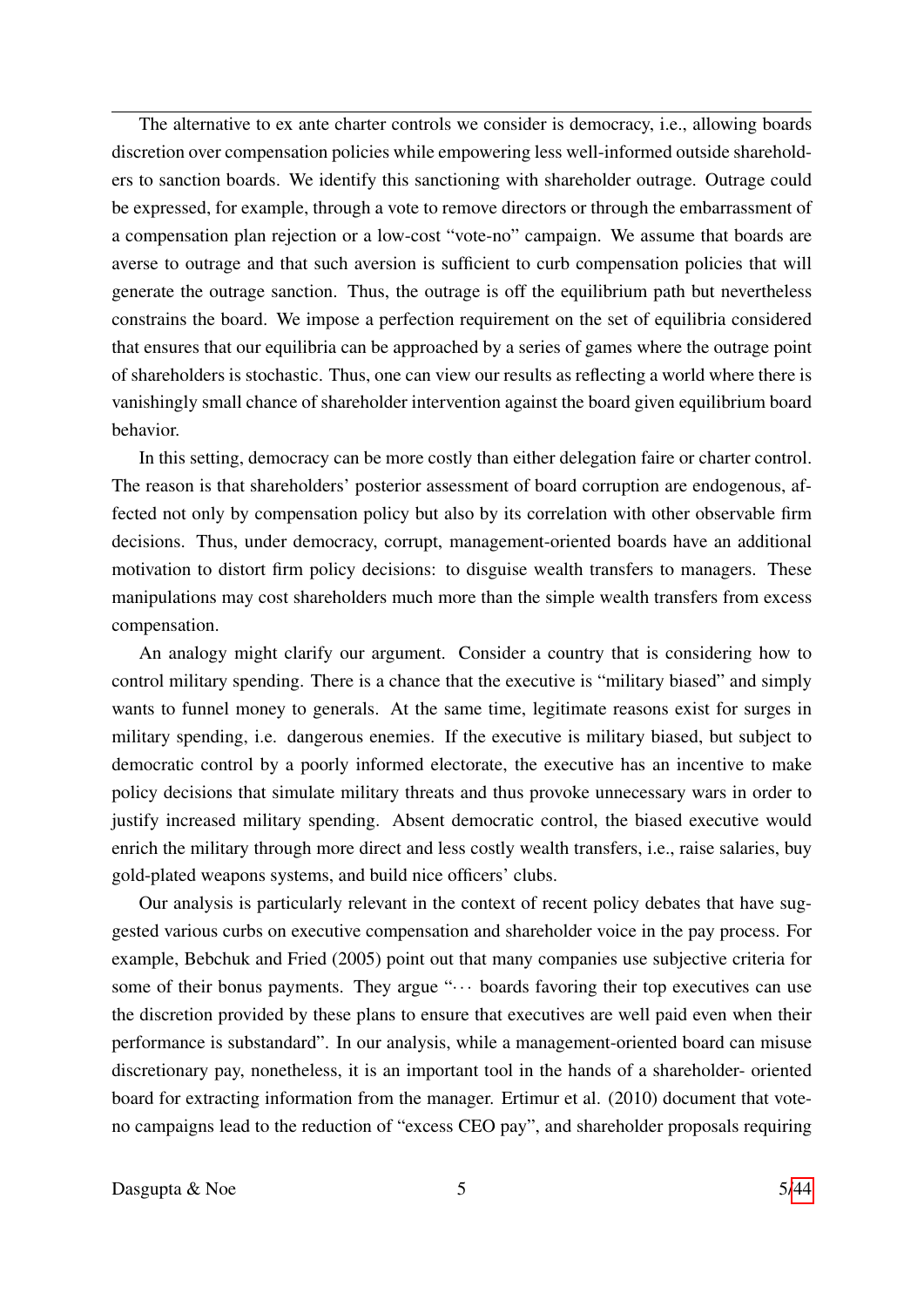shareholder approval of specific compensation items (e.g. golden parachutes) and those addressing how pay is set (e.g. the use of performance-based vesting conditions) receive the most support from shareholders, especially in firms with "excess pay". These results have been interpreted as evidence of shareholder sophistication and the efficacy of "low-cost" activism. Our analysis suggests a more cautious interpretation of these results. Discretionary pay awards to elicit managers' private information will appear as "excessive" since these are not related to specific performance benchmarks; yet, discretionary pay can be valuable for investment efficiency. Moreover, we show that given a positive correlation between a firm's economic state and the expected net present value of projects and the use of discretionary pay, pay-performance sensitivity will be the lowest for shareholder- oriented boards and the highest for management-oriented boards. Thus, it is difficult to draw inferences about the efficacy of shareholder activism from the targeting of discretionary pay.

Similarly, recent "say-on-pay" legislation in the U.S. is another example of policy aimed at selective intervention. Our analysis suggests that greater involvement of shareholders in the pay process, whether in the form of restricting the board's discretion or making it easier to sanction boards for pay practices that shareholders disapprove, may have significant costs both in terms of social welfare and firm value.

Our analysis differs from most of the existing literature on governance and pay in three important respects. First, while the literature mostly tries to understand the pay-setting process through either the lens of an "efficient contracting" view or a "skimming" view, our analysis allows boards, who set executive pay, to be either shareholder oriented or management oriented, but does not assume complete convergence of objectives since the board is sanction-averse. Second, our analysis is *normative* in nature: the focus of is very much on the relative efficacy of alternative governance mechanisms within which boards can operate and set pay. Third, some of our results, and especially our analysis of the effects of shareholder democracy, derive from the three-way interaction between managers, boards, and shareholders. In this latter respect, two recent papers are most relevant. Fisman, Khurana and Rhodes-Kropf (2007) present a model in which shareholders can misattribute poor performance to the CEO rather than to circumstances beyond the CEO's control. The board faces costs of shareholder disapproval, and may be forced to fire the CEO even when the CEO is of above avergae ability. In this environment, entrenchment has an inherent trade-off since it can lead to better firing decisions. Our analysis differs from Fisman et al. (2007) in that we do not assume shareholder irrationality in Fisman et al. the board maximizes shareholder value but shareholders nonetheless intervene. In Song and Thakor (2006), board type is heterogeneous and the board has career concerns (as does the CEO). An untalented board mimics to some degree the project accept/reject decision of a talented board to influence the posterior assessment of shareholders (or the CEO), and thereby distorts investment. The CEO also has career concern and chooses the precision of the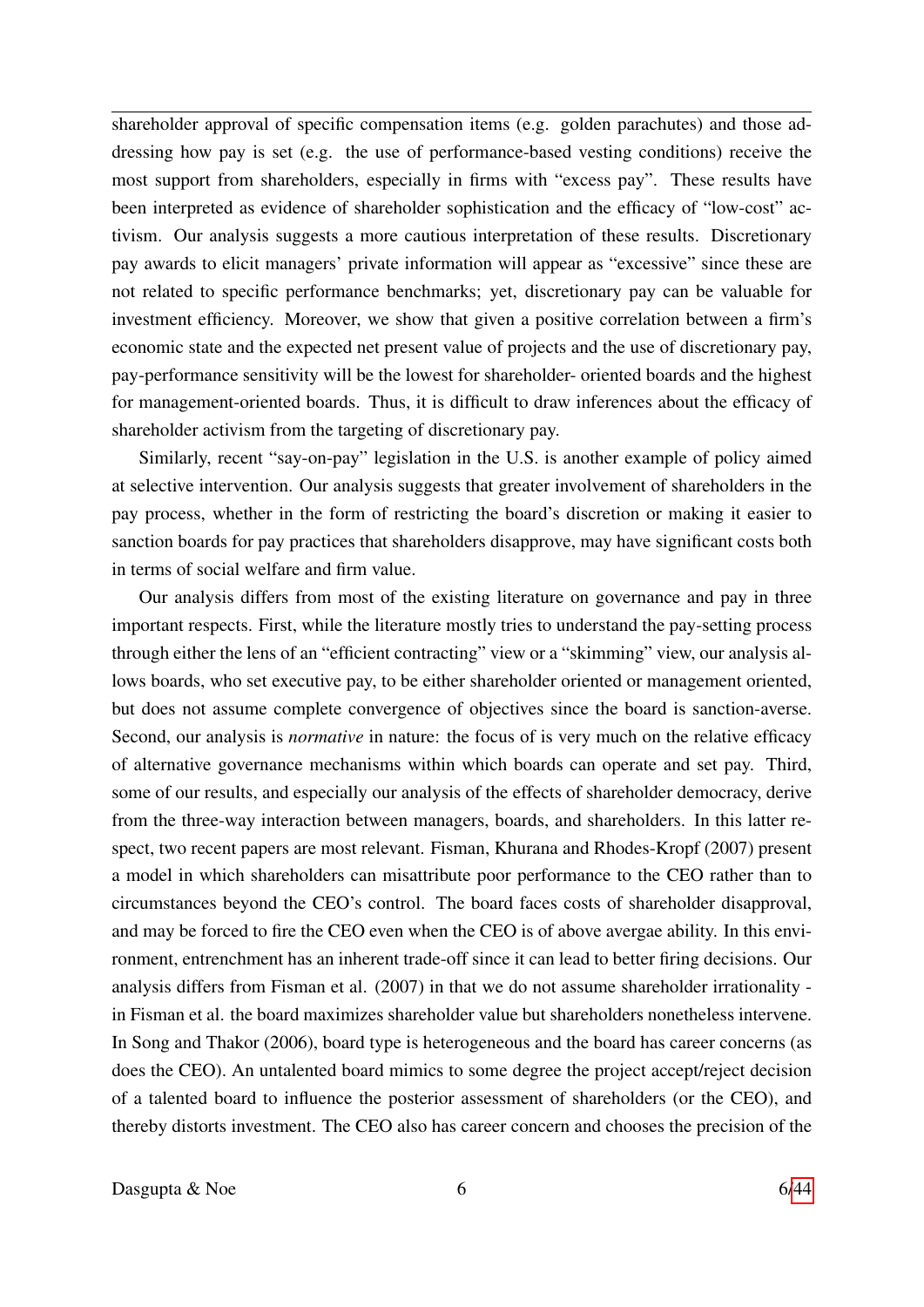private information that is disclosed to the board. The key differences between our paper and Song and Thakor are that (a) in our analysis the loyalty – not the talent – of the board is the source of uncertainty, (b) shareholder inferences in our analysis can generate an active shareholder response, and not simply a change in beliefs, and (c) corporate governance is the focus of our analysis while Song and Thakor mainly consider investment distortion. Cohn and Rajan (2010) analyze a model in which the manager can refuse to implement the recommendation of an informed activist out of reputational concern. A shareholder value-maximizing board can intervene to mitigate this agency conflict. The optimal intervention policy of the board (i.e. whether to remain active or passive) depends on the extent of the agency conflict and the strength of external governance. Our analysis of the implications of shareholder democracy has also connections with Stein's work suggesting that the potential of a takeover threat can cause a shareholder oriented management to be myopic (Stein, 1988) when shareholders are impatient (but rational, since beliefs are correct in equilibrium). An important difference of our model with Stein's is that while he addresses the issue of distortion from the first-best, we consider the distortions induced by shareholder democracy relative to alternative means of governance.<sup>[7](#page-0-0)</sup>

This paper is organized as follows. Section 2 develops our basic model of managerial opportunism in the presence of both shareholder and management oriented boards, and considers both the welfare effects and the effects on shareholder value of restrictions on board compensation policy. Section 3 develops the model of shareholder outrage and corporate democracy. Finally, section 4 provides some concluding remarks.

## 2 The Basic Model

## 2.1 Model Primitives and Information Structure

We assume that the firm's manager exerts costly effort to produce an output. Output can be either high (*x*<sub>2</sub>) or low (*x*<sub>1</sub>), where  $x_2 > x_1$ . Managerial effort can be either high (*E* = *e* > 0), or low  $(E = 0)$ . The cost of high effort is  $e > 0$ .

The information structure is as follows. At time  $t = 0$ , prior to the choice of effort, the firm is in one of three possible states of nature, which we call Good, Medium, and Bad, respectively. This state of nature (henceforth, the "state of the firm") is private information to the manager and the firm's board, but is not observed by shareholders, who only know the ex ante probability

<sup>&</sup>lt;sup>7</sup>Other papers that stress an agent's incentive to influence ability perceptions through action choices are Stein (1989), Holmstrom (1999), Prendergast and Stole (1996), Prendergast (1999), and Milbourn, Shockley, and Thakor (2001)). Information exchange between the board and managers is also modelled in Adams and Ferreira (2007, 2009), who examine the manager's incentive to share information with a board and how this incentive is affected by the conflict between the board's advisory and monitoring roles. They find that a manager-friendly board can encourage more information sharing and can be optimal.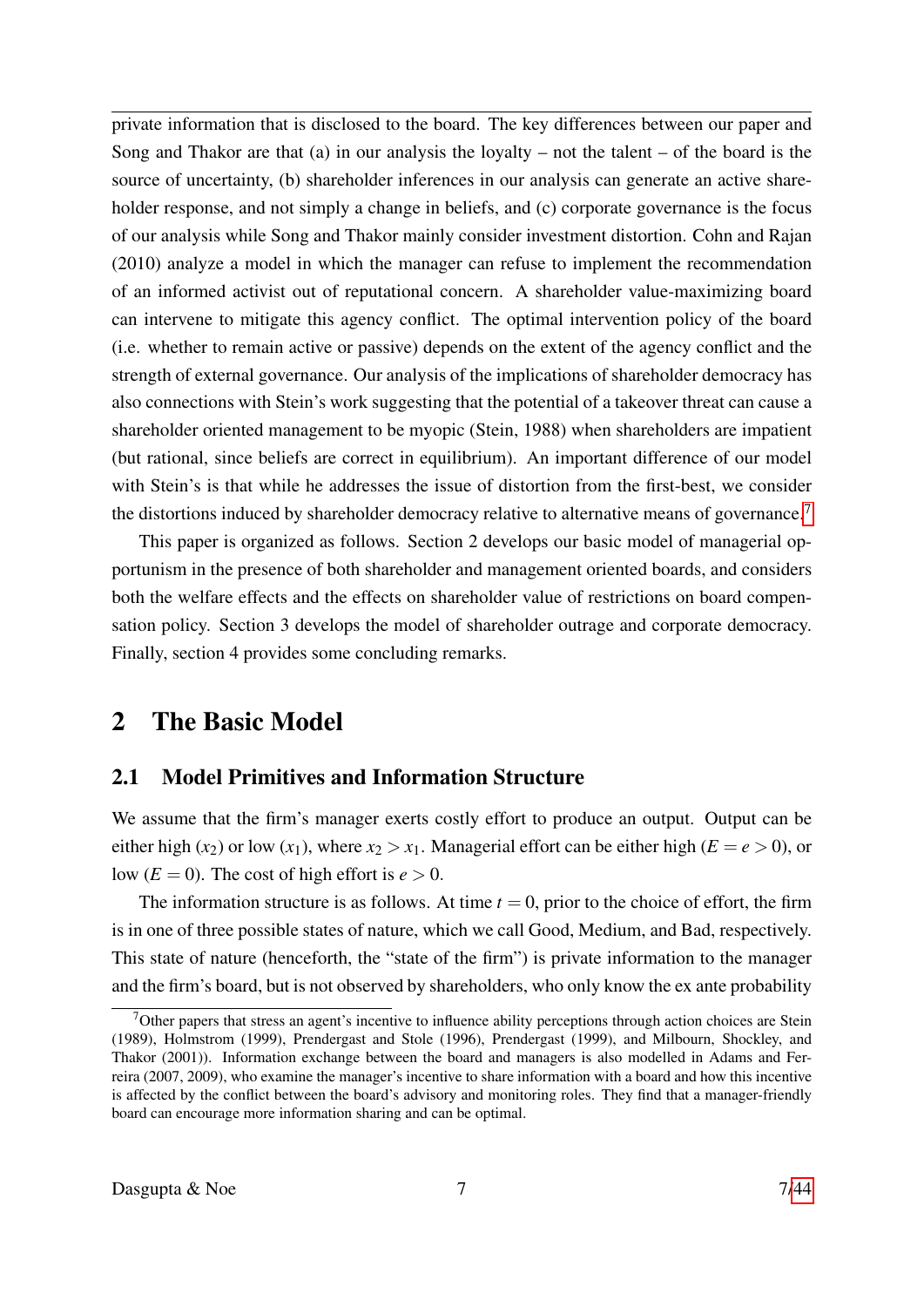distribution for the states. The ex ante probability of the Good, Medium and Bad states are  $\mu/2$ ,  $1/2$ ,  $(1 - \mu)/2$ , respectively, where  $\mu \in [0, 1]$ .

We assume that in the Good state (henceforth, G state), the probability of high output  $x_2$  if high effort is chosen is 1. In the Medium state (henceforth, M state), the probability of high output  $x_2$  is  $1/2$  if high effort is chosen. In both these states, the probability of high output if low effort is chosen is 0 and that of low output is 1. Finally, in the Bad state (henceforth, B state), output is  $x_1$  with probability 1 and  $x_2$  with probability 0 irrespective of effort. Output is realized at time  $t = 1$ . We assume that the realized output is verifiable. <sup>[8](#page-0-0)</sup>

The firm also has an investment project at time  $t = 1$ . The investment requires *I* and the net present value (henceforth, NPV) can be either  $+n$  or  $-n$ . In the G state, the probability of a positive NPV project is  $\theta > 0.5$ , in the B state, the probability of a *negative* NPV project is also  $\theta$ , while in the M state, the probability is 0.5 for either type of project. The manager privately observes the NPV of investment ("the state of the project"). The board and shareholders only know the probability distribution of the project NPV.

Finally, we assume that in each of the states G, M or B, there is a probability  $\beta > 0$  that irrespective of the project NPV, acceptance of the project gives the manager a private benefit of *P* > 0. The board and the manager both observe whether or not the project will generate private benefit to the manager (we call this state the state of the manager); however, shareholders do not.

### 2.2 Compensation Structure

At time  $t = 0$ , after observing the state of the firm, the board chooses an incentive compensation structure to induce managerial effort.

To see how contractual pay is set by a board acting in shareholder interest, first consider state G. Without loss of generality, we can set pay for low output to zero because payments conditioned on lower output reduce managerial effort incentives and thus raise compensation costs. Let *g* denote pay if high output is realized. To induce high effort, *g* has to satisfy *g*−*e* ≥ 0. Similarly, let *m* denote pay if high output is realized in the M state. To induce high effort, we require  $(1/2)m - e \ge 0$ . Finally, for the B state, since the probability distribution of output does not depend on effort, pay is set equal to zero irrespective of output.

Pay can also have a discretionary component. Discretionary pay is set at time  $t = 1$  by the board after observing the state of the manager. We discuss discretionary pay below.

<sup>&</sup>lt;sup>8</sup>We assume that the manager has a strictly increasing preferences over promised compensation even though in state *B* the manager is unable to generate cash flow  $x_2$  and thus will not capture any reward for increased compensation conditioned on *x*2. In an earlier draft we rationalized this preference by assuming a small probability of the high *x*<sup>2</sup> cash flow occuring in every state of the firm. Under this assumption all the results in the paper can be established for  $\varepsilon \approx 0$ , however the introduction of the  $\varepsilon$  term greatly reduces the transparency of our our results.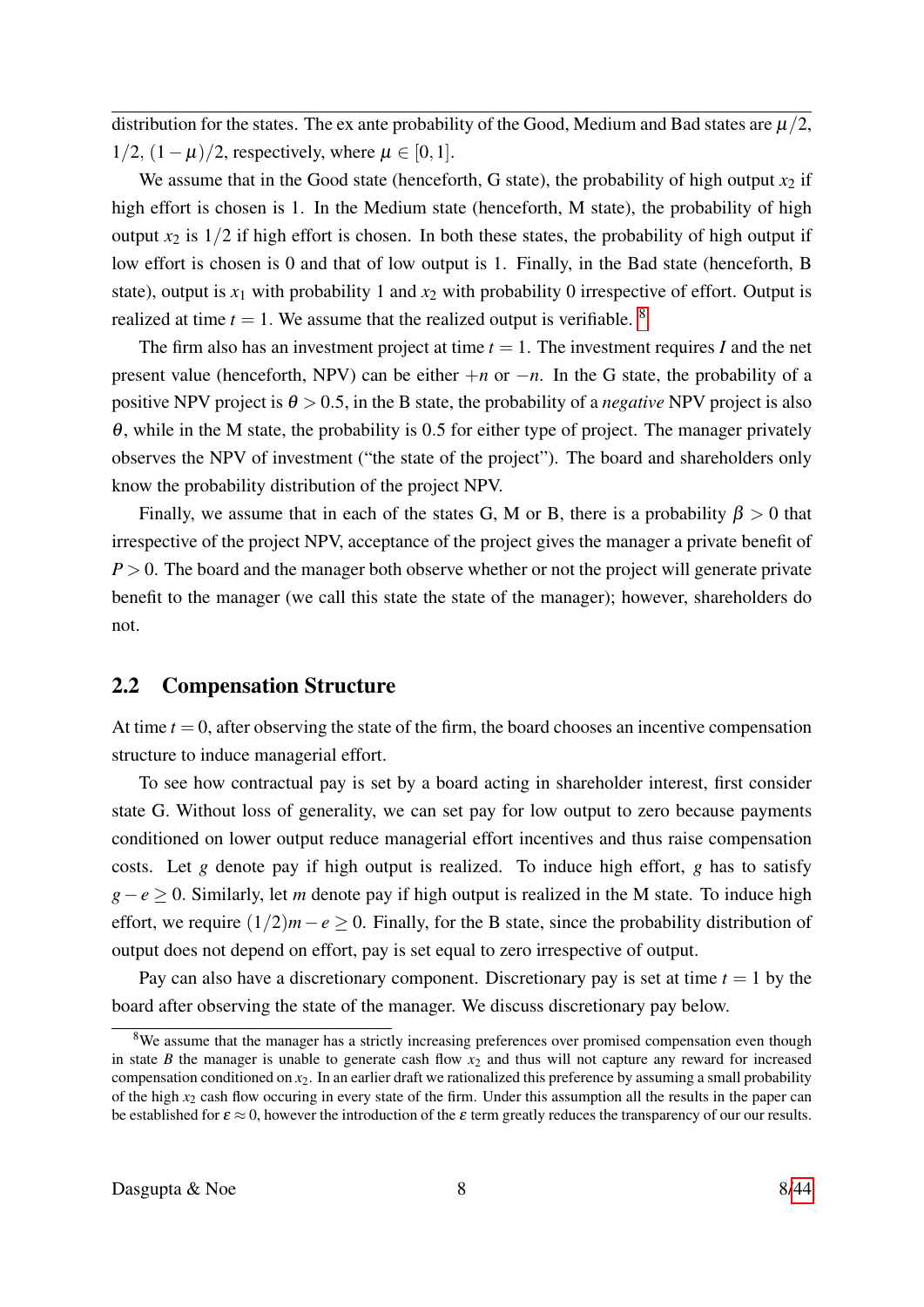### 2.2.1 Discretionary Pay

In general, CEO compensation contracts are not observable: firms only disclose ex post details of the awards without disclosing how these are determined. In 2006, the SEC issued new disclosure guidelines on CEO compensation that now require firms to report the performance measures used to determine CEO compensation, the performance targets, and performance horizons. De Angelis and Grinstein (2010) analyze the data for S&P 500 firms for the year 2007 and conclude that mean proportion of discretionary compensation to total compensation (excluding base salary) is as high as 48 percent. A major part of grants of stock options and bonus payments are discretionary. <sup>[9](#page-0-0)</sup>

In this paper, we argue that discretionary pay is needed to elicit the manager's private information about the firm's future prospects, such as the NPV of investment projects, when these projects could generate private benefits to managers. To see how a board interested in maximizing shareholder payoff could use discretionary compensation to elicit the manager's private information about the project NPV, suppose that the board observes that the state of the manager is one in which there are private benefits. The board offers the manager the following "menu": If the manager reports that the project has positive NPV, then he receives 0 and the project is accepted; if the manager reports that the project has negative NPV, then he receives *P* and the project is not taken. This revelation mechanism will induce the manager to reveal the project NPV truthfully. In effect, this "direct mechanism" can be implemented by the following "indirect" one. The manager is offered the following contract: accept a payment of *P* and reject the project, or accept the project and receive 0. Under this contract, the manager accepts *P* and rejects the project if it has negative NPV, and accepts the project and receives 0 if it has posi-tive NPV.<sup>[10](#page-0-0)</sup> We will assume that offering the discretionary pay to elicit project information is better for the shareholders than accepting or rejecting the project without discretionary pay. It is straightforward to verify that in state G, since the project will be accepted if no discretionary pay is offered to elicit project information,  $n > P$  is sufficient for discretionary pay to be used. In state B, the project will be rejected if no discretionary pay is used. Thus, using discretionary pay is better for shareholders provided

<span id="page-8-0"></span>
$$
\theta n - (1 - \theta)P > 0 \tag{1}
$$

For the rest of the paper, we assume that condition [\(1\)](#page-8-0) holds. Note that if the state of the manager is such that there are no private benefits, then no discretionary pay is required to

<sup>&</sup>lt;sup>9</sup>Some other aspects of pay not disclosed in compensation tables such as severance pay are also largely determined at the discretion of a company's board. While recent literature suggests that benchmarking pay to that of compensation peers is quite widespread, the choice of the peer group itself is largely at the discretion of the board. <sup>10</sup>We assume the manager has limited liability, and cannot be made to pay  $P$  to accept the project.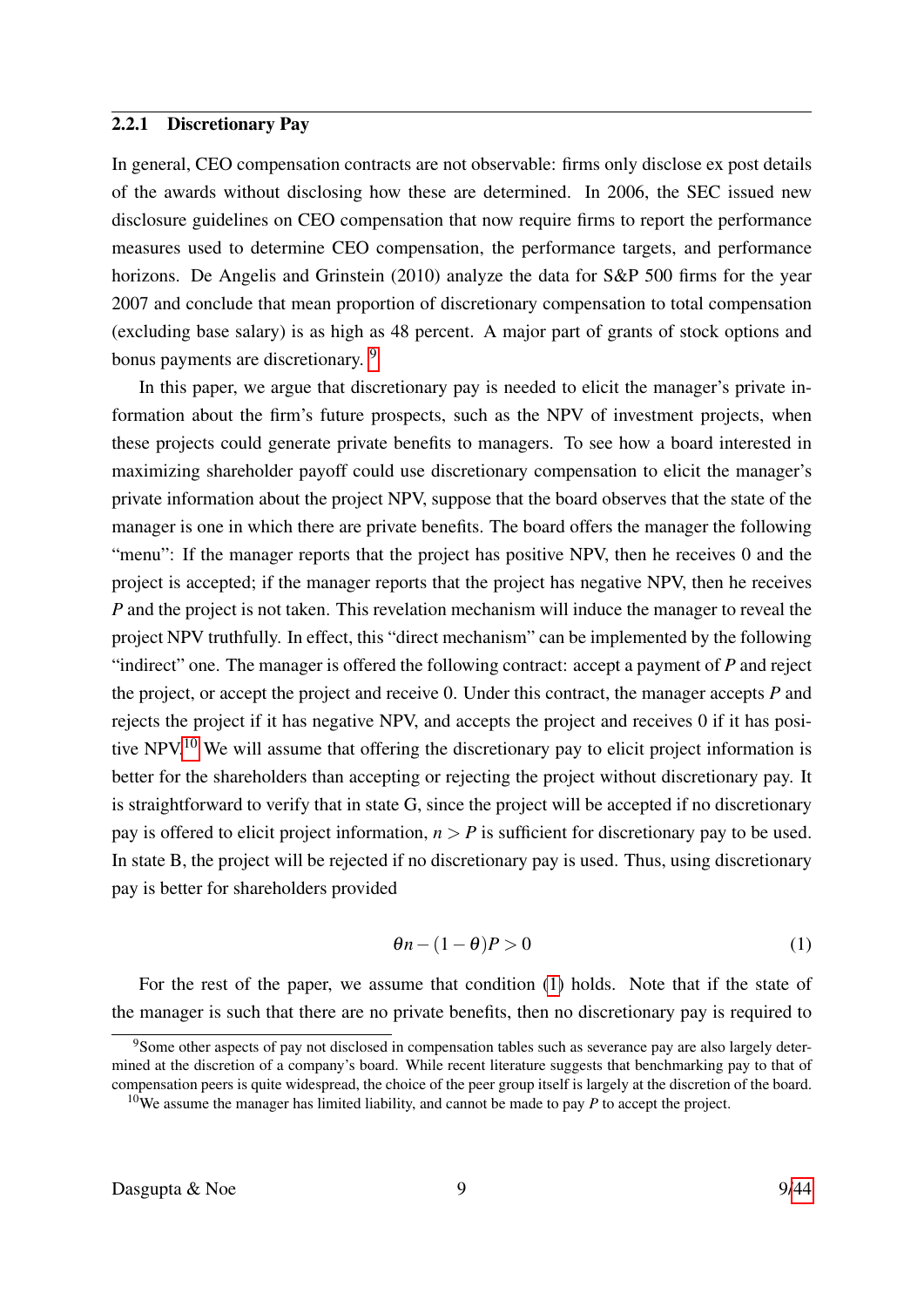induce the manager to reveal project  $NPV<sup>11</sup>$  $NPV<sup>11</sup>$  $NPV<sup>11</sup>$ 

Several other papers have also suggested that managerial payments can be thought of as information revelation mechanisms. Levitt and Snyder (1997) show that to encourage agents to come forward with early warnings, contracts must be designed that reward revelation of bad news. Eisfeldt and Rampini (2008) argue that "Substantial bonuses must be paid to unproductive managers to incentivize them to reveal that capital should be reallocated away from them." They suggest that there is ample evidence that managers get paid bonuses prior to downsizing or their firms getting acquired. As an example of bonuses paid to agents as a reward for actions that are against their self interest, Eisfeldt and Rampini (2008) quote Harford (2003), who reports that Bank of America directors received a cash bonus of \$300,000 when Bank of America merged into Nationsbank. The cash bonus was explained as follows: "the purpose also was to thank people who had, after all, voted themselves out of a job by approving the merger."

## 2.3 The Board and Governance Structure

There are two types of boards - those that maximize shareholder value and those that are controlled by managers and maximize the manager's payoff. We call these two types of boards *shareholder-oriented board* (SB) and *management-oriented board* (MB) respectively. Boards experience a penalty in the event of dismissal; however, we will assume that this penalty is high enough that in equilibrium, the probability of dismissal will be zero. The state of the board (i.e., board type) is observed by the board and the manager, but not by shareholders, who only have a (prior) probability distribution on the board type.

In this section, we consider and contrast the implications for firm value and social welfare of the two types of charter-based governance regimes: *full delegation (FD)* and *charter restriction (CR)*. In the CR regime, the shareholders may restrict the actions of the board ex ante through charter amendments. We focus on one particular type of constitutional restriction, namely, limits on the power to set discretionary pay. Specifically, we analyze the consequences of a charter restriction that bans discretionary pay.

Under full delegation, the shareholders delegate to the board the task of setting pay and determining investment policy, and intervention can only be triggered by the most egregious types of actions. Without some such constraint on board action, the MB board will divert to the maximum possible extent. Therefore, we assume that the board is insulated in all situations except those that reveal the board type to be management oriented with probability one.<sup>[12](#page-0-0)</sup>

<sup>&</sup>lt;sup>11</sup>While we model it as an information revelation mechanism, more generally, discretionary pay can be thought of as any payment or reward to self-interested managers for eschewing actions that are in their private interest but not in the interest of shareholders. If a fraction of the projects generate private benefits (as we assume in our model), then our perspective on discretionary pay is broadly consistent with De Angelis and Grinstein's (2010) finding that more investment-intensive firms (i.e. firms with more projects) use more discretionary pay.

 $12$ This is equivalent to assuming that charter provisions insulating the board are set at a level that make share-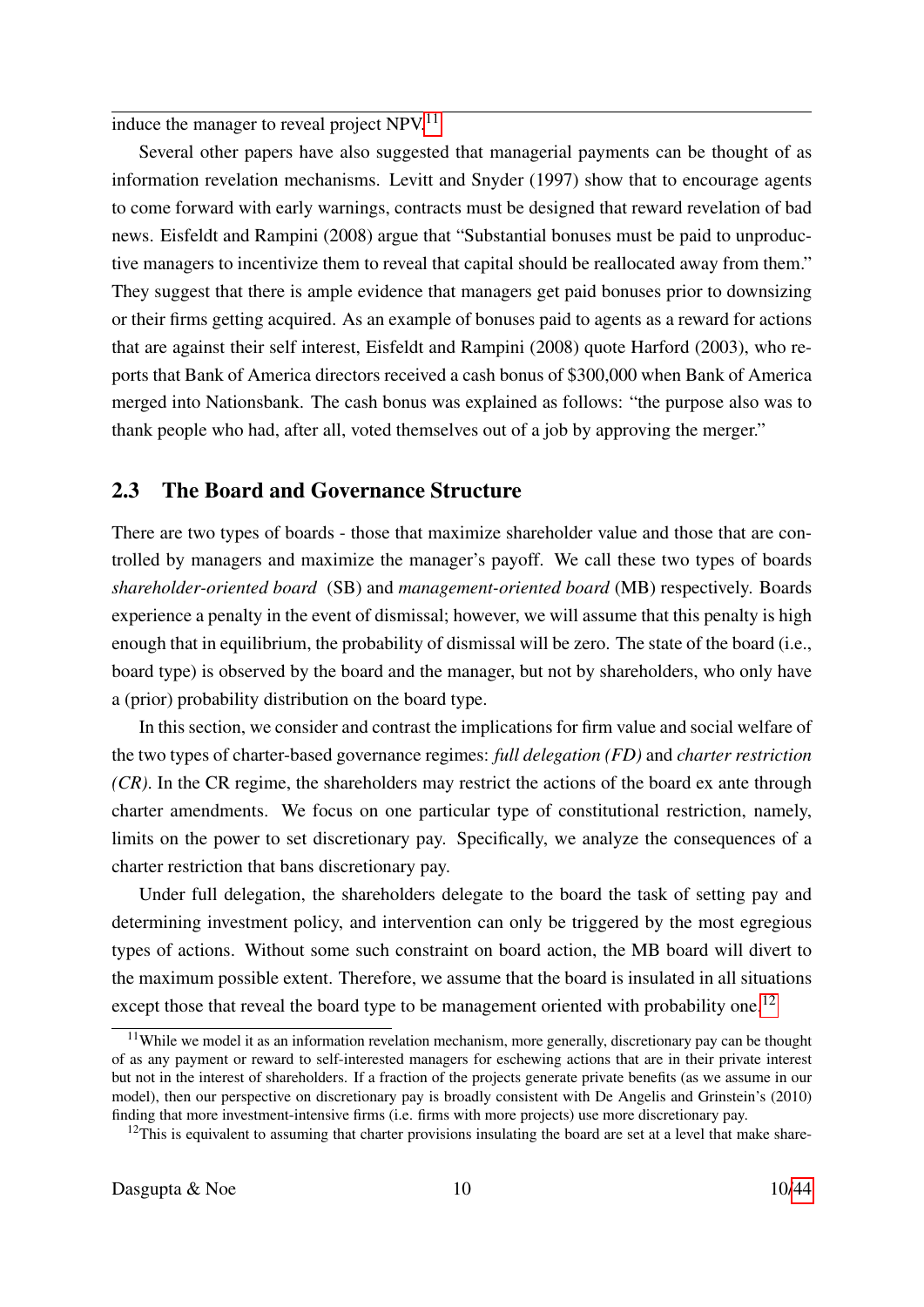Notice that an SB board will set pay conditional on high output being realized at either  $g = e$  (in the G state) or  $m = 2e$  (in the M state) or zero (in the B state). We will assume that the board – whether shareholder or manager oriented – is restricted to offering one of these three levels of compensation. [13](#page-0-0) Further, since the shareholders do not observe the state, and there is a positive probability of an SB board setting pay at the level *m*, the MB board can set pay at the level *m* without risking dismissal.

Note also that, as discussed above, in an FD regime, discretionary pay *D* under an SB board will either be  $D = 0$  or  $D = P$ . An MB board can therefore set *D* at either level without being revealed to be management oriented. However, an SB board will never set pay  $D = P$  and accept the project. Thus, if an MB sets  $D = P$ , it must reject the project.

## 2.4 Governance Regimes, Firm Value and Welfare

### 2.4.1 Firm Value

We contrast firm value under FD and CR, where in the CR regime, the corporate charter is changed so as to disallow any discretionary pay. The following Proposition states the basic comparison:

<span id="page-10-0"></span>Proposition 1. *If the board is SB, firm value is lower under a CR regime than under an FD regime.*

*Proof.* Suppose first that the state is one in which the investment project will result in private benefit for the manager. An SB board can always induce the manager to reveal the state and invest in positive NPV projects and stop negative NPV projects in the FD regime by using discretionary compensation. In contrast, in the CR regime, since  $\theta > 0.5$ , the optimal action from shareholder point of view for the SB board is to allow investment if it observes that the state is G and stop investment is the state is B (in the M state, a coin toss can decide the outcome).

Next, suppose that the state is such that the project generates no private benefit. Then discretionary pay is not needed, and the investment project is taken if and only if the NPV is positive, in both the CR and FD regimes.

holder action "sufficiently costly" (in the sense that such actions occur only for posterior probability assessments that the board is of type MB that are close to 1).

<sup>&</sup>lt;sup>13</sup>Out-of-equilibrium beliefs that associate any other level of pay with an MB board provide identical results. Note that the shareholder board will never pay more than the minimum necessary to induce effort, and thus never deviate from these three pay levels.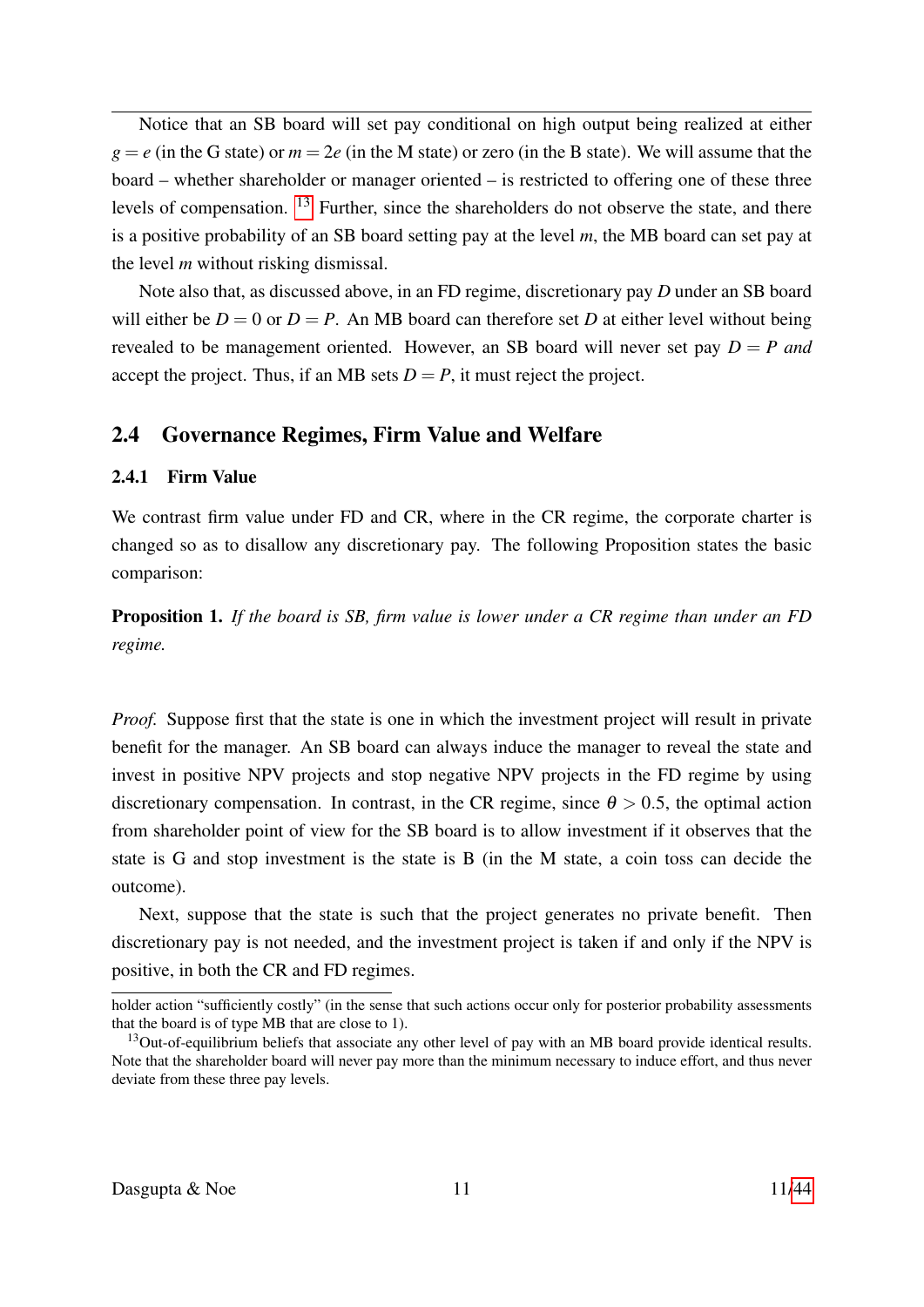Thus, an SB board creates greater value under the FD regime than under the CR regime, provided

<span id="page-11-0"></span>
$$
(1/2)((1/2)(x_2 - m) + (1/2)x_1 + \frac{n - P}{2}) + \frac{1 - \mu}{2}(x_1 + (1 - \theta)n - \theta P)
$$
  
+ 
$$
\frac{\mu}{2}(\theta n - (1 - \theta)P + x_2 - g) > (1/2)((1/2)(x_2 - m) + (1/2)x_1)
$$
  
+ 
$$
\frac{1 - \mu}{2}(x_1) + \frac{\mu}{2}(\theta n - (1 - \theta)n + x_2 - g)
$$
(2)

The expression on the left hand side denotes firm value conditional on the project generating private benefit when the board is SB and the governance regime is FD. The expression on the right hand side denotes firm value conditional on the project generating private benefit when the board is SB and the governance regime is CR. We have assumed that in the CR regime, since investment has ex ante negative (positive) NPV in state B (G), investment is never (always) allowed in that state if the project generates private benefit.

The inequality in [\(2\)](#page-11-0) can be rewritten as

$$
(\frac{3}{4} - \frac{\theta}{2})n > P(\frac{1}{4} + \frac{\theta}{2} + \frac{\mu}{2} - \theta\mu).
$$
 (3)

It is easy to check that the condition holds given [\(1\)](#page-8-0).

Proposition 2. *Suppose the board is management oriented.*

*1. If*

$$
\beta<\frac{\mu}{2}\theta+\frac{1-\mu}{2}(1-\theta)+\frac{1}{4}
$$

*firm value is higher under a CR regime than under an FD regime.*

<span id="page-11-1"></span>*2. Firm value is higher under an FD regime than under a CR regime for* β *sufficiently close to 1.*

*Proof.* Suppose the state is such that there are no private benefits from investment. Since simultaneous project acceptance and discretionary pay reveals the board type to be MB, in the FD regime, the optimal policy for the MB board is to offer P-discretionary pay and not invest. In contrast, in the CR regime, discretionary pay must be necessarily 0. Thus, the MB board in this case can implement the first-best investment policy. Next suppose that investment is associated with private benefits. Here, discretionary pay allows first-best investment in the FD

Dasgupta  $\&$  Noe 12 12[/44](#page-43-0)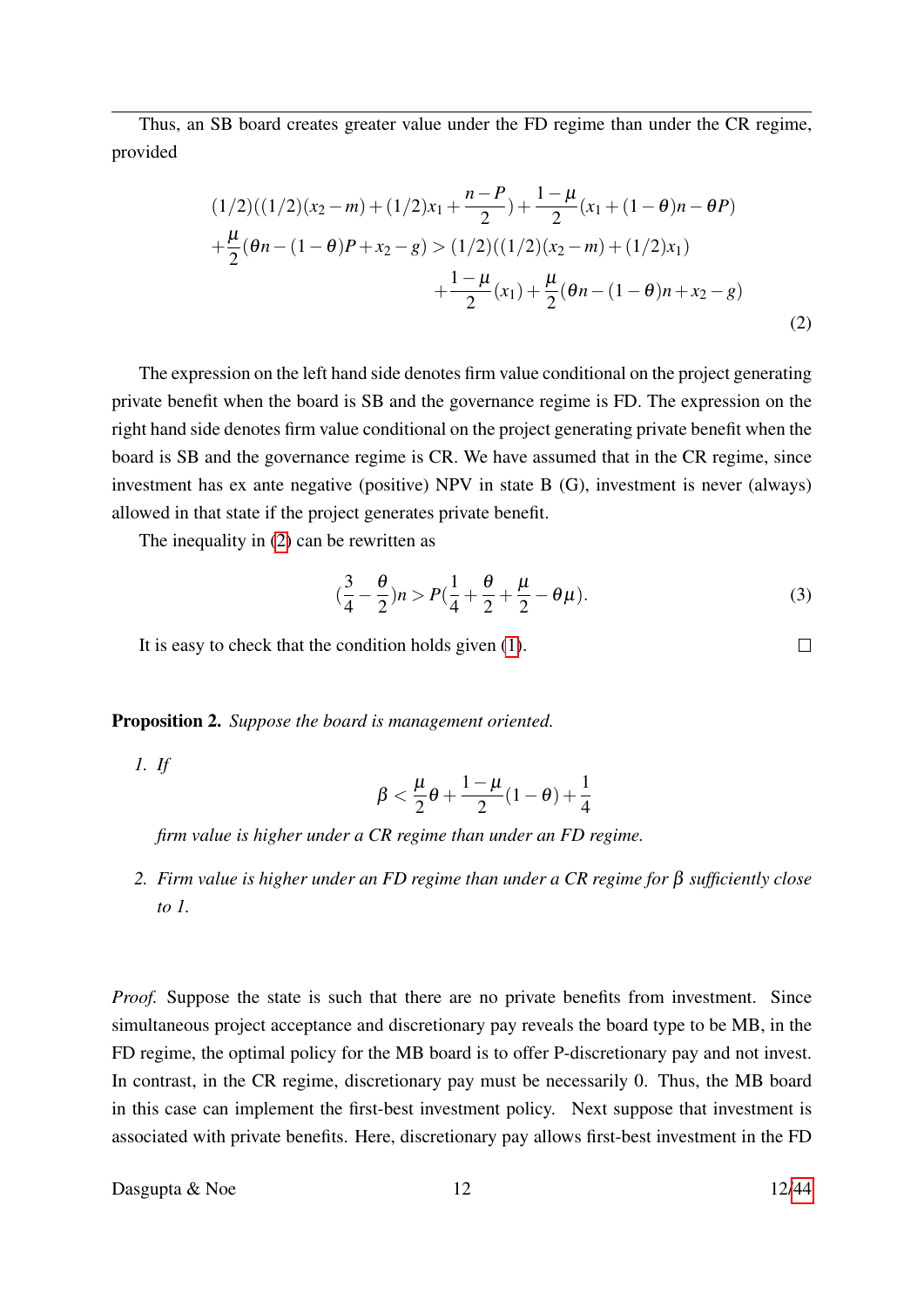regime, but in the CR regime, investment is undertaken irrespective of NPV. Finally, notice that the MB board always sets contractual pay at the level *m* for high output.

The above considerations imply that firm value under an MB board when the governance regime is FD is

$$
V_{FD}^{MB} = (1 - \beta) \left( \frac{\mu}{2} (x_2 - m - P) + \frac{1 - \mu}{2} (x_1 - P) + \frac{1}{2} ((1/2)(x_2 - m) + (1/2)x_1 - P) \right)
$$

$$
+ \beta \left( \frac{\frac{\mu}{2} (\theta n - (1 - \theta)P + x_2 - m) + \frac{1 - \mu}{2} (x_1 + (1 - \theta)n - \theta P)}{+\frac{1}{2} ((1/2)(x_2 - m) + (1/2)x_1 + \frac{n - P}{2})} \right)
$$

Similarly, firm value under an MB board when the governance regime is CR is

$$
V_{CR}^{MB} = (1 - \beta) \left( \frac{\mu}{2} (x_2 - m + \theta n) + \frac{1 - \mu}{2} (x_1 + (1 - \theta)n) + \frac{1}{2} ((1/2)(x_2 - m) + (1/2)x_1 + \frac{n}{2}) \right) + \beta \left( \frac{\mu}{2} (\theta n - (1 - \theta)n + x_2 - m) + \frac{1 - \mu}{2} (x_1 + (1 - \theta)n - \theta n) + \frac{1}{2} ((1/2)(x_2 - m) + (1/2)x_1) \right)
$$

After some manipulation, we get

$$
V_{FD}^{MB} - V_{CR}^{MB} \geq 0
$$
  
\n
$$
\Leftrightarrow n \left( \beta - \left( \frac{\mu}{2} \theta + \frac{1 - \mu}{2} (1 - \theta) + \frac{1}{4} \right) \right) \geq P \left( (1 - \beta) + \beta \left( \frac{\mu}{2} (1 - \theta) + \frac{1 - \mu}{2} \theta + \frac{1}{4} \right) \right).
$$

Hence, the results easily follow.

Proposition [1](#page-10-0) shows that for an SB board, FD creates more shareholder value than CR. In contrast, Proposition [2](#page-11-1) shows that for an MB board, constitutional restrictions can be valueincreasing if opportunities for managerial private benefit consumption are sufficiently *limited* (low  $\beta$ ). In other words, greater discretion to the board in setting pay is likely to be more effective precisely when the scope for managerial private benefits are high. This somewhat counter-intuitive conclusion results because under FD, in states in which private benefits do not exist, the MB board has no incentive to take the project and instead provides discretionary pay (which precludes the project).

Proposition 3. *For any governance regime, firm value is higher if the board is SB rather than MB.*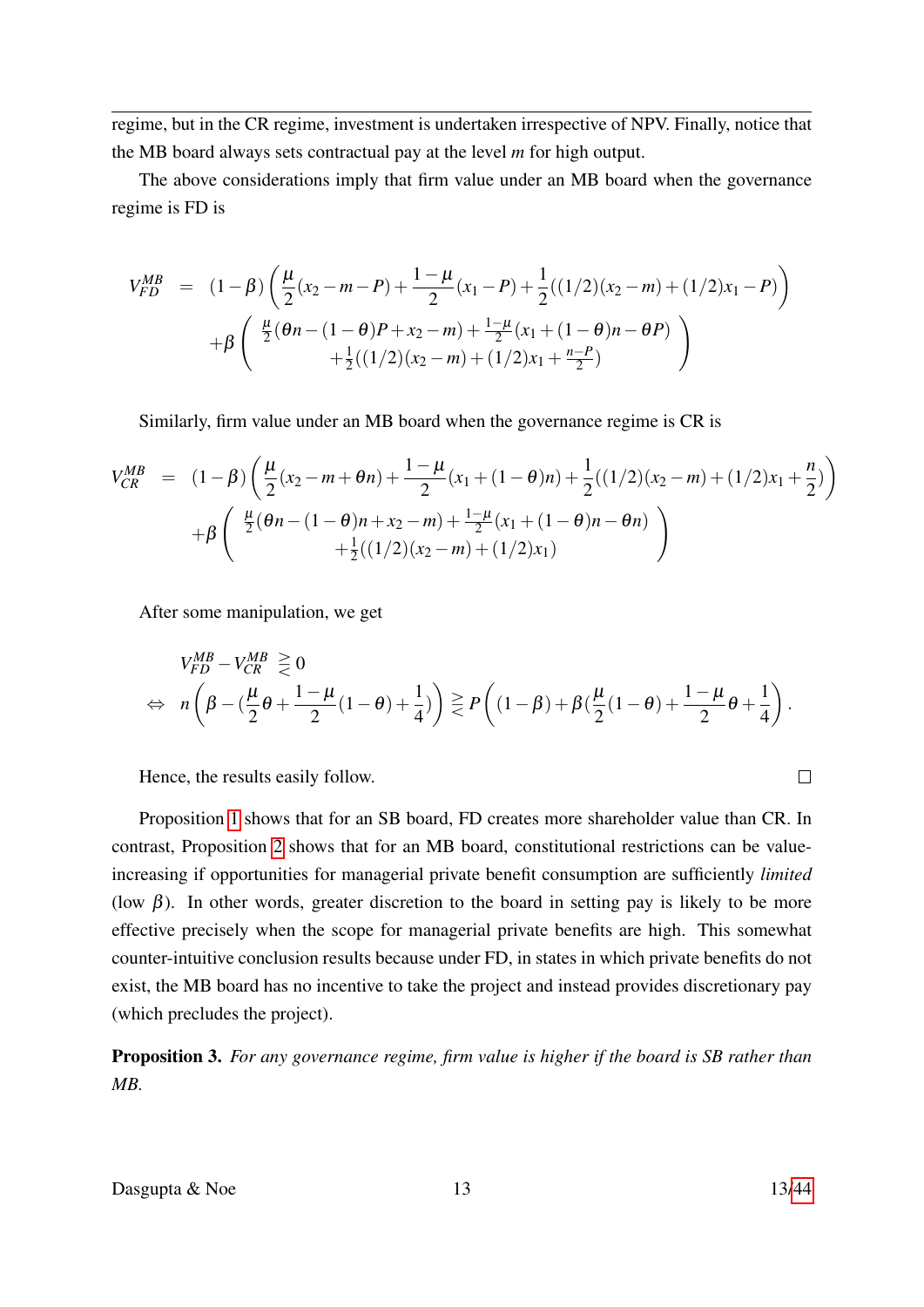*Proof.* The proof is straightforward and is along the following lines. Under the FD regime, the MB board offers discretionary pay when there are no managerial private benefits, and even a positive NPV project is rejected. In contrast, an SB board will offer no discretionary pay, and the project will be accepted if and only if it generates positive NPV. Under the CR regime, the MB board always accepts the project when there are managerial private benefits; however, the SB board can stop the project altogether when the state is B and the expected NPV is negative. Thus, in these states, an MB board causes more investment distortion. In all other states, the SB and MB boards follow the same policies in both governance regimes.  $\Box$ 

### 2.4.2 Social Welfare

The social welfare consequences of different types of governance regimes depends on the extent to which investment decisions are distorted from the first best. When private benefits exist, investment has added social value since the manager gains from the private benefit. The following proposition summarizes the social welfare implications of SB and MB boards:

### Proposition 4. *Social welfare is*

- *1. Higher under FD than under a CR regime if the board is SB.*
- 2. *(a) Higher in a CR regime than in an FD regime if*  $\beta < \frac{\mu}{2}$  $\frac{\mu}{2}\theta + \frac{1-\mu}{2}$  $\frac{-\mu}{2}(1-\theta)+\frac{1}{4}$  and the *board is MB.*
	- *(b) Higher in an FD regime than a CR regime for* β *sufficiently close to 1 and the board is MB.*
- *3. Higher for an SB board than an MB board if the governance regime is FD.*
- *4. Higher for an SB board than an MB board in a CR regime provided*  $(2\theta 1)n > P$ .

*Proof.* The proof is similar to those for Propositions 1 and 2 and is omitted.

The result that for  $\theta$  close to 1/2 (i.e., when there is little systematic risk), social welfare can be higher under an MB board than an SB board under a constitutional restriction on discretionary pay may be counter-intuitive. The reason is as follows. When there are no managerial private benefits, under both regimes, the efficient investment is implemented. However, when managerial private benefits are present, the SB board stops investment altogether in the bad state, which is bad for social welfare because it deprives the manager of private benefit, but not very costly for shareholders if  $\theta$  is close to 1/2.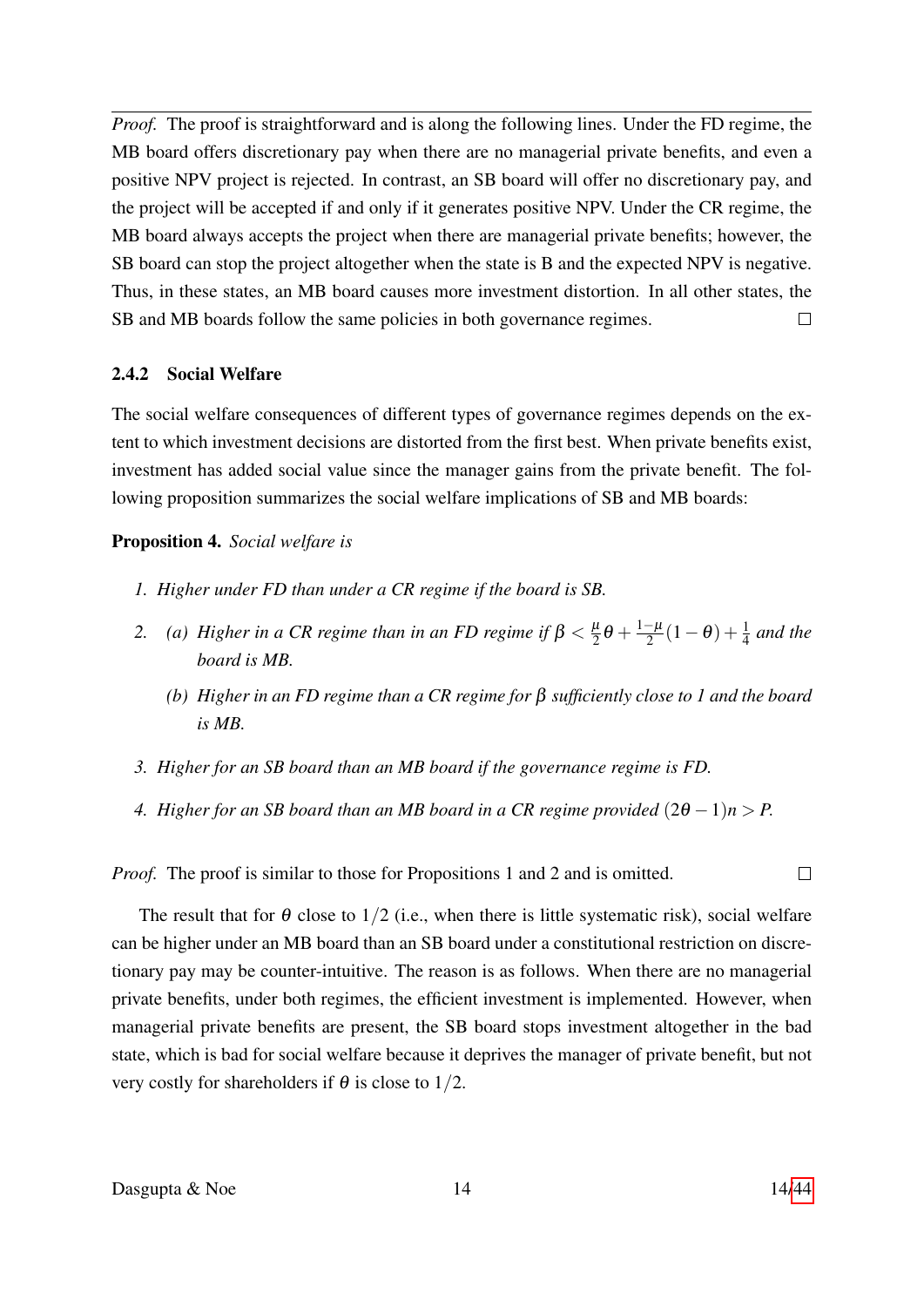#### 2.4.3 Pay-Performance Sensitivity

How pay responds to performance, i.e., pay-performance sensitivity, is a commonly used metric in governance studies. The presumption is that pay will be tied more closely to performance when boards are more independent. It is therefore of interest to see how pay responds to performance in the CR and FD regimes when board type varies.

We examine pay-cash flow sensitivity. This is defined as

$$
\sigma = \frac{E[\text{Pay }|x_2] - E[\text{Pay}|x_1]}{x_2 - x_1}.
$$

<span id="page-14-0"></span>**Proposition 5.**  $\sigma_{CR}^{MB} > \sigma_{CR}^{SB} > \sigma_{FD}^{SB}$  and  $\sigma_{CR}^{MB} > \sigma_{FD}^{MB} > \sigma_{FD}^{SB}$ . Pay-cash flow sensitivity is the *lowest for an SB board in an FD regime. It is the highest for an MB board in the CR regime.*

*Proof.* Please see the Appendix.

Proposition [5](#page-14-0) shows that there need not be any monotonic relationship between pay-performance sensitivity and firm value. From Proposition [1,](#page-10-0) firm value is highest for a firm with an SB board in an FD regime. However, Proposition [5](#page-14-0) shows that pay-performance sensitivity is the lowest for such a firm. This is because the shareholder board under FD offers discretionary pay, which is more likely to be accepted (since the project NPV is more likely to be negative) in the bad state of the economy than in the good. Therefore, higher discretionary pay is more likely to be associated with low output than high.

On the other hand, pay-performance sensitivity is the highest for a firm with an MB board under a constitutional restriction on discretionary pay; yet, firm value is the lowest for such a firm when  $\beta$  is sufficiently high. The pay-performance sensitivity is the highest for such a firm for two reasons. First, there is no use of discretionary pay (which "dampens" the payperformance sensitivity when used to elicit manager's private information). Second, incentive pay does not decrease in the good state of the economy, since the management board offers the highest possible pay that avoids detection.

A fundamental insight from this section of the paper is that it is very difficult for shareholders to infer whether boards are acting in shareholders' interest from observing performance and compensation data in a world where boards have access to hidden information about both firm prospects and managerial incentives. First, higher "excess pay" – which is pay not explained by observable controls and thus likely to heavily involve components of subjective or discretionary pay – is not informative about board orientation, since both types of boards would prefer to use it, albeit for different reasons. This is important to realize since in recent work, shareholder activism directed as firms with excess pay and the support for such activism from shareholders has been interpreted as evidence of shareholder sophistication and the efficacy of pay-related

Dasgupta  $\&$  Noe 15 15[/44](#page-43-0)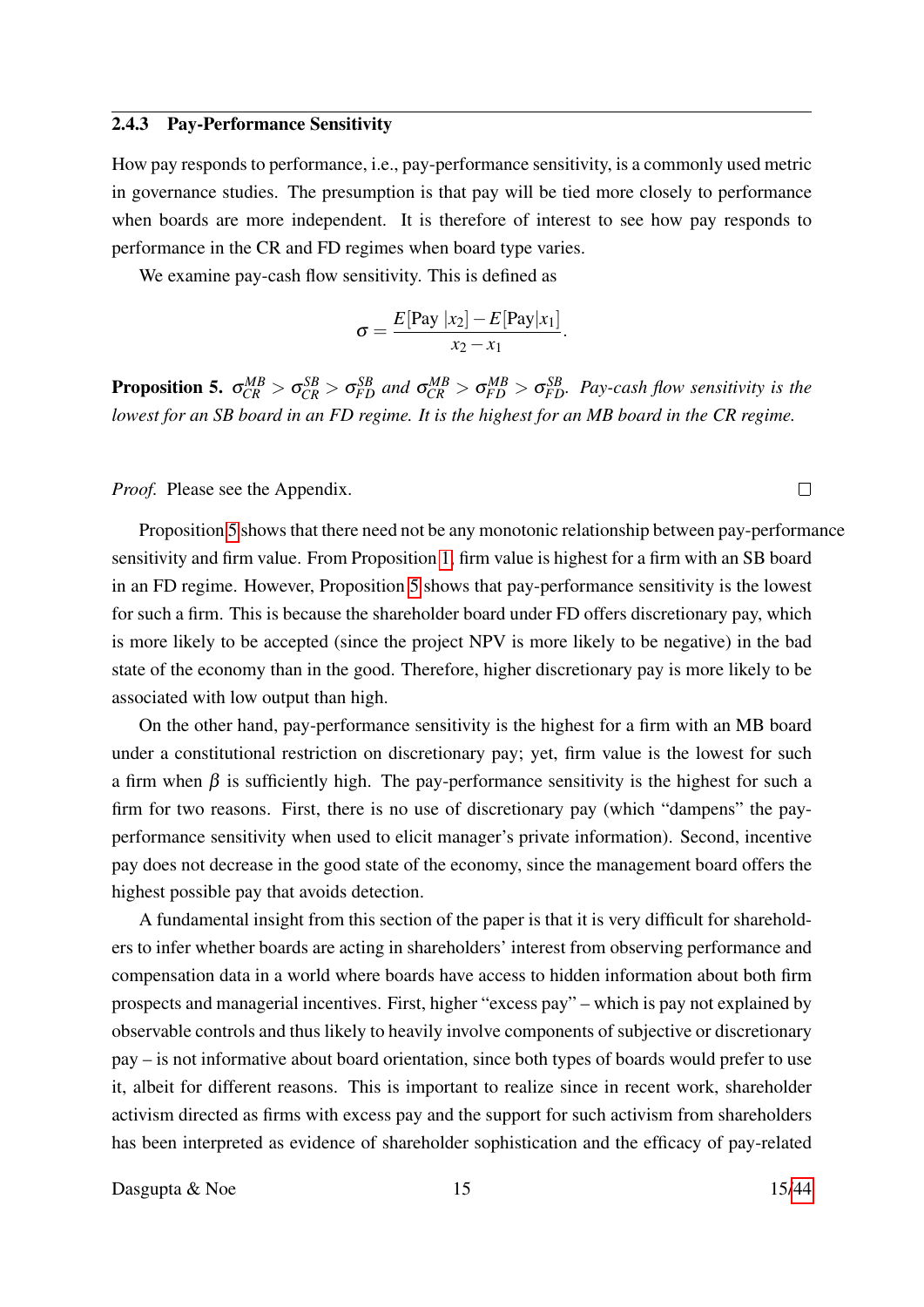activism (see Ertimur et al. (2010)). Second, our analysis suggests that targeting firms in which discretionary pay is used *and* the potential for managerial private benefits are high may be especially harmful, since these are the firms where, even if the board is manager oriented, restrictions in pay will lead to the most severe distortions in investment policy. Third, and related, the analysis suggest that board opposition to charter restrictions on pay does not convey any information about board orientation, since both types of boards prefer delegation to restriction. Finally, we find that pay-performance sensitivity – a widely used metric for incentive alignment in empirical research – could be inversely related to firm value when discretionary pay is used, and could be higher for MB boards than for shareholder boards.

In the next section, we formalize the notion of ex post control through shareholder democracy, and examine its efficacy relative to the ex ante charter-based control mechanisms discussed in above.

## 3 Model of Corporate Democracy

In order to develop our results we are required to formally define the "outrage constraint" on corporate opportunism discussed earlier. Many corporate finance papers have argued informally that the compensation policies of MB boards are constrained by shareholder outrage. The central idea is that the board limits compensation because it realizes that some compensation packages will trigger outrage. This outrage must impose costs on the board, otherwise it would not act as a constraint on the board's compensation policies.

We take the perspective that shareholder outrage is triggered by suspicion that the board is violating its duty of loyalty to shareholders, i.e., suspicion that the board is MB. Shareholder *suspicion* in our model is the shareholders' posterior probability assessment that the board is MB. Suspicion is rationally generated through the calculus of probabilities using Bayes Rule. We assume that there is an "outrage trigger" – a cutoff value  $\bar{\delta}$  of the posterior – such that suspicion levels in excess of the outrage trigger (i.e., a posterior assessment in excess of  $\delta$ ) generate *outrage*. Outrage leads to costly sanctions on the board. We assume that boards are extremely sanction averse and are constrained to *outrage feasible policies*, that is, policies that do not generate outrage.

We will develop a model where the outrage threshold is "nearly" non-stochastic. Informally speaking, we imagine the outrage trigger to be a constant that is perturbed by an infinitesimal noise term which has a very broad support.

Since suspicion is determined by the equilibrium actions of the board through Bayes Rule, changing the equilibrium actions of the agents will change the beliefs. Thus, for exactly the same set of parameter values, actions that trigger outrage in one equilibrium may not trigger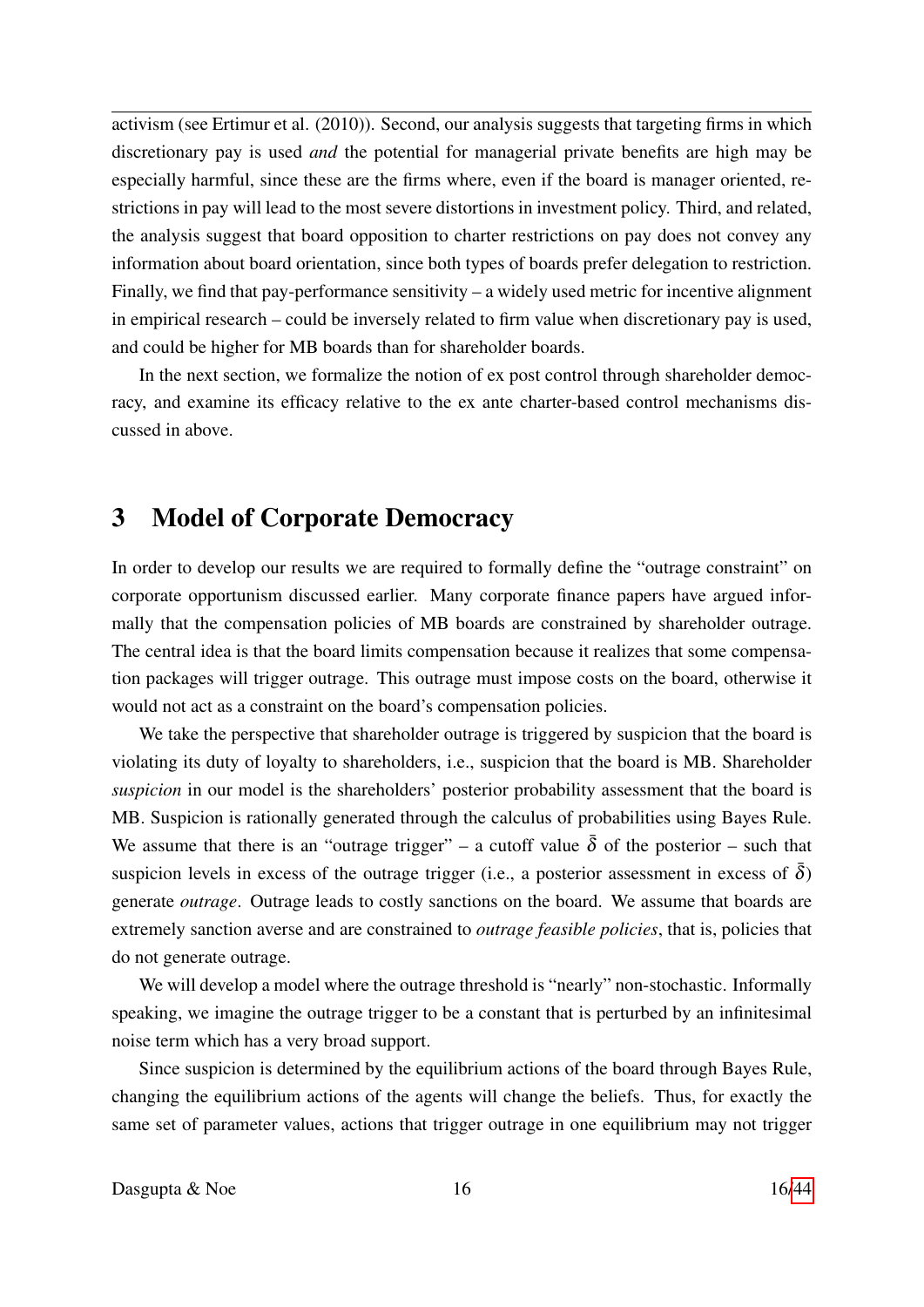outrage in another equilibrium. Suspicion has a self-fulfilling property: if a compensation is assumed to be suspicious, it will be blocked by the outrage constraint. Once blocked by outrage, the policy will not be observed, and thus any beliefs about the policy will be consistent with Bayes Rule. Thus, as is very common in games of incomplete information, we will need to impose some restrictions on off-the-equilibrium-path beliefs which we discuss below.

Note also that although shareholders are rational in our model, they are not strategic. Shareholders do not factor in the consequences of their outrage and then decide whether to become outraged. However, in the context of our model, where the only unobserved attribute of directors is their orientation, and shareholder orientation increases firm value, it is not hard to rationalize sanctioning directors based on suspicion. For example, consider a a stationary infinite date model where our model is repeated ad infinitum. Suppose shareholders own the firm for one period and then sell out at the end of the period, i.e., after one play of our game has been completed. Suppose sanction occurs at the end of the period and are costly to shareholders but results in drawing a new board from a pool of potential directors. Then the only variable under the shareholders' control affecting the exit value of the their shares is the posterior probability that the board is MB. When this crosses a threshold, it will be optimal for the shareholders to sanction the board and draw from the pool. If board membership entails sufficiently large private benefits, board members will attempt to avoid this sanction.<sup>[14](#page-0-0)</sup>

## 3.1 Information Structure

In order to compute equilibria, we need to formalize the structure of our model somewhat by providing an explicit description of the information sets and actions available to the parties in the game. Some of these assumptions have been stated earlier more informally, but in order to help the reader keep track of all the steps in our model, which of necessity is a bit complex because of the number of strategic agents and choices, we will, at the risk of repetition, provide a complete definition below.

### 3.1.1 Information Environment

• *State of the governance*:  $\gamma \in \Gamma \equiv \{SB, MB\}$ . The board can either be an SB board, or an MB board.

<sup>&</sup>lt;sup>14</sup>With long-term share ownership, the problem becomes considerably more complex, e.g., shareholders may use history dependent strategies to sanction boards. While interesting, such considerations are beyond the scope of this paper. Other rationales of outrage relying on non-monetary incentives are also reasonable. There is a large literature in evolutionary biology and experimental economics documenting "altruistic punishment," i.e., the willingness of group members to bear costs in order to punish actions which lower the group's overall welfare or fitness. (See, for example, Fehr and Gachter (2002) and Kappeler and vanSchaik (2006)). A board betraying the interests of shareholders and its legal duty of loyalty would seem to be an ideal target for such altruistic punishment.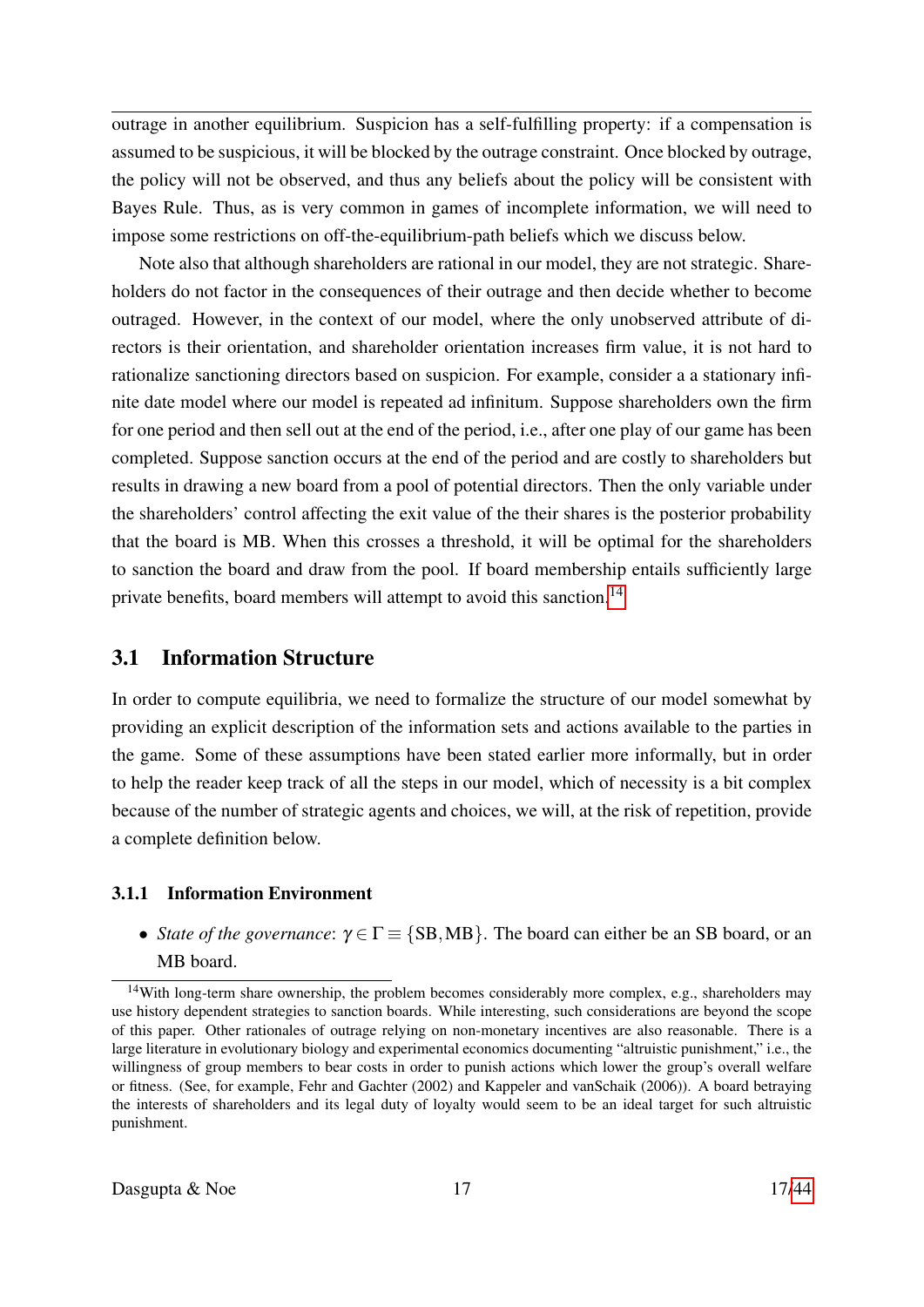- *Realized cashflow:*  $x \in X \equiv \{x_1, x_2\}$
- *State of firm:*  $\phi \in \Phi \equiv \{G, M, B\}$ . If the manager does not exert effort, then in all states the probability that the cashflow equals  $x_1$  is 1 and the probability that the cash flow equals  $x_2$  is 0. If the manager exerts effort then in state *M* the probability of the cash flow being  $x_2$  is 1/2 and the probability that the cash flow equal  $x_1$  is also 1/2. In state G the cashflow equals  $x_2$  with probability 1. In state  $B$ , the cash flow distribution is not affected by effort, i.e., the probability that the cashflow equals  $x_1$  is 1 and the probability that the cash flow equals  $x_2$  is 0.
- *State of the project:*  $\psi \in \Psi \equiv \{+n, -n\}$ . In state  $-n$ , the NPV of the investment project is  $-n$ ; in state  $+n$  the NPV of the project is *n*, where  $n > 0$ . The probability that the state is  $+n$  is  $\theta \ge 1/2$  for  $\phi = G$ ,  $1/2$  for  $\phi = M$ , and  $1 - \theta$  for  $\phi = B$ .
- *State of the manager:*  $\pi \in \Pi = \{P, \neg P\}$ . In state **P** the manager earns a private benefit of *P* if the project is accepted and in  $\neg$ **P** the manager does not earn any private benefit.

### 3.1.2 Timing and Information Endowments

- *At date 0*, the board observes the state of the board and the state of the firm. The board at this point chooses an incentive compensation for the manager, *w* from a set *W*. Its information set when it makes this decision is  $\mathscr{H}_{0}^{\text{Brd.}} = \Gamma \times \Phi$ .
- The manager observes the state of the board, the state of the firm and the incentive compensation set by the board, and then makes an effort decision by choosing  $E \in \{e, 0\}$ . Thus, the set of histories at manager's date 0 decision point when he makes the effort decision is  $\mathscr{H}_{0}^{\text{Mgr.}} = \Gamma \times \Phi \times W$ .

We will assume that the set  $W \equiv \{g, m, 0\}$ , where *g*, *m* and 0 are the contractual pay levels received by the manager in states *G*, *M* and *B*, respectively, conditional on high output  $x_2$  being realized. Pay conditional on low output is set equal to 0. These are the minimal pay levels in each state required to induce high effort. Thus,  $g = e$  and  $m = 2e$ .

• *At date 1*, the cash flow, either  $x_1$ , or  $x_2$ , is realized; the board and the manager then learn the state of the manager, and the manager learns the state of the project. At this point, the board's information set is identical to the manager's with the exception that the board lacks the manager's information regarding the state of the project, i.e.,  $\mathcal{H}_1^{\text{Brd.}} =$  $\Gamma \times \Phi \times W \times X \times \Pi$ . The board then makes an offer of discretionary pay to the manager.

We restrict attention to discretionary payments contingent on project rejection at a level that is shareholder value maximizing in some state. Thus, the board can follow one of these polices: offer discretionary pay of *P* (we call this *P*-discretionary pay) or offer

Dasgupta  $\&$  Noe 18 18[/44](#page-43-0)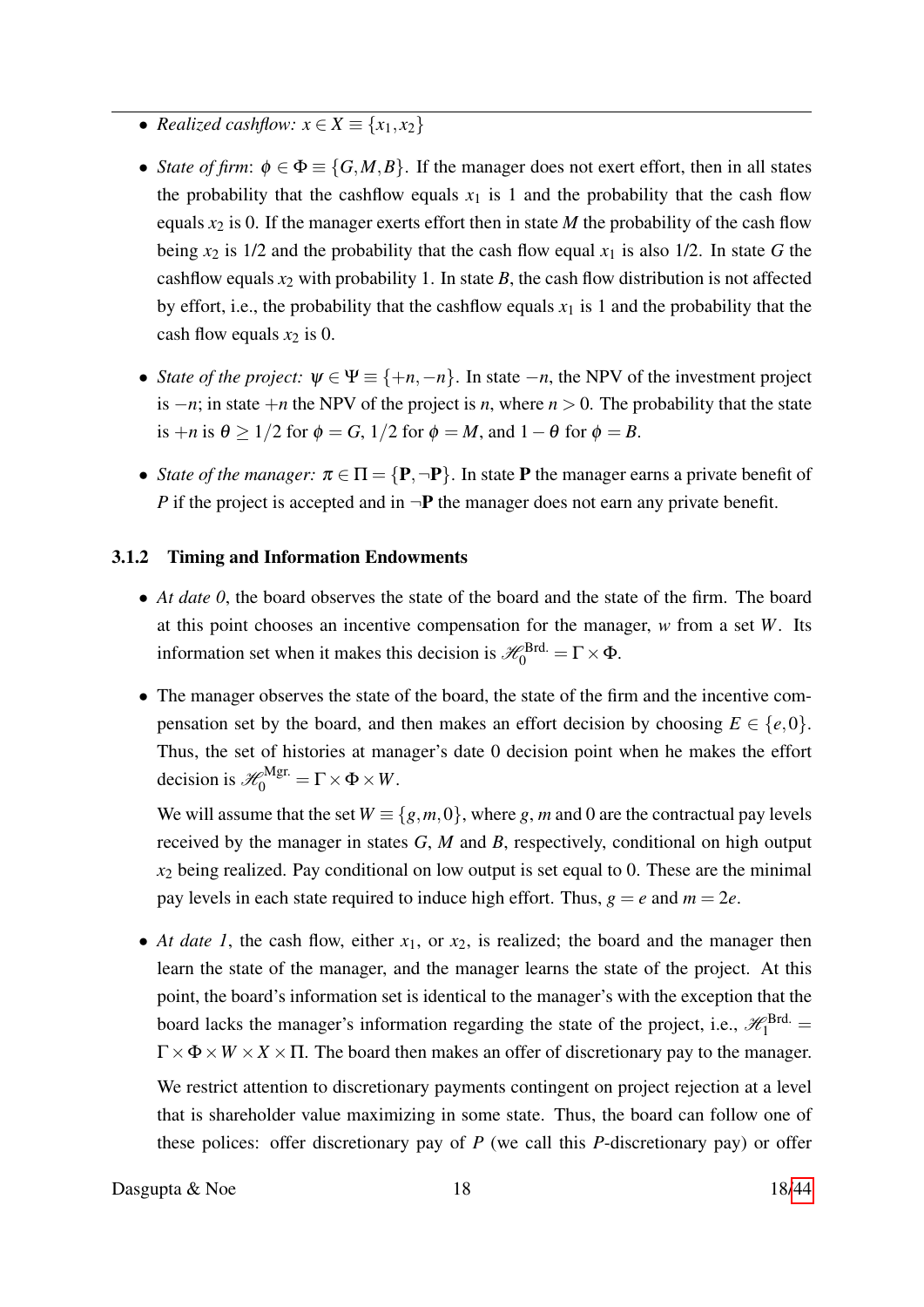discretionary pay of 0 (we call this 0-discretionary pay). If positive discretionary pay is offered, it is contingent on project rejection, i.e. the manager must reject the project to receive it. Thus, project acceptance always leads to 0 discretionary pay for the manager, whereas rejection leads to positive discretionary pay of *P* only if *P*-discretionary pay is offered. In addition, we allow the board to simply dictate the investment decision. The dictating policy could be associated with an offer of zero or positive (equal to *P*) discretionary pay: we represent these two policies by  $D_0$  and  $D_1$ , respectively. Only project rejection is compatible with the dictating policy of  $D_1$ . Thus, the board's offer and the manager's project acceptance/rejection decisions are represented by an ordered pair  $(c, j) \in C \times J \equiv Q$ , where  $c \in C = \{0, P, D_0, D_1\}$  and  $j \in J = \{A, R\}$ .

- The manager makes an accept or reject decision on the project. At this point, the manager has observed the state of the board, the state of the firm, the realized cash flow, the state of the project, the state of the manager, and the board's decision to offer incentive compensation and its offer of discretionary compensation; thus the set of histories at which the manager makes his date 1 project accept/reject decision is  $\mathscr{H}_1^{\text{Mgr.}} = \Gamma \times \Phi \times$  $W \times X \times \Pi \times \Psi \times C \setminus \{D_0, D_1\}.$
- Shareholders do not observe the state of the firm, the board or the manager, or whether discretionary compensation was offered. They do observe the realized cash flow, whether discretionary compensation was actually paid out, and whether the project was accepted. Using this information they form their posterior regarding the state of the board. Thus, shareholders observe *X*, *W* and a partition  $\hat{Q}$  of  $Q$ . Under this partition of  $Q$ , accepting the project after a (spurned) offer of discretionary compensation cannot be distinguished from accepting the project with an offer of 0-discretionary compensation, or a dictating policy of  $D_0$ . Thus, the shareholders observe the following partition of *Q*: {**A**, **R**<sup>+</sup>, **R**<sup>-</sup>}. A represents  $\{(P,A), (0,A), (D_0,A)\}$ . Under  $(P,A)$  discretionary compensation of P was offered by the board but the manager decided to accept the project and thus spurned discretionary compensation. Under (0,*A*) discretionary compensation of 0 was offered by the board and the manager accepted the project, while under  $(D_0, A)$  the board dictated project acceptance with zero discretionary pay. In all these cases the manager does not receive a discretionary payment and the project is accepted.  $\mathbb{R}^+$  represents  $(P, R)$ , the case were discretionary compensation of P was offered and accepted (and the project was rejected), and  $(D_1, R)$ , the case in which positive discretionary pay was offered and the board dictated project rejection. In all these cases the project is rejected and the manager receives discretionary compensation.  $\mathbf{R}^-$  represents  $\{(0,R),(\mathbf{D_0},R)\}\$ . In these cases, the project is rejected and the manager does not receive discretionary compensation. The shareholder information set at time 1 is denoted by  $\mathscr{H}^{Sh.}_1 \equiv X \times W \times \hat{Q}$ .

Dasgupta  $\&$  Noe 19 19[/44](#page-43-0)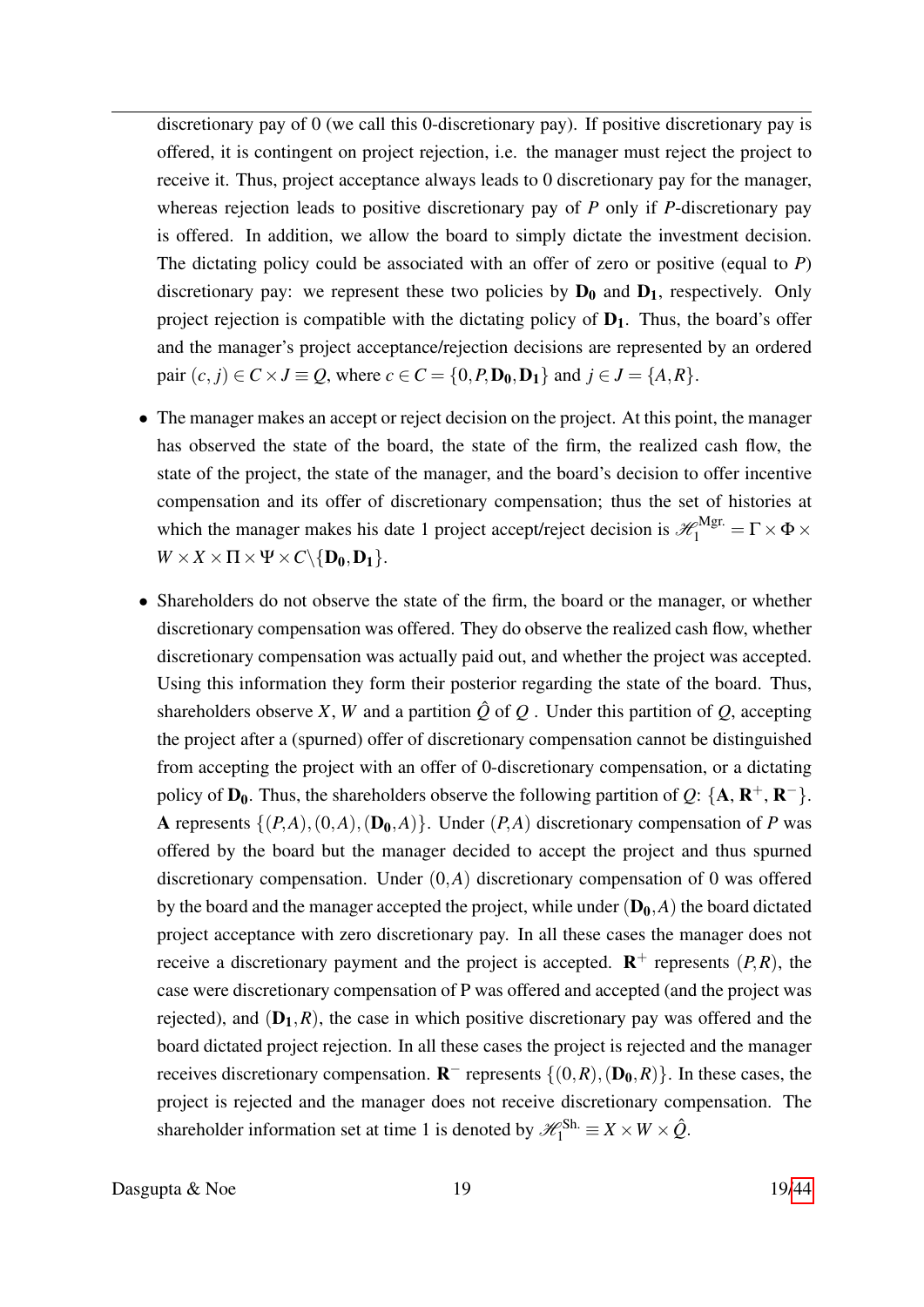#### 3.1.3 Payoffs

The board's payoff is determined by either the payoff to the shareholders or the payoff to the manager depending on whether the board is shareholder or management oriented. The manager's payoff is given by

$$
u_{\text{Mgr.}} = wI_{x=x_2} - e + \begin{cases} P & \text{if } \pi = \mathbf{P} \text{ and } (c, j) \neq (0, R) \text{ or } (\mathbf{D_0}, R), \pi = \neg \mathbf{P} \text{ and } (c, j) = (P, R) \text{ or } (\mathbf{D_1}, R) \\ 0 & \text{otherwise} \end{cases} \tag{4}
$$

The shareholders' payoff is given by,

$$
u_{\text{Sh.}} = x - w I_{x=x_2} - c I_{j=R} + \psi I_{j=A}, \quad c \in C \setminus \{ \mathbf{D_0, D_1} \} \tag{5}
$$

For each history  $h \in \mathcal{H}_1^{\text{Sh}}$  shareholders form a posterior assessment,  $\hat{\delta}$  that the board is an MB board. This posterior estimate is

$$
\mathbb{P}[\gamma = \text{MB}|\mathcal{H}_1^{\text{Sh.}}]
$$
 (6)

This posterior is a random variable that is constant over all states in the same history. This posterior is our measure of shareholder outrage. We will also use the posterior odds of a management orientation as a measure of outrage. The posterior odds are given by

$$
\frac{\mathbb{P}[\gamma = MB|\mathcal{H}_1^{Sh.}]}{\mathbb{P}[\gamma = SB|\mathcal{H}_1^{Sh.}]}
$$
\n(7)

The odds ratio is of course monotonic in the posterior but frequently has a simpler algebraic representation.

The strategies for boards and managers are probability distributions over the actions they are able to take at their information sets. The board has one action at date 0, compensation determination, and one at date 1, discretionary compensation. The manager has two actions. One is effort choice at date 0. The other is the project accept/reject decision at date 1. At each history of the game at which an agent takes an action, we let  $\mathbb{E}_{h}^{*}$  $h_{h,a}^*(\cdot)$  represent the expected payoff conditioned on information set *h* being reached, the action *a* being taken at *h* with actions at all other information sets determined by the equilibrium agent strategies. Next we define the following sets of best responses for the manager and board.

• Board

Let

Dasgupta & Noe 20 20[/44](#page-43-0)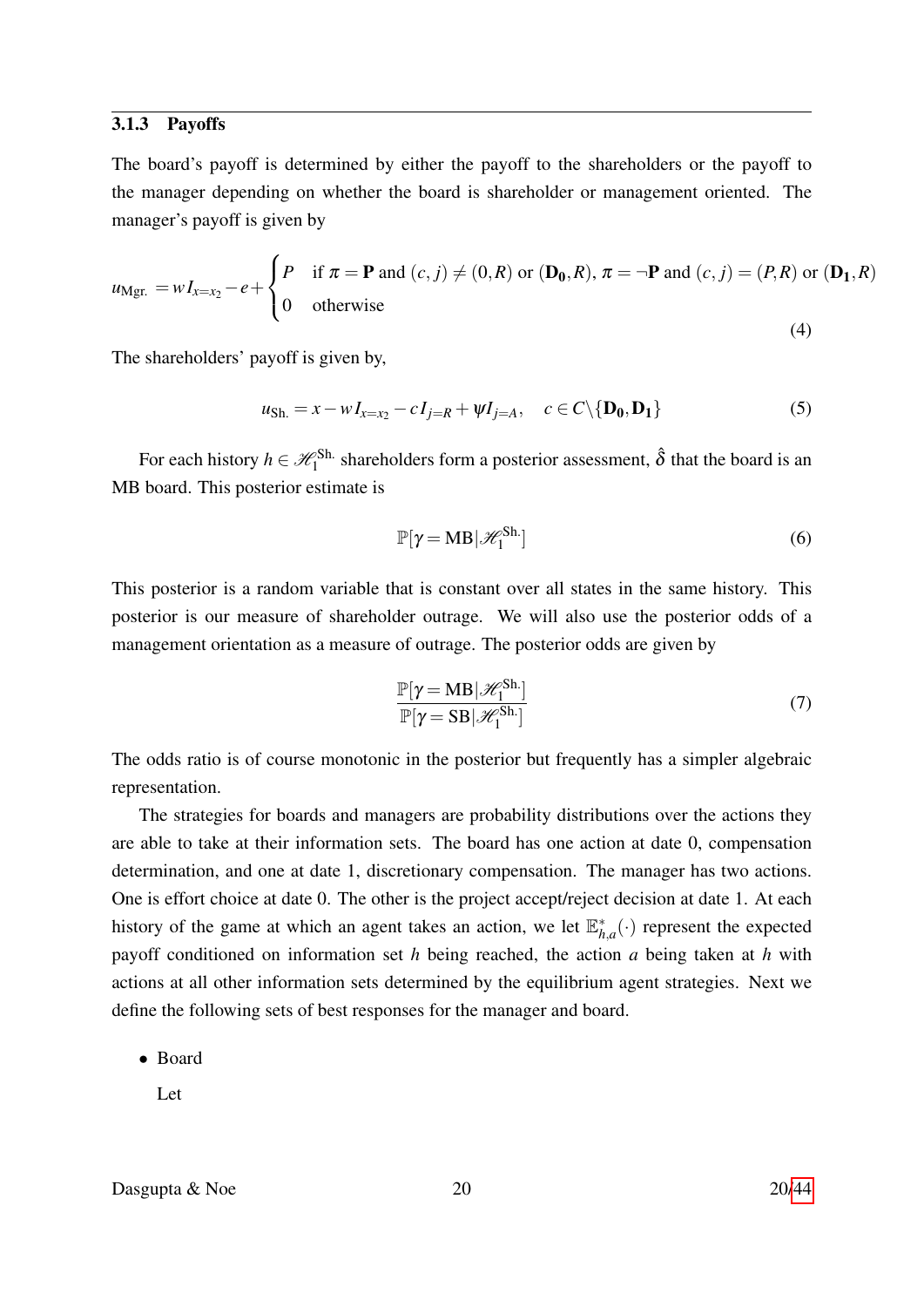$$
BR_s^*[h] = \{a : \mathbb{E}_{h,a}^*[u_s] = \max_{a'} \mathbb{E}_{h,a'}^*[u_s] \}, \quad s = Mgr., Sh., \tag{8}
$$

$$
F^*[h] = \{a : \mathbb{P}_{h,a}^*[\hat{\delta} > \bar{\delta}] = 0\}
$$
\n(9)

$$
FBR_s^*[h] = \{ a \in F^*(h) : \mathbb{E}_{h,a}^*[u_s] = \max_{a' \in F^*[h]} \mathbb{E}_{h,a'}^*[u_s] \}, \quad s = Mgr., Sh., \tag{10}
$$

$$
\text{MBR}_{s}^{*}[h] := \{ a \in \text{FBR}^{*}[h] : \mathbb{E}_{h,a}^{*}[\hat{\delta}] = \min_{a' \in \text{FBR}_{s}^{*}[h]} \mathbb{E}_{h,a'}^{*}[\hat{\delta}]\}, \quad s = \text{Mgr., Sh.} \tag{11}
$$

The set  $BR_s(h)$  represents the set of best replies at information set *h*. The best reply will depend on whether one is maximizing shareholder  $(s = Sh.)$ , or managerial welfare  $(s =$ Mgr.). The set  $F^*[h]$  is the set of outrage-feasible actions at information set *h*. These are the set of actions which have zero probability, under the candidate equilibrium strategy distribution, of leading to shareholder posteriors (that the board is MB) exceeding a cutoff level of  $\bar{\delta}$ . We assume that board polices are constrained by outrage so that boards will only select among outrage feasible policies. The set *FBR*<sup>∗</sup><sub>s</sub>(*h*) represents the set of outrage feasible best replies at information set *h*. We assume that  $\bar{\delta} > \delta_0$ , where  $\delta_0$  is the prior probability that the board is MB. The final best reply set, MBR<sup>∗</sup> *s* [*h*], is the set of minimum suspicion best replies. This set is a subset of the set of feasible best replies consisting of those best replies which produce the lowest posterior of the board being MB (and is never empty if the set of feasible best replies is non-empty). The minimal suspicion condition formalizes our intuitive notion that whether a given compensation policy will generate outrage is "almost predictable." Consider a sequence of games where the board faces a very large penalty for facing sanction from the board. With probability 1/*n* the cut off posterior which determines the sanction is a uniformly distributed random variable between 0 and 1, and with probability  $1-1/n$  the cut-off posterior is given by  $\bar{k}$ . Then the set of MBR are the only best replies that can be approached by a sequence of BRs in perturbed game. Thus the MBR represents the set of actions that might be selected by a board that is "almost certain" that the cutoff level for sanction has a posterior of  $\bar{k}$ and is very sanction averse.

#### • Manager

The Manager's set of best responses at information set *h* is defined analogously:

$$
BR_{Mgr.}^{*}[h] = \{a : \mathbb{E}_{h,a}^{*}[u_{Mgr.}] = \max_{a'} \mathbb{E}_{h,a'}^{*}[u_{Mgr.}]\}\
$$
 (12)

### Dasgupta  $\&$  Noe 21 21[/44](#page-43-0)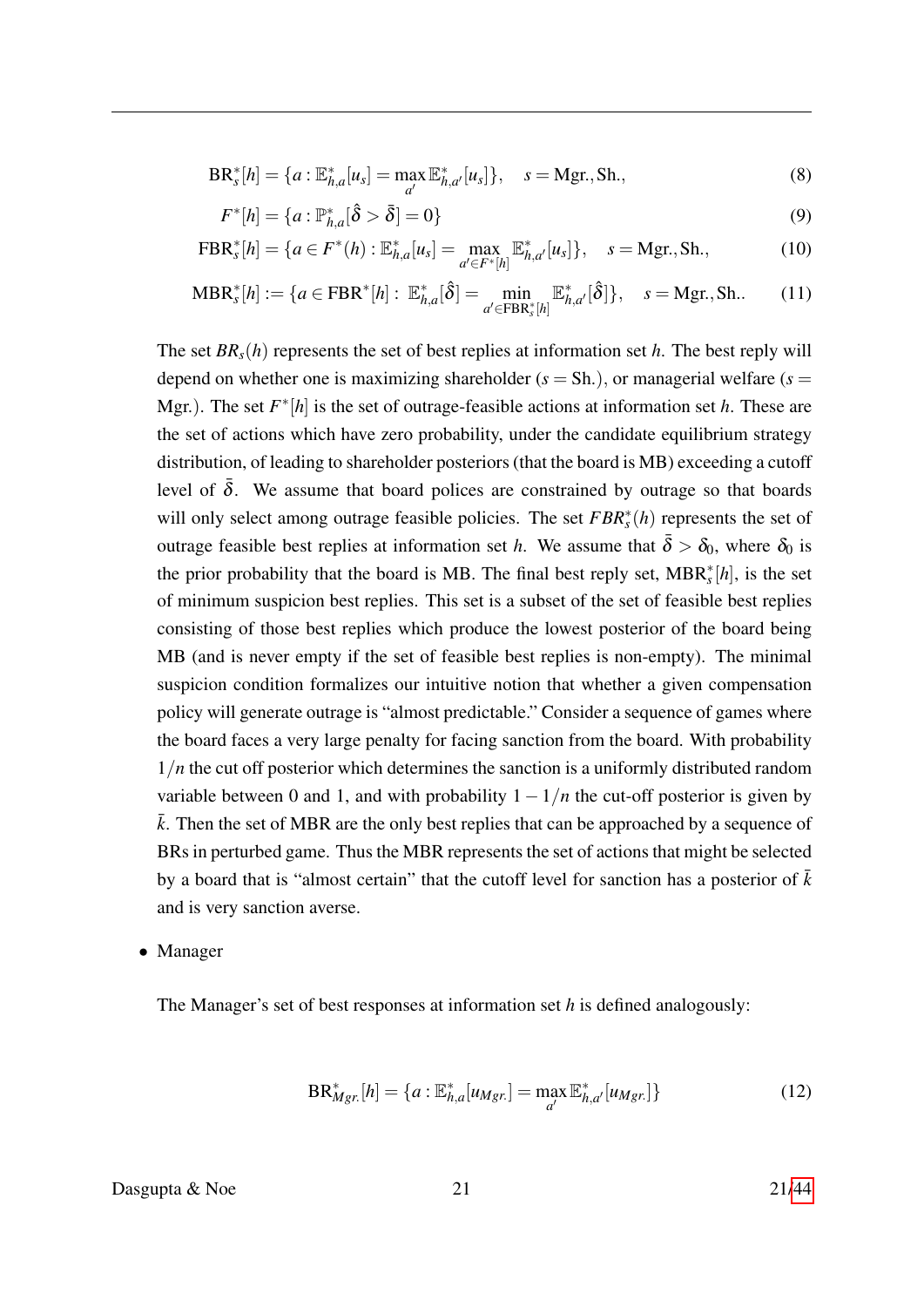## 3.2 Equilibrium

Definition 1. *A democratic equilibrium of the governance game is a triple, consisting of managerial strategy distribution, a board strategy distribution, and a shareholder posterior assessment, that satisfies the following conditions.*

- *1. At every history*  $h \in \mathcal{H}_0^{Mrg.}$  $\mathscr{A}_0^{Mrg.}$  and every history  $h \in \mathscr{H}_1^{Mrg.}$  $\int_1^{\rho M r g}$ , all strategies in the support of *the manager's strategy distribution are elements of BR*<sup>∗</sup> *Mgr*. [*h*]*.*
- 2. At every history in  $h \in \mathcal{H}_0^{Brd}$  and every history  $h \in \mathcal{H}_1^{Brd}$ , when the board is manager *oriented, all strategies in the support of the board's strategy distribution are elements of MBR*<sup>∗</sup> *Mgr.*[*h*] *whenever MBR*<sup>∗</sup> *Mgr.*[*h*] *is not empty; when the board is SB, all strategies are elements of MBR*<sup>∗</sup> *Sh.*[*h*] *whenever MBR*<sup>∗</sup> *Sh.*[*h*] *is not empty.*[15](#page-0-0)
- *3. The shareholders' posterior estimate of board orientation,* ˆδ *is measurable with respect* to the shareholders' information set,  $\mathscr{H}^{Sh.}_1$  and is consistent with Bayes rule for all equi*librium path histories, h*  $\in \mathscr{H}^{Sh.}_1$ .
- 4. Consider a history, h<sup>'</sup> in the shareholders' information set not reached given the equi*librium strategy distribution. If there exists an action, a (either an incentive compensation level or discretionary compensation policy), that would render the probability of reaching that history positive, and for some history h at which the board can take this*  $\textit{action}, E^*_{h,a}[u_{\text{Sh}}] > E^*_h$ *h* [*uSh*] *and for no history at which the board can take the action E* ∗  $\sum_{h,a}^* [u_{Mgr}] \geq E_h^*$  $\hat{h}_h^*[u_{Mgr}]$ , then the shareholders' posterior for h<sup>1</sup> must equal 0.

Our definition reflects our attempt to formalize outrage. Condition (1) ensures that the manager always takes the actions that maximize his welfare. Condition (2) ensures that the board chooses actions that maximize the payoff to either the manager or the shareholders subject to the outrage constraint, and when more than one action is a maximizer, chooses among maximizers that generate the lowest shareholder posterior of the board being MB. Condition (3) ensures that shareholder posteriors are consistent with the laws of probability. Condition (4) rules out posteriors about off-equilibrium actions which are unreasonable, e.g., absent this refinement an equilibrium exists in which the shareholder board always overpays the manager because shareholders believe that any compensation level lower than the highest level signals that the board is manager oriented. Given these beliefs, the managerial board will also (happily) over pay and lower compensation levels will be off the equilibrium path and thus outside of the control of Bayes rule. Condition (4) rules out these equilibria.

 $^{15}MBR_s[h]$  could be empty for some off-equilibrium-path histories, e.g., histories that are reached by a board action that violated the outrage constraint.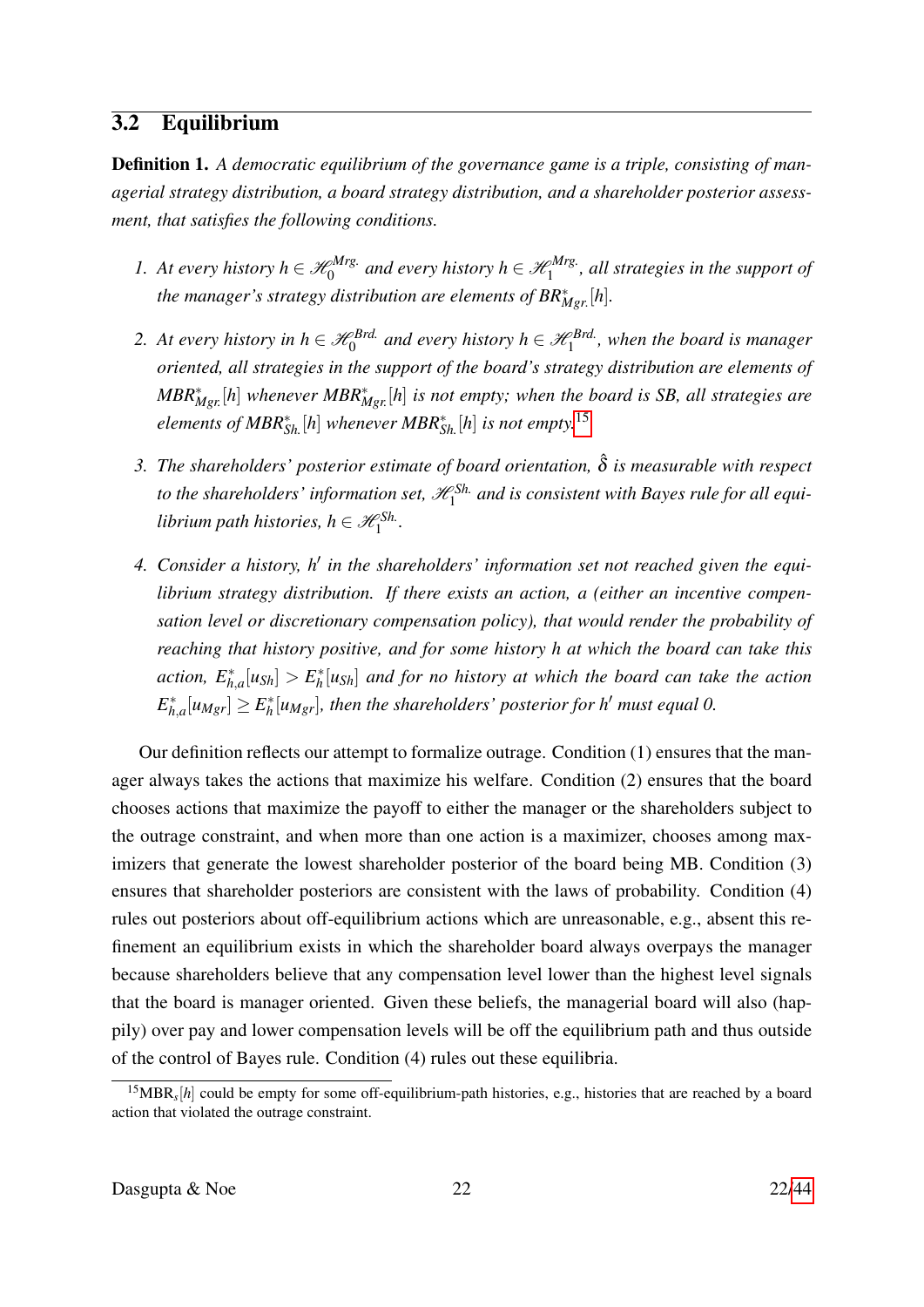Note that we have already determined in the previous section an optimal policy for the manager given any shareholder compensation policy. This policy is not the only optimal policy for the manager. However, it is that optimal policy for the manager which maximizes shareholder welfare. We call the policy, derived in the previous section, the benevolent best reply policy. This policy is summarized below

- Date 0 effort choice: Whenever the firm state is *B* set effort equal to 0 regardless of compensation. When the firm state is *M* set effort equal to *e* if compensation equals *m* and 0 otherwise; if the state is *G* set effort equal to *e* if compensation equals *m* or *g* compensation, and set effort to 0 otherwise.
- Date 1 strategy:
	- 1. If offered the discretionary payment of *P*, if the project generates private benefits, always accept the project (and spurn *P*) if the project is positive NPV and reject the project (and receive *P*) if the project is negative NPV. If the project does not generate managerial private benefits, then reject the project and accept the payment.
	- 2. If offered the discretionary payment of 0, then if the project does not generate private benefits, accept the project if has a positive NPV and reject the project otherwise. If the project generates private benefits, always accept the project.

When discussing equilibria we will refer to the benevolent best reply policy defined above rather than detailing the managers actions fully.

## 3.3 Democratic Distortion

In this subsection, we illustrate the dissipative costs of democratic governance with a simple example and then prove some general results. In our example,  $\beta = 1/2$ ,  $\mu = 1/2$ , and  $\delta_0 = 1/2$ . The outrage threshold,  $\bar{\delta} = 0.81$ . The following set of strategies constitutes an equilibrium under shareholder democracy.

- Manager Strategy: Uses the benevolent best response.
- Board Strategy:
	- If the board is SB:
		- ∗ At date 0, set compensation equal to 0 in firm state *B*, *m* in firm state *M* and *g* in firm state *G*.

Dasgupta & Noe 23 23[/44](#page-43-0)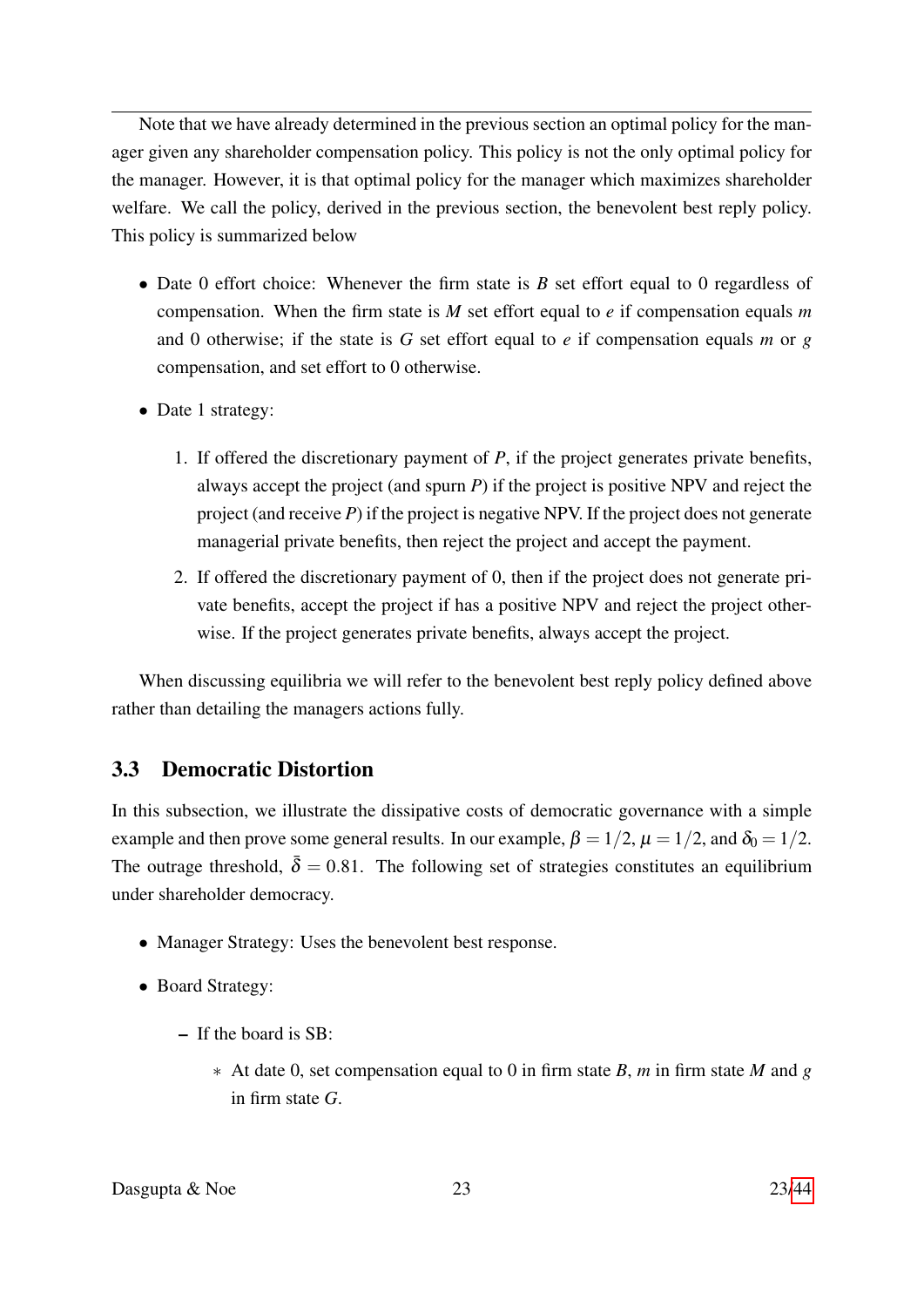- ∗ At date 1, if the project generates managerial private benefits, then offer *P*discretionary compensation; if the project does not generate private benefits, offer 0-discretionary compensation.
- If the board is MB
	- ∗ At date 0, set compensation to *m*-compensation in all states of the firm.
	- ∗ At date 1, when the project does not generate managerial private benefits, then offer discretionary compensation of *P*. When the project generates private benefits, do not offer any discretionary compensation and accept the project.
- Shareholders' posterior assessment,  $\hat{\delta}$ :

Whenever the incentive compensation equals 0, or  $g$ ,  $\hat{\delta} = 0$ . If incentive compensation equals *m*, then  $\hat{\delta}$  is given by

$$
\hat{\delta}(m, x_1, \mathbf{R}^+) = 4/5 \quad \hat{\delta}(m, x_2, \mathbf{R}^+) = 4/5 \tag{13}
$$

<span id="page-23-1"></span><span id="page-23-0"></span>
$$
\hat{\delta}(m, x_1, \mathbf{R}^-) = 0 \quad \hat{\delta}(m, x_2, \mathbf{R}^-) = 0 \tag{14}
$$

$$
\hat{\delta}(m, x_1, \mathbf{A}) = 2/3 \quad \hat{\delta}(m, x_2, \mathbf{A}) = 2/3 \tag{15}
$$

The basic idea of the example is that, given that the MB board offers discretionary pay and the project is rejected when there are no private benefits, the offer of discretionary pay is viewed with suspicion. This causes the manager-oriented board to eschew discretionary pay when the manager has private benefits because the manager can profit equally, in this case, from accepting possibly negative NPV project. Thus when the manager has private benefits the MB board offers zero discretionary pay, and the project is always accepted, leading to inefficiency.

To verify that these strategies and beliefs constitute an equilibrium, first note that the MB board is generating the highest possible managerial payoff. Incentive compensation is set at its highest level, *m*, and managers always earn *P* in addition. When the manager has private benefits, *P* is earned through private benefits. When the manager does not have private benefits, *P* is earned through discretionary compensation. Thus, we need only check that the compensation satisfies the outrage constraint and generates minimal suspicion. However, this is clear. First, note that as the shareholders' posterior assessments of board type never exceed the outrage constraint for any compensation pattern, the outrage constraint is not violated. Next note that among outrage proof actions that maximize the board's payoff, the board picks the actions which minimize suspicion. For the SB board this is a trivial condition because, for every history there is a unique action which maximizes shareholder value. For the MB board, again, the actions which maximize the manager's value are unique (offer discretionary pay) when the manager has no private benefits. When the manager has private benefits, the manager's payoff

Dasgupta  $\&$  Noe 24 24[/44](#page-43-0)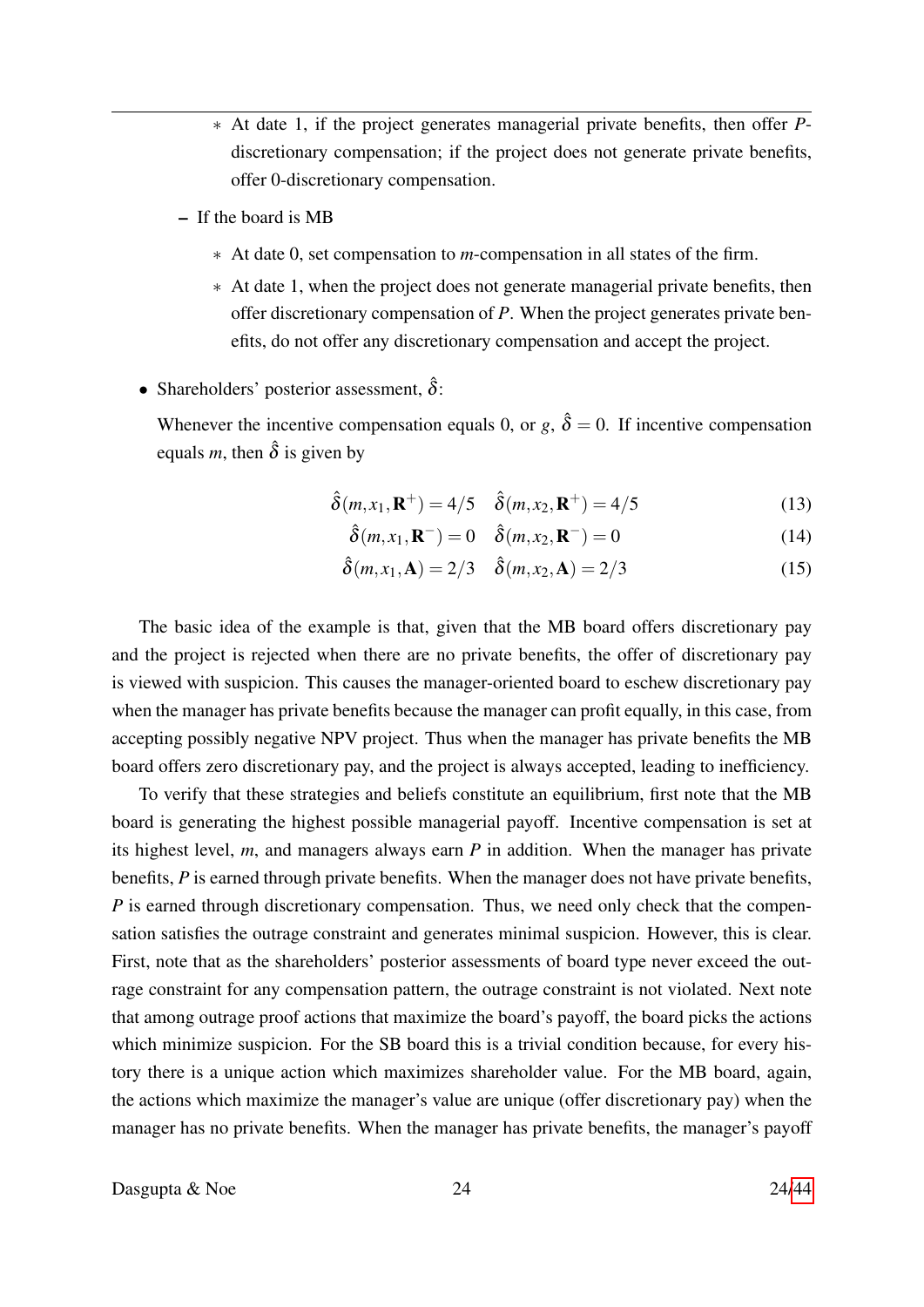is the same under project acceptance (and receipt of no discretionary pay) and project rejection (and receipt of *P* in the form of the discretionary payment). As is clear from the posterior calculations in equations [\(13\)](#page-23-0)-[\(15\)](#page-23-1), the posterior assessment of the board is higher for the discretionary payment of  $P$  (when the project has negative NPV and the outcome is  $\mathbb{R}^+$ ) than it is for project acceptance. Because the equilibrium strategy of the board, when the manager has private benefits, is to accept the project, the minimal suspicion condition is satisfied as well. It remains to show that the shareholders posteriors are consistent with Bayes rule, but this is a simple algebra exercise and shown in the Appendix.

Now compare the case analyzed above with the one where there is no outrage constraint. In this latter case, the MB board would be willing to offer discretionary compensation to the manager even when the manager obtains private benefits from the project. The MB board will still pay the manager *m*-compensation in all states of the firm and would still pay the discretionary compensation of *P* when the manager obtains no private benefits. The policy of the shareholder board would be exactly the same as it is with the outrage constraint. Thus, the effect of the outrage constraint is to block MB boards from using positive discretionary compensation to screen projects in the case where such payments are shareholder value maximizing. Hence, a no-outrage solution would produce higher shareholder payoffs than those produced in equilibrium analyzed above. The losses from outrage will be proportional to the likelihood that the board is MB, the likelihood managers earn private benefits, and the losses from not using discretionary compensation versus accepting the project. The gain from discretionary compensation (when the board is MB and the manager has private benefits) is that undertaking negative NPV projects is avoided. The expected value of this gain is given by

$$
\frac{1}{2}\theta(1-\mu)(n-P) + \frac{1}{2}(1-\theta)\mu(n-P) + \frac{n-P}{4} = \frac{1}{4}(n-P)(\theta(2-4\mu) + 2\mu + 1)
$$
 (16)

and the total loss to shareholders from shareholder outrage is

$$
\beta \,\delta_0 \left(\frac{1}{4}(n-P)(\theta(2-4\mu)+2\mu+1)\right) \tag{17}
$$

This equation implies that outrage reduces both shareholder and social welfare<sup>[16](#page-0-0)</sup> most when private benefits are likely, the board has a high probability of being MB, business conditions are weak, and the variance of project NPV is high.

Note also the use of discretionary pay packages after *m*-compensation provides no information regarding the orientation of the board in this example (since  $\beta = 1/2$ ).<sup>[17](#page-0-0)</sup> Both the MB

<sup>&</sup>lt;sup>16</sup>The social welfare gain from stopping a negative NPV project by offering discretionary pay when there are managerial private benefits is also *n*−*P*.

 $17$ In contrast, the level of incentive pay is more informative here, since a payment of *g* or *b*-incentive compensation is only associated with an SB board.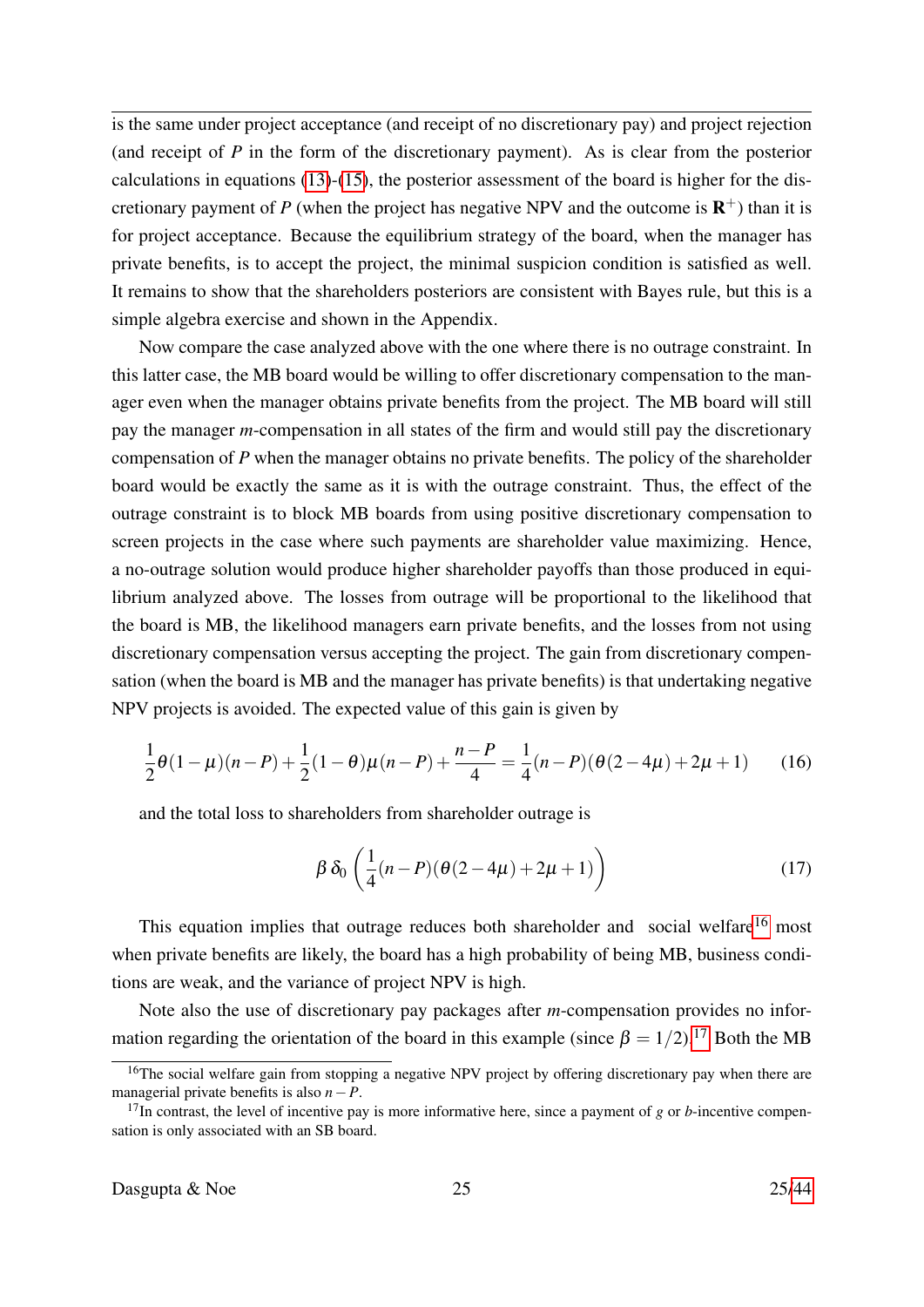board and the SB boards offer discretionary pay with the same probability. The difference between the MB and SB boards is when they offer positive discretionary pay. Manager oriented boards offer it only when it is unnecessary and shareholder oriented boards offer it only when it is necessary. This result casts some doubt on the efficacy of attempting to measure board capture simply by the observing discretionary pay policy. A more sensible line of investigation might be to measure the effects of incentive pay on firm performance, which will differ between manager and SB boards.

We now prove a more general result. One can show that, generically, shareholder democracy produces welfare losses to shareholders relative to FD whenever the democratic equilibrium features the SB board implementing the first best shareholder value maximizing policy, and discretionary payment is offered after both cash flows.

Proposition 6. *In any shareholder democracy equilibrium in which discretionary pay is offered to the manager after both cash flows, and the shareholder board follows the first-best compensation policy, the payoff to shareholders is strictly smaller than it is under FD. Conditional on the cash flow equaling x*1*, the payoff is strictly smaller under shareholder democracy. Conditional on the cash flow equaling x*2*, the payoff under democracy is weakly smaller and is strictly smaller except when the parameters of the model fall in the following non-generic subset:*

<span id="page-25-0"></span>
$$
\left\{ (\beta, \theta, \mu) \in (0, 1) \times (1/2, 1) \times (0, 1) : \frac{(1 - \theta)\mu + \frac{1}{4}}{\mu + \frac{1}{2}} - \left( 1 - \frac{1}{\beta(\beta + 1)} \right) = 0 \right\}.
$$
 (18)

*Proof of Proposition [6.](#page-25-0)* A democratic equilibrium which involves positive discretionary compensation after both cash flows can never produce a strictly higher payoff for the shareholder than under full delegation. This follows because in the full delegation equilibrium the SB maximizes shareholder payoffs and the MB, when it is indifferent amongst policies that maximize manager payoffs, chooses the policy that maximizes shareholder payoffs. Thus, to prove the result we only need to show that for an event that occurs with positive probability, the payoff is higher under FD than it is under democracy. The event we choose is the event that the  $x_1$ cash flow is realized and the board is MB, i.e. the event  $\{x = x_1\} \cap \text{MB}$ . When the project generates no private benefits, under both a democratic equilibrium and FD, the MB board will always pay the *P*-discretionary compensation. When the the project generates private benefits, under FD, the management-oriented board will offer the manager the *P*-revelation contract. This will result in the acceptance of the project when it is positive NPV, and the payment of the bonus *P* and project rejection otherwise. This is the unique shareholder value maximizing policy and thus the only way the democratic equilibrium can match FD is if, under democracy, the MB board also offers the  $P$ - revelation contract. The revelation contract produces both  $\mathbb{R}^+$ 

Dasgupta  $\&$  Noe 26 26[/44](#page-43-0)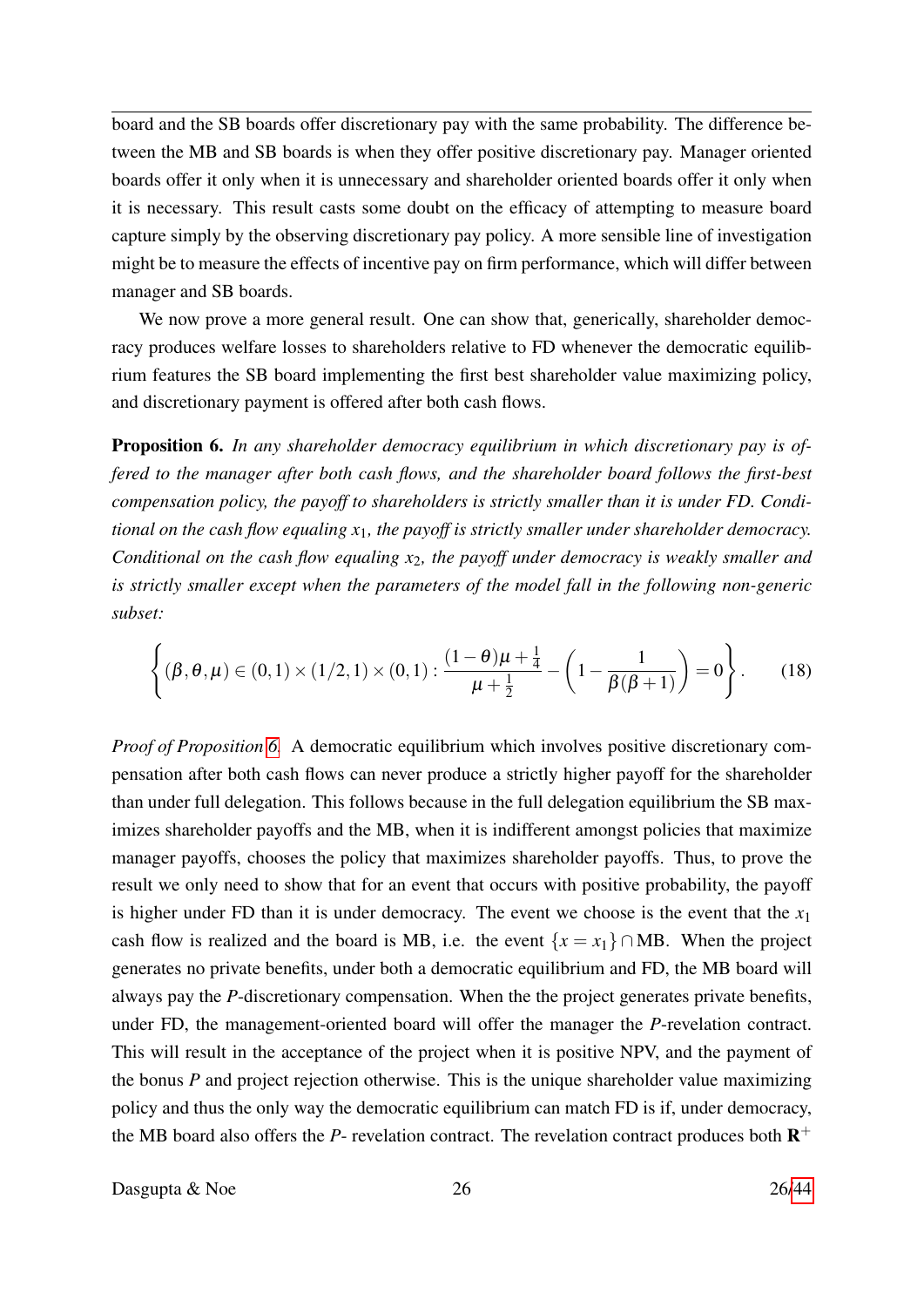and A with positive probability in equilibrium. The manager's payoff is the same from each of these outcomes when there are private benefits. Thus minimal suspicion requires that both of these policies are equally suspicious, i.e. produce the same posterior of the board being  $MB$ .<sup>[18](#page-0-0)</sup> The MB board will choose the highest possible incentive compensation for the manager. By assumption the SB board is following the first-best compensation policy and thus is paying *m* compensation with positive probability. Hence, *m* compensation does not violate the outrage constraint. As this is the case, the MB board will choose *m* compensation in all states of the firm. Thus, whenever the MB board is permitting both  $\mathbb{R}^+$  and A to be realized when the project generates private benefits, if minimal suspicion is satisfied, it must be the case that

$$
\mathbb{P}[\text{MB}|m, x_1, \mathbf{R}^+] = \mathbb{P}[\text{MB}|m, x_1, \mathbf{A}] \tag{19}
$$

This implies by Bayes rule that

$$
\frac{\mathbb{P}[\mathbf{R}^+|\mathrm{MB}, m, x_1]}{\mathbb{P}[\mathbf{R}^+|\mathrm{SB}, m, x_1]} = \frac{\mathbb{P}[\mathbf{A}|\mathrm{MB}, m, x_1]}{\mathbb{P}[\mathbf{A}|\mathrm{SB}, m, x_1]}
$$
(20)

Equivalently,

<span id="page-26-0"></span>
$$
\frac{\mathbb{P}[\mathbf{R}^+|\mathrm{MB}, m, x_1]}{\mathbb{P}[\mathbf{A}|\mathrm{MB}, m, x_1]} = \frac{\mathbb{P}[\mathbf{R}^+|\mathrm{SB}, m, x_1]}{\mathbb{P}[\mathbf{A}|\mathrm{SB}, m, x_1]}
$$
(21)

Next note that  $A, R^+$ , and  $R^-$  are disjoint events (that are mutually exhaustive). Thus, we can write

$$
\mathbb{P}[\mathbf{R}^+|\mathbf{M}\mathbf{B},m,x_1,\mathbf{R}^+\text{ or }\mathbf{A}]+\mathbb{P}[\mathbf{A}|\mathbf{M}\mathbf{B},m,x_1,\mathbf{R}^+\text{ or }\mathbf{A}]=1
$$
 (22)

and

<span id="page-26-3"></span>
$$
\mathbb{P}[\mathbf{R}^+|\mathbf{MB}, m, x_1, \mathbf{R}^+ \text{ or } \mathbf{A}] = \frac{\mathbb{P}[\mathbf{R}^+|\mathbf{MB}, m, x_1]}{\mathbb{P}[\mathbf{R}^+|\mathbf{MB}, m, x_1] + \mathbb{P}[\mathbf{A}|\mathbf{MB}, m, x_1]}.
$$
(23)

Similarly,

<span id="page-26-1"></span>
$$
\mathbb{P}[\mathbf{R}^+|\text{SB}, m, x_1, \mathbf{R}^+ \text{ or } \mathbf{A}] = \frac{\mathbb{P}[\mathbf{R}^+|\text{SB}, m, x_1]}{\mathbb{P}[\mathbf{R}^+|\text{SB}, m, x_1] + \mathbb{P}[\mathbf{A}|\text{SB}, m, x_1]}.
$$
(24)

Thus, [\(21\)](#page-26-0) implies that

<span id="page-26-2"></span>
$$
\mathbb{P}[\mathbf{R}^+|\mathbf{M}\mathbf{B}, m, x_1, \mathbf{R}^+ \text{ or } \mathbf{A}] = \mathbb{P}[\mathbf{R}^+|\mathbf{S}\mathbf{B}, m, x_1, \mathbf{R}^+ \text{ or } \mathbf{A}].\tag{25}
$$

For the SB board, which pays *m* compensation only in state *m*, from [\(24\)](#page-26-1), the conditional

<sup>&</sup>lt;sup>18</sup>Otherwise, if the manager's payoff is higher under  $\bf{A}$ , the MB board will offer 0-discretionary compensation which leads to project acceptance with probability 1; if the manager's payoff is higher under  $\mathbb{R}^+$ , the MB board will choose the dictating policy  $D_1$ .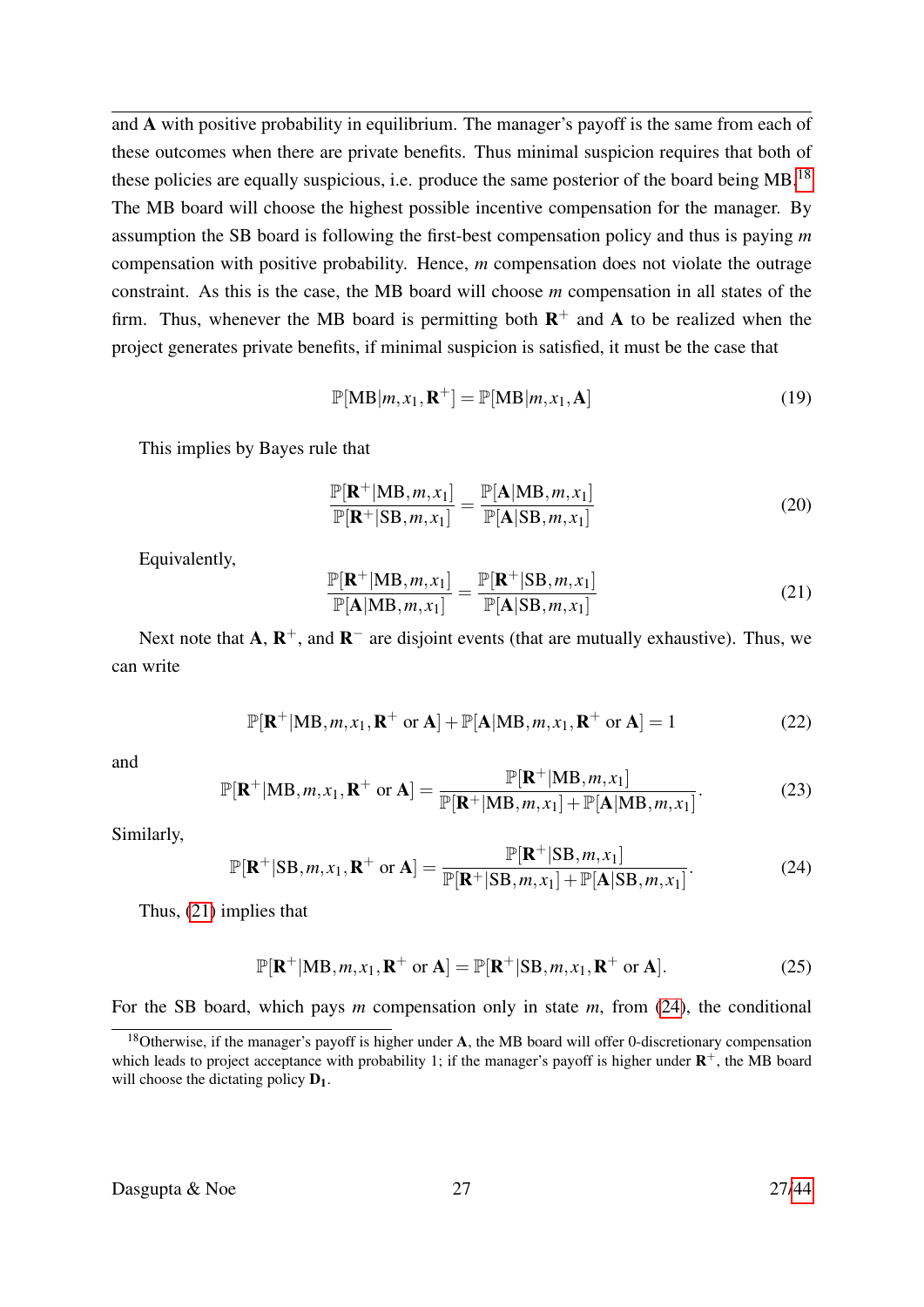probability in [\(25\)](#page-26-2) is given by

<span id="page-27-3"></span>
$$
\mathbb{P}[\mathbf{R}^+|SB,m,x_1,\mathbf{R}^+ \text{ or } \mathbf{A}] = \frac{\frac{1}{2}\beta}{\frac{1}{2}\beta + \frac{1}{2}}.
$$
 (26)

For the manager oriented board which pays *m*-compensation in all firm states, if it is offering the revelation discretionary *P*-compensation (as the MB board does under FD) in all states, from  $(23)$ , the condition probability in  $(25)$  is given by

<span id="page-27-0"></span>
$$
\mathbb{P}[\mathbf{R}^+|\mathbf{M}\mathbf{B},m,x_1,\mathbf{R}^+\text{ or }\mathbf{A}] = (1-\beta) + \beta \left( \mathbb{P}[B|x_1]\theta + \mathbb{P}[M|x_1]\frac{1}{2} + \mathbb{P}[G|x_1](1-\theta) \right). \quad (27)
$$

(Note that the denominator of the expression in unity because under the MB board under FD, **R**<sup>-</sup> is never realized). Because  $\mathbb{P}[G|x_1] = 0$  we can rewrite [\(27\)](#page-27-0) as

<span id="page-27-1"></span>
$$
\mathbb{P}[\mathbf{R}^+|\mathbf{M}\mathbf{B},m,x_1,\mathbf{R}^+\text{ or }\mathbf{A}] = (1-\beta) + \beta \left( \mathbb{P}[B|x_1] \theta + (1-\mathbb{P}[B|x_1]) \frac{1}{2} \right).
$$
 (28)

Because  $\theta \geq 1/2$ ,

$$
\mathbb{P}[B|x_1] \theta + (1 - \mathbb{P}[B|x_1]) \frac{1}{2} \ge 1/2. \tag{29}
$$

Thus,

<span id="page-27-2"></span>
$$
(1 - \beta) + \beta \left( \mathbb{P}[B|x_1] \theta + (1 - \mathbb{P}[B|x_1]) \frac{1}{2} \right) \ge (1 - \beta) + \beta \frac{1}{2}
$$
 (30)

[\(28\)](#page-27-1) and [\(30\)](#page-27-2) imply that

<span id="page-27-4"></span>
$$
\mathbb{P}[\mathbf{R}^+|\mathbf{M}\mathbf{B}, m, x_1, \mathbf{R}^+ \text{ or } \mathbf{A}] \ge (1 - \beta) + \beta \frac{1}{2}.
$$
 (31)

Thus, in order for  $(25)$  to be satisfied it must be the case, given  $(26)$  and  $(31)$ , that

<span id="page-27-5"></span>
$$
\frac{\frac{1}{2}\beta}{\frac{1}{2}\beta + \frac{1}{2}} \ge (1 - \beta) + \beta \frac{1}{2}.
$$
 (32)

However [\(32\)](#page-27-5) cannot be satisfied for any  $\beta \in (0,1)$ . Thus the result is established.

Now consider  $x = x_2$ . Using the same logic as above it follows that for the efficient policy to satisfy the minimal suspicion criterion, it must be the case that

<span id="page-27-6"></span>
$$
\mathbb{P}[\mathbf{R}^+|\mathbf{M}\mathbf{B},m,x_2,\mathbf{R}^+ \text{ or } \mathbf{A}] = \mathbb{P}[\mathbf{R}^+|\mathbf{S}\mathbf{B},m,x_2,\mathbf{R}^+ \text{ or } \mathbf{A}].\tag{33}
$$

Equation [\(33\)](#page-27-6) can only hold if

<span id="page-27-7"></span>
$$
\frac{\frac{1}{2}\beta}{\frac{1}{2} + \frac{1}{2}\beta} - \left( (1 - \beta) + \beta \left( (1 - \theta) \frac{\frac{\mu}{2}}{\frac{1}{4} + \frac{\mu}{2}} + \frac{1}{2} \frac{\frac{1}{4}}{\frac{1}{4} + \frac{\mu}{2}} \right) \right) = 0.
$$
 (34)

Dasgupta & Noe 28 28[/44](#page-43-0)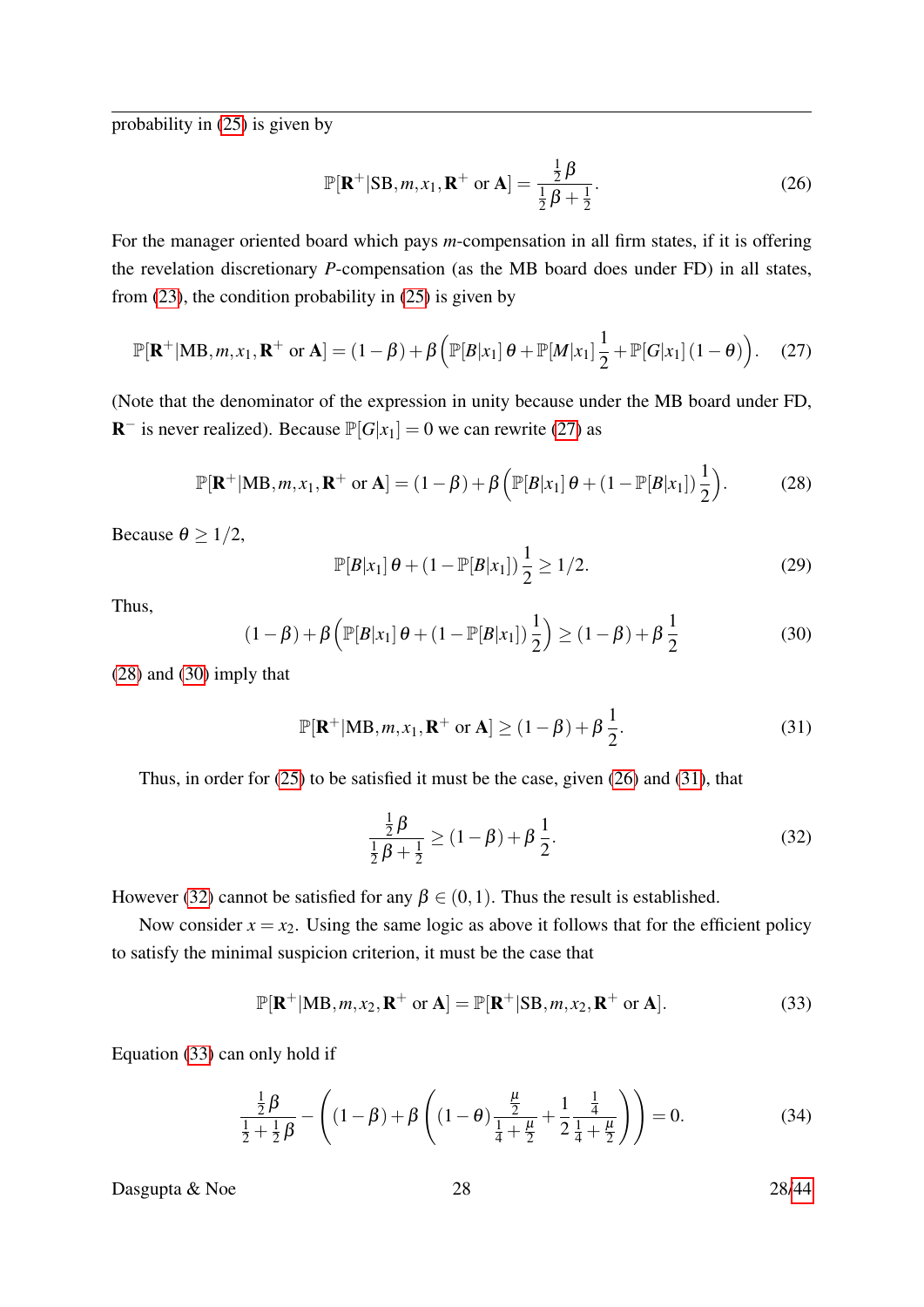Equation [\(34\)](#page-27-7) can only be satisfied if

$$
\frac{(1-\theta)\mu + \frac{1}{4}}{\mu + \frac{1}{2}} - \left(1 - \frac{1}{\beta(\beta+1)}\right) = 0.
$$
\n(35)

Because the map defined by the left hand side of [\(34\)](#page-27-7) is non-singular for all  $(\beta, \theta, \mu) \in (0,1) \times$  $(1/2,1) \times (0,1)$  the set

$$
\{(\beta,\theta,\mu)\in(0,1)\times(1/2,1)\times(0,1):\frac{(1-\theta)\mu+\frac{1}{4}}{\mu+\frac{1}{2}}-\left(1-\frac{1}{\beta(\beta+1)}\right)=0\}\qquad(36)
$$

is one dimension less than dimension of the parameter space,

$$
\{(\beta, \theta, \mu) \in (0, 1) \times (1/2, 1) \times (0, 1)\}\tag{37}
$$

Hence, the set of parameters under which democracy produces the same payoff as FD is nongeneric when  $x = x_2$ .

 $\Box$ 

Democracy can produce outrage constraints that block the payment of positive discretionary compensation (in the sense that the posterior that the board type is MB when positive discretionary compensation is paid exceeds the outrage threshold). In this case, the welfare of shareholders is lower than it would be if the same block on discretionary compensation were imposed by charter restrictions. In fact, the policy distortion induced by democracy is even stronger in this case. If discretionary compensation is blocked either by outrage or by charter restrictions, then, when the manager earns private benefits, he has a strict preference for undertaking the project. Thus, under both CR and democracy, an MB board will undertake the project when the project generates private benefits. The MB board will also always pay the highest possible level of compensation, *m*-compensation, which is used by the shareholder board only in state *M*. Suppose that when the high cash flow of  $x_2$  is realized and when there are no managerial private benefits, the MB board uses 0-discretionary pay to extract the manager's project information and accept the project if and only if it has positive NPV. Note that such a policy is clearly feasible under a CR. Under shareholder democracy, however, the minimum suspicion condition may be violated. If there is systematic risk, i.e.,  $\theta > 1/2$ ,  $x_2$  is positively correlated with the likelihood of a positive NPV. Then, after a realized cash flow of *x*2, project prospects are better on average than they are in state *M* alone. This implies when compensation is set at *m*, the manager board would accept the project with a much higher likelihood than the shareholder board. Thus, project acceptance leads to more shareholder suspicion (a higher posterior) that the board is MB. Thus, under democracy MB boards have an incentive to lower suspicion by rejecting the project when it generates no private benefits rather than screen the project.

Dasgupta & Noe 29 29[/44](#page-43-0)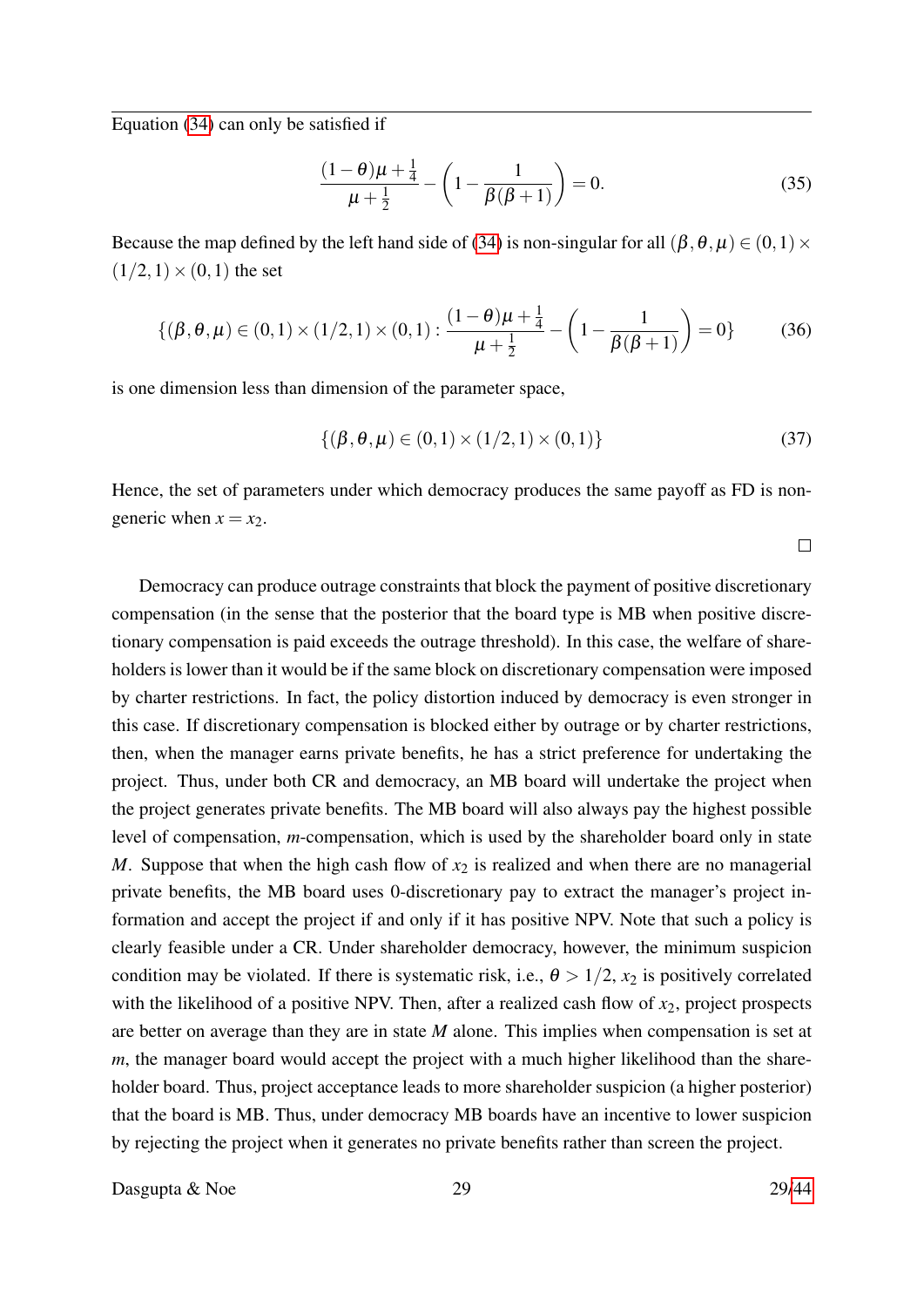**Proposition 7.** Assume that the project has some systematic risk, i.e.,  $\theta > 1/2$ . Then, in any *shareholder democracy equilibrium in which discretionary pay is not offered to the manager after either cash flow, the expected payoff to shareholders is strictly lower than it would be under charter restrictions on discretionary compensation. Conditioned on the cash flow equaling x*<sup>2</sup> *the payoff is strictly lower. Conditioned on the cash flow equaling x*1*, there exist equilibria in which the shareholder democracy payoff equals the CR payoff if and only if the following condition is satisfied:*

<span id="page-29-0"></span>
$$
\left(\theta - \frac{1}{2}\right) \left(\frac{2(1-\mu)}{2(1-\mu)+1}\right) \le \frac{\beta}{1-\beta}.
$$
\n(38)

*Proof of Proposition [7.](#page-29-0)* Under charter restrictions the MB board accepts the project when the project generates private benefits and uses 0-revelation compensation when the project does not generate private benefits. Here, given that positive discretionary pay is ruled out under democracy by the outrage constraint (i.e., out-of-equilibrium beliefs are such that the posterior that board type is MB exceeds the outrage threshold when positive discretionary pay is observed), an MB board will always accept the project with 0 discretionary pay when there are private benefits. When there are no private benefits, an MB board that follows the same policy under shareholder democracy as under CR essentially randomizes between acceptance and rejection (the outcome depending on whether project NPV is positive or negative). In order for randomization at cash flow  $x_i$  to be possible in equilibrium (i.e., not to violate the minimal suspicion condition), it must be the case that acceptance and rejection generate the same level of suspicion, or posterior probability, that the board is MB, i.e.,

<span id="page-29-1"></span>
$$
\mathbb{P}[\text{MB}|m, x_i, \mathbf{A}] = \mathbb{P}[\text{MB}|m, x_i, \mathbf{R}^-]. \tag{39}
$$

[\(39\)](#page-29-1) implies by Bayes rule that

<span id="page-29-2"></span>
$$
\frac{\mathbb{P}[\mathbf{A}|\mathbf{MB},m,x_i]}{\mathbb{P}[\mathbf{A}|\mathbf{SB},m,x_i]} = \frac{\mathbb{P}[\mathbf{R}^-|\mathbf{MB},m,x_i]}{\mathbb{P}[\mathbf{R}^-|\mathbf{SB},m,x_i]}.
$$
(40)

Because

$$
\mathbb{P}[\mathbf{A}|\mathbf{MB}, m, x_i] + \mathbb{P}[\mathbf{R}^-|\mathbf{MB}, m, x_i] = 1 \tag{41}
$$

[\(40\)](#page-29-2) implies that

<span id="page-29-3"></span>
$$
\frac{\mathbb{P}[\mathbf{A}|\mathbf{MB},m,x_i]}{\mathbb{P}[\mathbf{A}|\mathbf{SB},m,x_i]} = \frac{1 - \mathbb{P}[\mathbf{A}|\mathbf{MB},m,x_i]}{1 - \mathbb{P}[\mathbf{A}|\mathbf{SB},m,x_i]}.
$$
(42)

[\(42\)](#page-29-3) implies that

<span id="page-29-4"></span>
$$
\mathbb{P}[\mathbf{A}|\mathbf{MB}, m, x_i] = \mathbb{P}[\mathbf{A}|\mathbf{SB}, m, x_i]. \tag{43}
$$

For the SB board, which pays *m* compensation only in state *m*, the conditional probability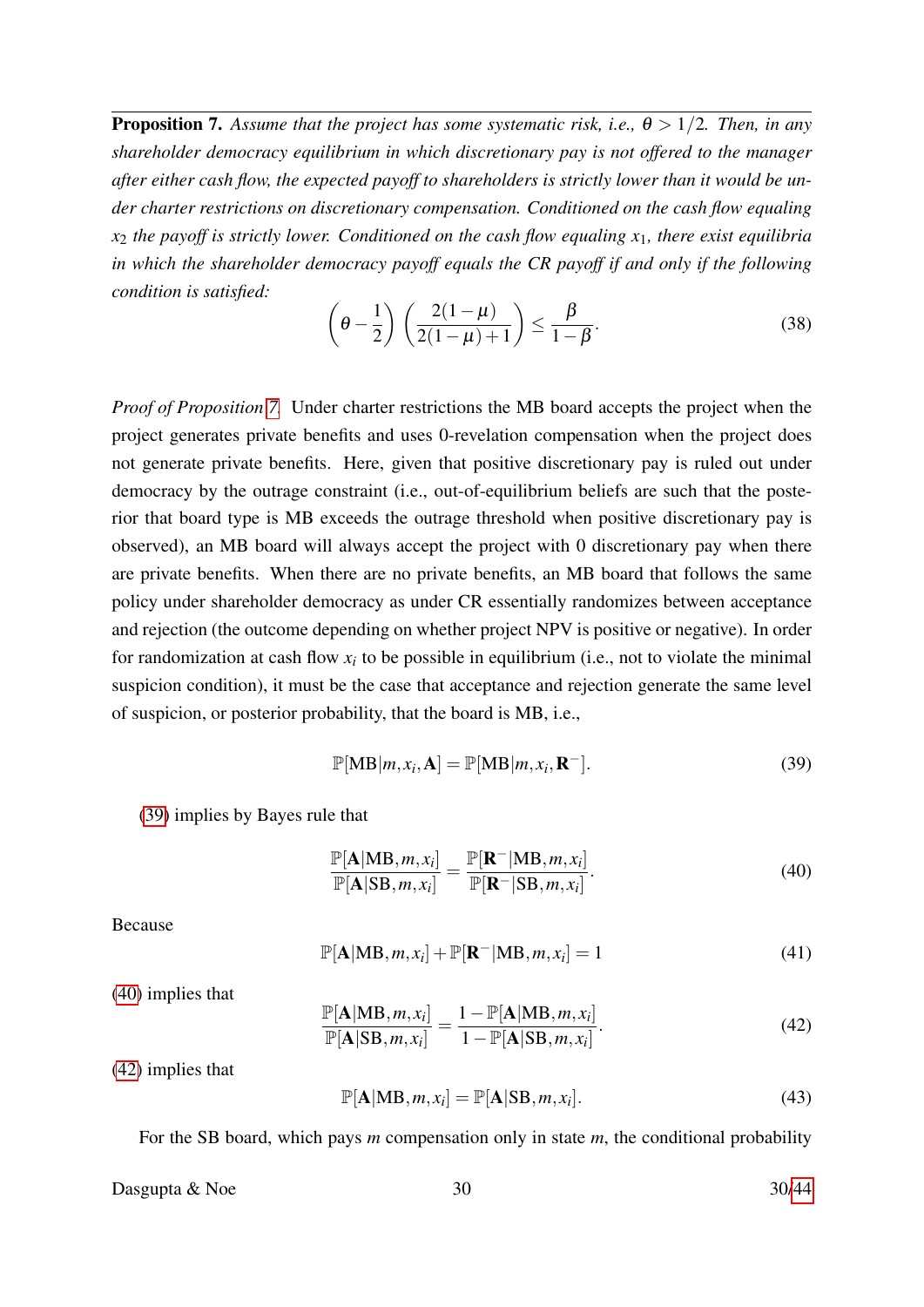in [\(43\)](#page-29-4) is given by

<span id="page-30-2"></span>
$$
\mathbb{P}[\mathbf{A}|\mathbf{SB}, m, x_i] = \sigma_{\mathbf{SB}}^i \beta + \frac{1}{2} (1 - \beta) \tag{44}
$$

where  $\sigma_{SB}$  is the probability that, in state *M*, after paying *m*-compensation and cash flow  $x_i$ being realized, the SB board accepts the project when it generates private benefits. Note that, because the expected NPV of the project is 0, and because the revelation mechanism is ruled out by the outrage constraint, randomization is consistent with shareholder value maximization. If the MB board is following the shareholder value maximizing policy when the project does not have private benefits, and accepting when the project generates private benefits, the corresponding conditional probability for the management-oriented board in [\(43\)](#page-29-4) is given by

<span id="page-30-0"></span>
$$
\mathbb{P}[\mathbf{A}|\mathbf{MB}, m, x_i] = \beta + \mathbb{P}[\mathbf{+NPV}|x_i, m, MB](1 - \beta)
$$
\n(45)

where,

$$
\mathbb{P}[\text{+NPV}|x_i, m, MB] = \begin{cases} (1 - \theta) \mathbb{P}[B|x_1, m, MB] + \frac{1}{2} (1 - \mathbb{P}[B|x_1, m, MB]) & \text{if } i = 1\\ \theta \mathbb{P}[G|x_2, m, MB] + \frac{1}{2} (1 - \mathbb{P}[G|x_2, m, MB]) & \text{if } i = 2 \end{cases}
$$
(46)

Thus, if  $\theta > 1/2$ 

<span id="page-30-1"></span>
$$
\mathbb{P}[\text{+NPV}|x_1, m, MB] < \frac{1}{2} < \mathbb{P}[\text{+NPV}|x_2, m, MB] \tag{47}
$$

[\(45\)](#page-30-0) and [\(47\)](#page-30-1) imply that if the manager oriented board follows the shareholder maximizing policy when the manager does not have private benefits, as it does under charter restrictions, then

$$
\mathbb{P}[\mathbf{A}|\mathbf{MB}, m, x_2] > \mathbb{P}[\mathbf{A}|\mathbf{SB}, m, x_2] \tag{48}
$$

which violates [\(43\)](#page-29-4). Thus, when  $x = x_2$ , implementing the shareholder maximizing policy when the project does not have private benefits violates minimal suspicion. Because the MB board constrained from paying positive discretionary compensation follows the same policy under charter restrictions as under democracy when the project generates private benefits, we see that, conditional on  $x = x_2$ , shareholder payoff is lower when the outrage constraint blocks positive discretionary pay under shareholder democracy, compared to charter constraints that disallow discretionary pay.

Now consider  $x = x_1$ . In this case, if  $\sigma_{SB}^1 = 1$ , then

$$
\mathbb{P}[\mathbf{A}|\mathbf{MB}, m, x_1] < \mathbb{P}[\mathbf{A}|\mathbf{SB}, m, x_1].\tag{49}
$$

Because the conditional probability on the right-hand side of [\(44\)](#page-30-2) is continuous in  $\sigma_{SB}^1$ , the intermediate value theorem implies that a necessary and sufficient condition for the existence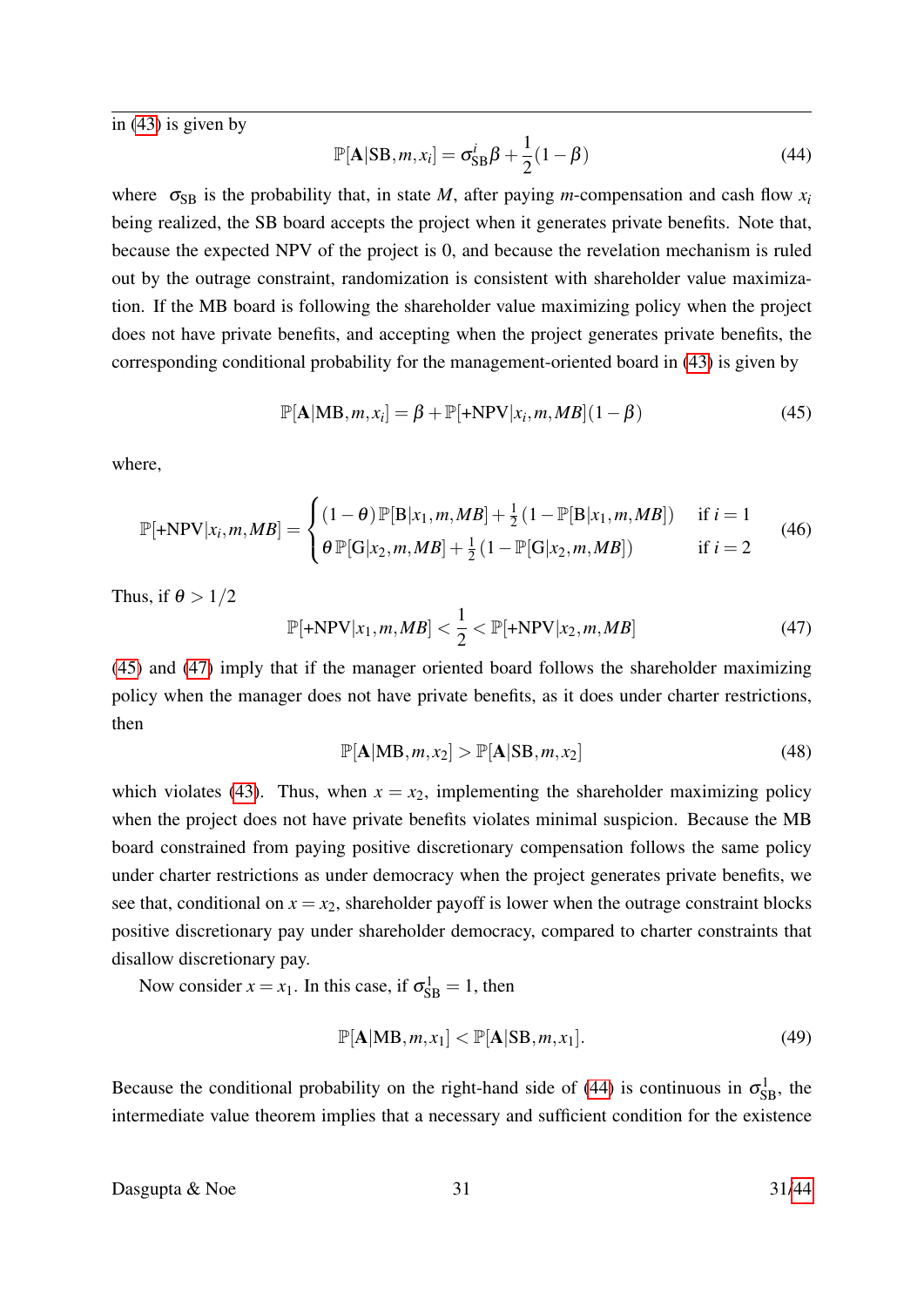of  $\sigma_{\!S}^1$ SB  $*\in [0,1]$  such that

$$
\mathbb{P}[\mathbf{A}|\mathbf{MB}, m, x_1] = \mathbb{P}[\mathbf{A}|\mathbf{SB}, m, x_1]
$$
\n(50)

is for  $\mathbb{P}[\mathbf{A} | \text{SB}, m, x_1]$  to be less than  $\mathbb{P}[\mathbf{A} | \text{MB}, m, x_1]$  when  $\sigma_{\text{SB}}^1 = 0$ . Thus, for shareholder democracy equilibrium in which outrage blocks discretionary compensation to produce an equal payoff to shareholders as CR, it must be the case that

$$
\left(\frac{1}{2} - \mathbb{P}[\pm NPV|x_1m, MB]\right) (1 - \beta) \leq \beta.
$$
 (51)

Because,

$$
\mathbb{P}[\text{+NPV}|x_1, m, MB] = (1 - \theta) \frac{2(1 - \mu)}{2(1 - \mu) + 1} + \frac{1}{2} \frac{1}{2(1 - \mu) + 1} \tag{52}
$$

the result follows.

It is interesting to note restrictions on discretionary pay engendered by democratic outrage will lead to lower levels of investment than under charter restrictions. Under charter restrictions, MB boards will either overinvest or invest at the optimal level, while democracy-constrained boards will sometimes overinvest and sometimes underinvest. Thus, despite the fact that managers weakly prefer higher levels of investment and charter restrictions lead to overinvestment, democracy which leads to lower levels of investment than charter restrictions, is less efficient. Thus, the value of control mechanisms to shareholders need not be judged by the degree to which they constrain manager-preferred policies. e.g. even if takeovers generate private benefits and a given control system lowers the probability of a takeover, it need not be more efficient than another control system that produces more takeover.

Proposition [6](#page-25-0) and [7](#page-29-0) show that democracy cannot increase efficiency relative to delegation and charter restrictions if democracy enforces the same discretionary pay policies as delegation and charter restrictions. Charter control can produce the same of level management compensation—based on the tradeoff between the gains from giving honest boards discretion, and the costs of granting that same discretion to corrupt boards—-as ex post control without providing corrupted boards with added incentives to distort operating policy. However, when contracting is incomplete, and thus charters cannot be written that restrict compensation only for some public information state, democracy may be preferable to charter control. State-contingent charter rules that are difficult to change can be very costly since the optimality of these rules depend heavily on the underlying firm environment. When the environment changes, the rules are no longer optimal.

In contrast, under democracy, shareholder posteriors regarding board conduct will reflect all public information, including information that cannot be incorporated into the charter. In some cases such information will be fairly informative regarding the reasonableness of a given

Dasgupta  $\&$  Noe  $32$  32[/44](#page-43-0)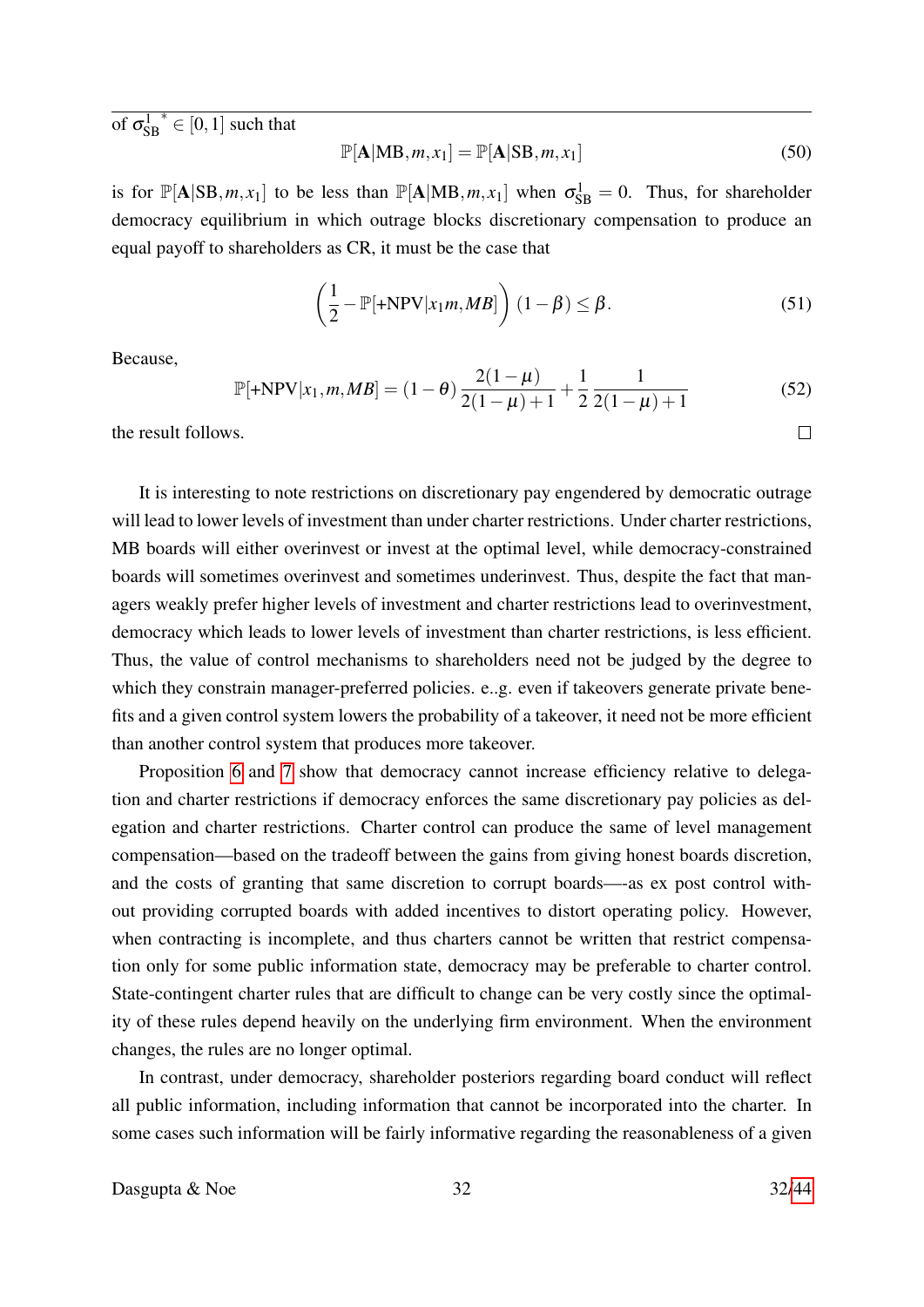compensation decision. Manager controlled boards, realizing that shareholder outrage will be very high if excess compensation is paid under some public information signals, may refrain from offering such compensation. Whether the losses from distortion are larger than the gains from building state information into the evaluation of the board's actions depends on how well the shareholders' public information regarding the overall economic climate correlates with the specific prospects of the firm's investment projects, i.e. the systemic risk of corporate investment policies. This argument results in the following corollary.

Corollary 1. *A policy of restricting discretionary compensation after one cash flow but not the other is a necessary but not a sufficient condition for the democratic equilibrium to produce higher shareholder welfare than both CR and FD.*

## 3.4 Example Where Democracy is Best

Since by assumption, neither a charter restrictions on discretionary pay nor delegation can be made contingent on cash flows, the possibility exists that democracy can produce a higher payoff to shareholders if the restrictions imposed by outrage vary with cash flows. In this case, the losses from democratic distortion of policy may be less than the gains from incorporating state information into the the restrictions on discretionary compensation. Below, we develop a democratic equilibrium which produces higher shareholder welfare than either charter restrictions or FD. In the example, the probability that the manager earns private benefits from the project,  $\beta = 5/11$ ,  $\mu = 0$ , and  $\delta_0 = 1/9$ ,  $n = 1$ ,  $\theta = 5/8$ , and  $P = 4/7$ . The outrage threshold,  $\delta > 3/11$ . The following set of strategies constitutes an equilibrium under shareholder democracy.

- Manager Strategy: Uses the benevolent best response.
- Board Strategy:
	- If the board is SB:
		- ∗ At date 0, set compensation equal to 0 in firm state *B*, *m* in firm state *M* and *g* in firm state *G*.
		- ∗ At date 1, if the realized cash flow is *x*2, and the the project generates managerial private benefits, offer discretionary compensation of *P*. If the realized cash flow is  $x_1$  and project generates managerial private benefits, then if the state is *B* reject the project, if the state is *M* accept the project with probability 9/10. If the project does not generate private benefits, offer discretionary compensation  $of  $0$$
	- If the board is MB
- Dasgupta  $\&$  Noe  $33$  33[/44](#page-43-0)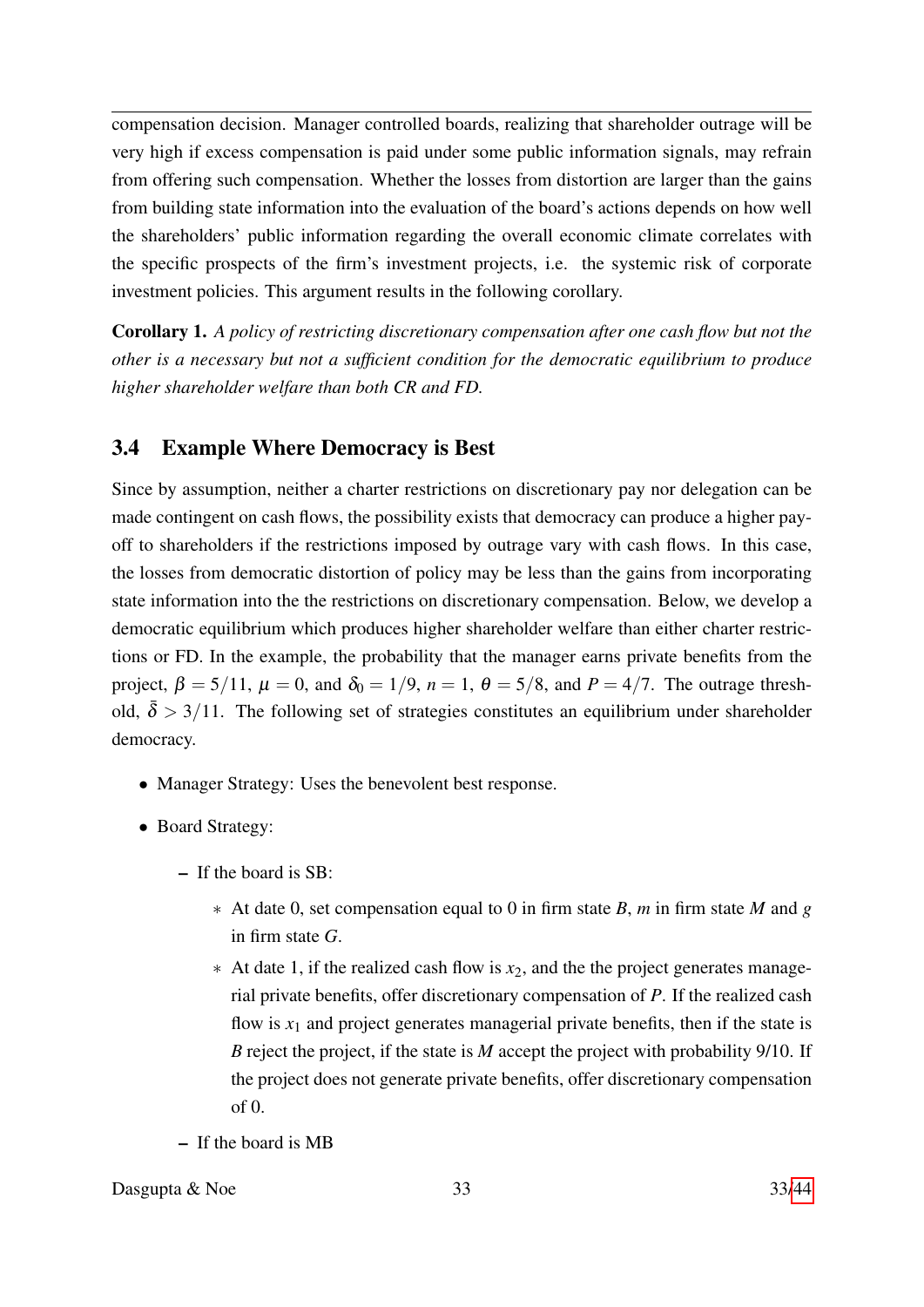- ∗ At date 0, set compensation to *m*-compensation in all states of the firm.
- ∗ At date 1, if the project generates private benefits, accept the project and do not offer discretionary compensation. If the project does not generate private benefits and the realized cash flow is  $x_2$ , then offer discretionary compensation of *P*. If the project does not generate private benefits and the realized cash flow is  $x_1$ , then offer zero discretionary compensation.
- Shareholders' posterior assessment (suspicion),  $\hat{\delta}$ :

$$
\hat{\delta}(g \text{ or } b, x_1, \mathbf{R}^+) = 1 \quad \hat{\delta}(g \text{ or } b, x_2, \mathbf{R}^+) = 0 \tag{53}
$$

$$
\hat{\delta}(g \text{ or } b, x_1, \mathbf{A}) = 0 \quad \hat{\delta}(g \text{ or } b, x_2, \mathbf{A}) = 0 \tag{54}
$$

$$
\hat{\delta}(g \text{ or } b, x_1, \mathbf{R}^-) = 0 \quad \hat{\delta}(g \text{ or } b, x_2, \mathbf{R}^-) = 0 \tag{55}
$$

$$
\hat{\delta}(m, x_1, \mathbf{R}^+) = 1 \quad \hat{\delta}(m, x_2, \mathbf{R}^+) = 3/13 \tag{56}
$$

$$
\hat{\delta}(m, x_1, \mathbf{A}) = 3/11 \quad \hat{\delta}(m, x_2, \mathbf{A}) = 5/49 \tag{57}
$$

$$
\hat{\delta}(m, x_1, \mathbf{R}^-) = 3/11 \quad \hat{\delta}(m, x_2, \mathbf{R}^-) = 0 \tag{58}
$$

To verify that these strategies and beliefs constitute an equilibrium, first note that outrage blocks positive discretionary compensation if and only if the realized cash flow equals  $x_1$ . In this case, investing in the project without revelation of its NPV through discretionary compensation is 0 NPV in state  $M$ , and negative NPV in state  $B$ . Thus, when the cash flow equals  $x_1$  and outrage blocks positive discretionary compensation, the SB's policy of randomizing in state *M* and rejecting in state *B* maximizes shareholder welfare given the outrage constraint. As both accepting and rejecting the project produce the same shareholder welfare in state *M*, minimal suspicion requires that if both policies are adopted, each generates the same suspicion. An inspection of  $\hat{\delta}$  shows this to be the case. When the realized cash flow is  $x_2$ , the unique best response for the SB board if there are managerial private benefits is to offer *P*-discretionary compensation, while if there are no managerial private benefits, the unique best response is to offer 0-discretionary compensation to extract the manager's private information. In both situations, the project is accepted if and only if it has positive NPV, and outrage constraints are not violated.

Now consider the MB board. When the realized cash flow is *x*1, outrage blocks *P*-discretionary compensation. Amongst the outrage feasible policies, acceptance maximizes managerial welfare when the project generates private benefits, while the manager is indifferent between acceptance and rejection when the project does not generate private benefits. Both acceptance and rejection generate the same level of suspicion, and thus when the project does not generate private benefits, the MB board's policy is a minimal suspicion best response. When the realized cash flow is  $x_2$ ,  $P$ - discretionary compensation is not blocked by outrage. When the

Dasgupta  $\&$  Noe  $34/44$  $34/44$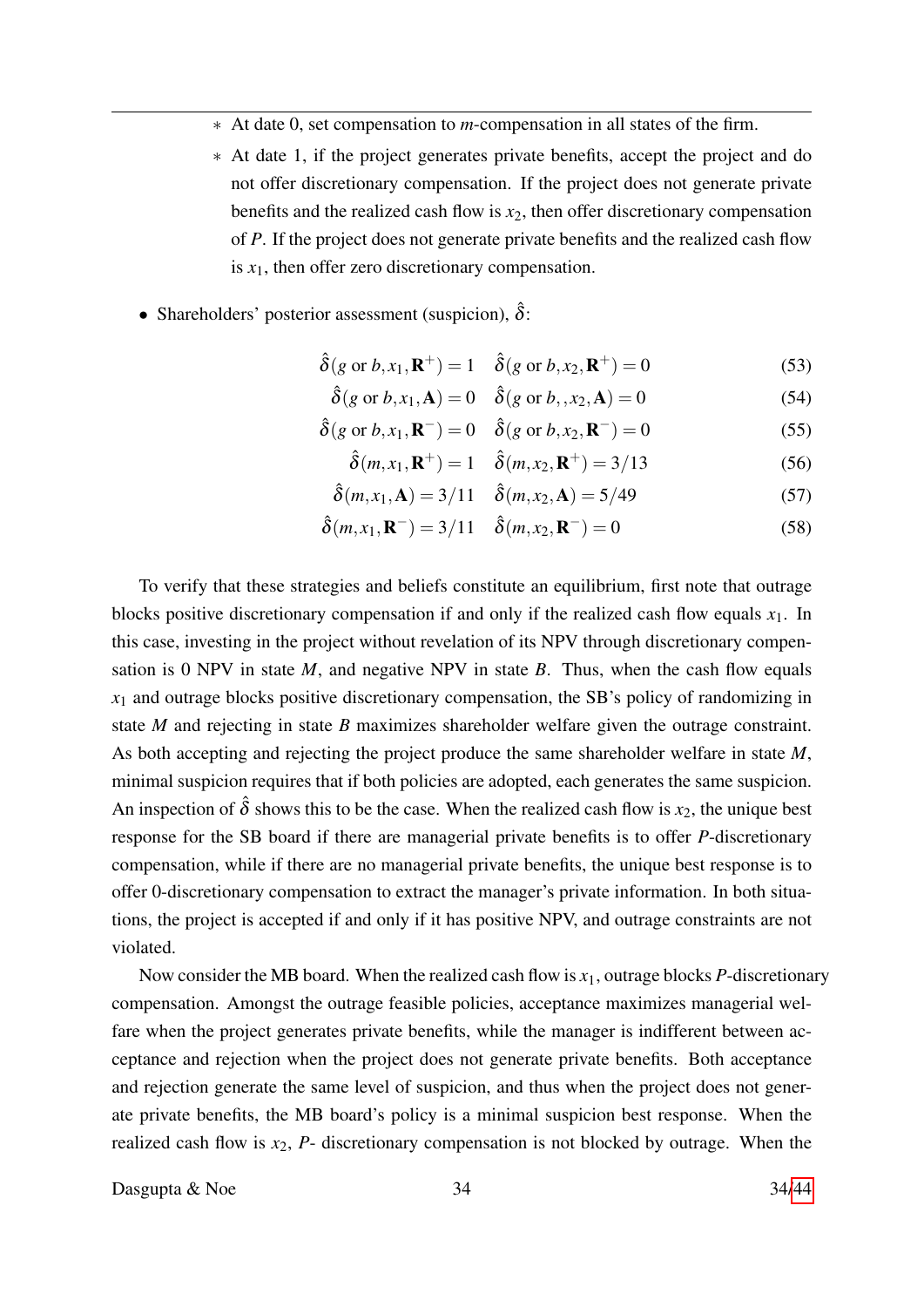project generates private benefits, the manager is indifferent between receiving such compensation and accepting the project. Accepting the project generates less outrage. Thus, the MB board's policy of accepting the project without offering P-discretionary compensation when the project generates private benefits is a minimal suspicion best response. When the project does not generate private benefits, the only policy that maximizes managerial welfare is the payment of discretionary compensation and attendant rejection of the project. This is the policy that is adopted by the MB board and it does not violate the outrage constraint. Thus, the policy is a minimal suspicion best response.

Thus, all the board and manager strategies are best responses given the suspicion levels. It is easy to verify with simple algebra that the levels of suspicion specified in the equilibrium are consistent with Bayes rule wherever it can be applied.

Why does democracy produce higher welfare here than both charter restriction and delegation? Consider first democracy versus CR. When the realized cash flow is  $x_1$ , there is no additional distortion due to democracy. However, when the realized cash flow is  $x_2$ , democracy allows the use of discretionary pay. This makes it possible for the positive NPV project to be accepted and the negative NPV project to be rejected by the SB board when there are managerial private benefits. This is the benefit of democracy relative to CR. On the other hand, when there are no private benefits, the MB board now under democracy offers discretionary compensation and the project is rejected even when it is positive NPV. This is the cost of democracy relative to CR. Clearly, democracy improves shareholder payoff if the likelihood of managerial private benefits is sufficiently high, i.e. there exists  $\beta_{CR}$  such that democracy is better for  $\beta \geq \beta_{CR}$ .

Next, consider democracy versus FD. If the cash flow is  $x_1$ , and there are managerial private benefits, democracy blocks the use of discretionary pay, which is a cost of democracy relative to FD. On the other hand, when the board is MB and there are no managerial private benefits, FD leads to a distortion since *P*-discretionary pay is offered and the project rejected. This is prevented under democracy when the cash flow is  $x_1$ , and the project is accepted with 0discretionary pay if and only if it has positive NPV. There is an additional cost of democracy relative to FD when the cash flow is  $x_2$  and there are managerial private benefits, since the MB board to minimize suspicion, accepts the project. Thus, it is clear that democracy will increase the payoff to shareholders relative to FD if the likelihood of managerial private benefits is sufficiently small, i.e. there exists  $\beta_{FD}$  such that democracy is better if  $\beta \leq \beta_{FD}$ .

Whether or not democracy can dominate both CR and FD thus depends on whether  $\beta_{CR}$  <  $\beta_{FD}$ . Our example provides a set of parameter values for which this is the case. Figure [1](#page-35-0) shows that the interval  $[\beta_{CR}, \beta_{FD}]$ , ceteris paribus, becomes smaller as  $\mu$  increases, and eventually vanishes.

To understand why higher  $\mu$  erodes the advantage of democracy, note that the benefit of democracy relative to CR is lower the higher is the likelihood of a positive NPV project con-

Dasgupta  $\&$  Noe  $35$  35[/44](#page-43-0)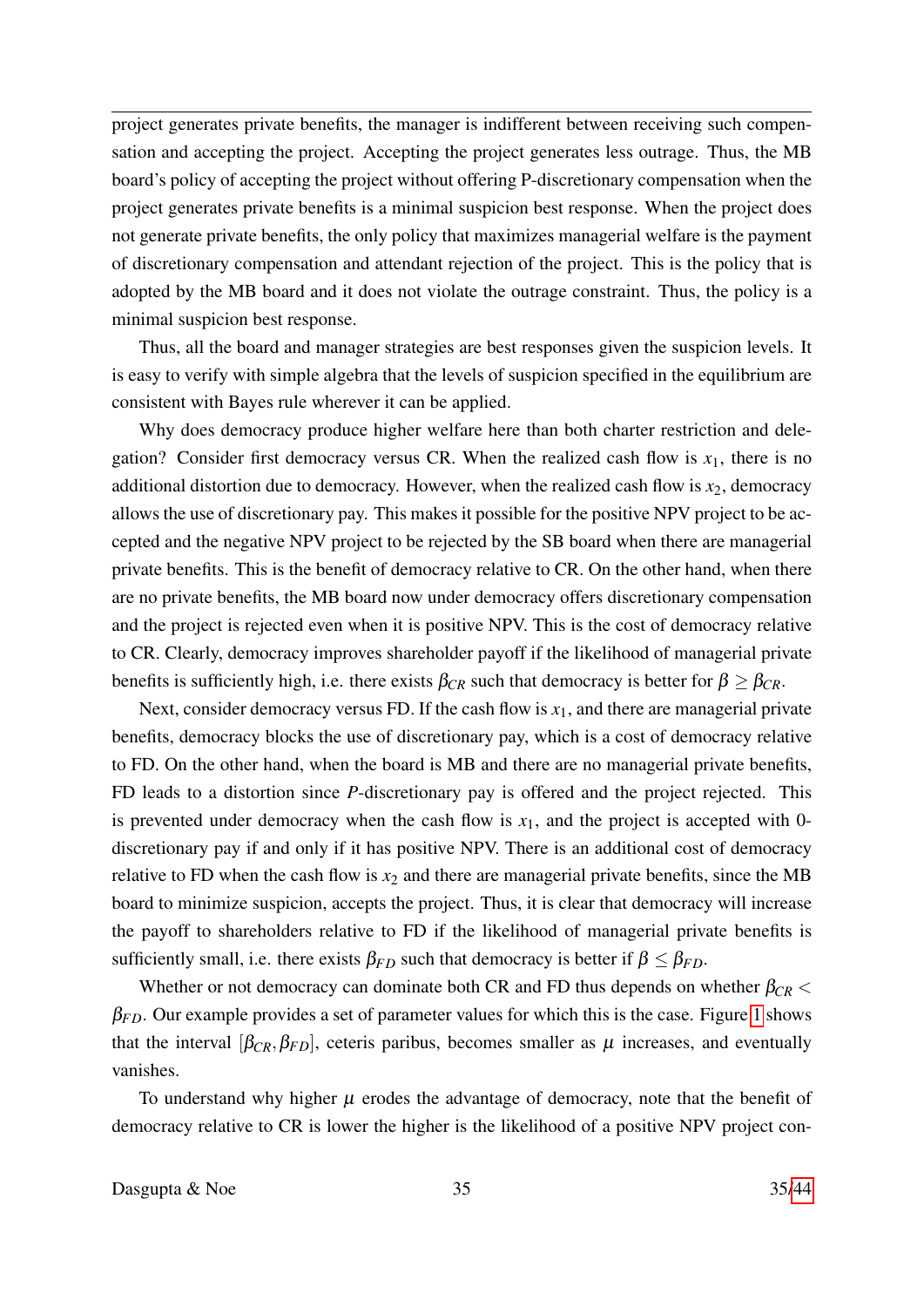

<span id="page-35-0"></span>Figure 1: Region in which a democratic equilibrium produces higher shareholder welfare than charter restrictions or FD. In the figure,  $\beta$  and  $\mu$  are varied while the other parameters of the model are set as follows:  $\delta = 0.05$ ,  $\theta = 0.63$ ,  $n = 1$  and  $P = 4/7$ .

ditional on  $x_2$ . This is because (a) under CR when there are managerial benefits, the project is always accepted, whereas under democracy, the SB board uses *P*-discretionary pay, and (b) under democracy, the project is always rejected when the board is MB and there are no managerial private benefits. Thus, the advantage of democracy is less if  $\theta$  is higher or if  $\mu$  is higher (conditional on  $x_2$ , a higher  $\mu$  shifts the weight from state M – where  $\theta$  is essentially  $1/2$  – to state G, where  $\theta$  exceeds 1/2). Therefore, as  $\mu$  increases, democracy can remain as good as CR only if the cut-off value  $\beta_{CR}$  increases, i.e.,  $\beta_{CR}(\mu)$  is increasing in  $\mu$ . Consider now democracy versus FD. If there are managerial private benefits, the advantage of democracy over FD in cash flow state  $x_1$  is lower if  $\theta$  is lower or  $\mu$  is higher. However, the opposite is the case if there are no managerial private benefits. If  $\beta_{FD}$  is sufficiently high, the former effect dominates at  $\beta = \beta_{FD}$ . In addition, a higher  $\mu$  makes  $x_2$  more likely and further disadvantages democracy relative to FD, since under democracy when cash flow is  $x_2$  and there are managerial private benefits, the project is always accepted. As a result, democracy remains as good as FD only if the cut-off value  $\beta_{FD}$  decreases as  $\mu$  increases, i.e.,  $\beta_{FD}(\mu)$  decreases in  $\mu$ . Since  $\beta_{CR}(\mu)$ increases and  $\beta_{FD}(\mu)$  decreases in  $\mu$ , the feasible region shrinks as  $\mu$  increases, and eventually disappears in our example.

## 4 Conclusion

In this paper, we consider the efficacy of alternative governance regimes in shaping compensation policy in an environment in which shareholders are unsure of the loyalty of their boards. The conventional board-centric governance style that characterizes US corporations and dele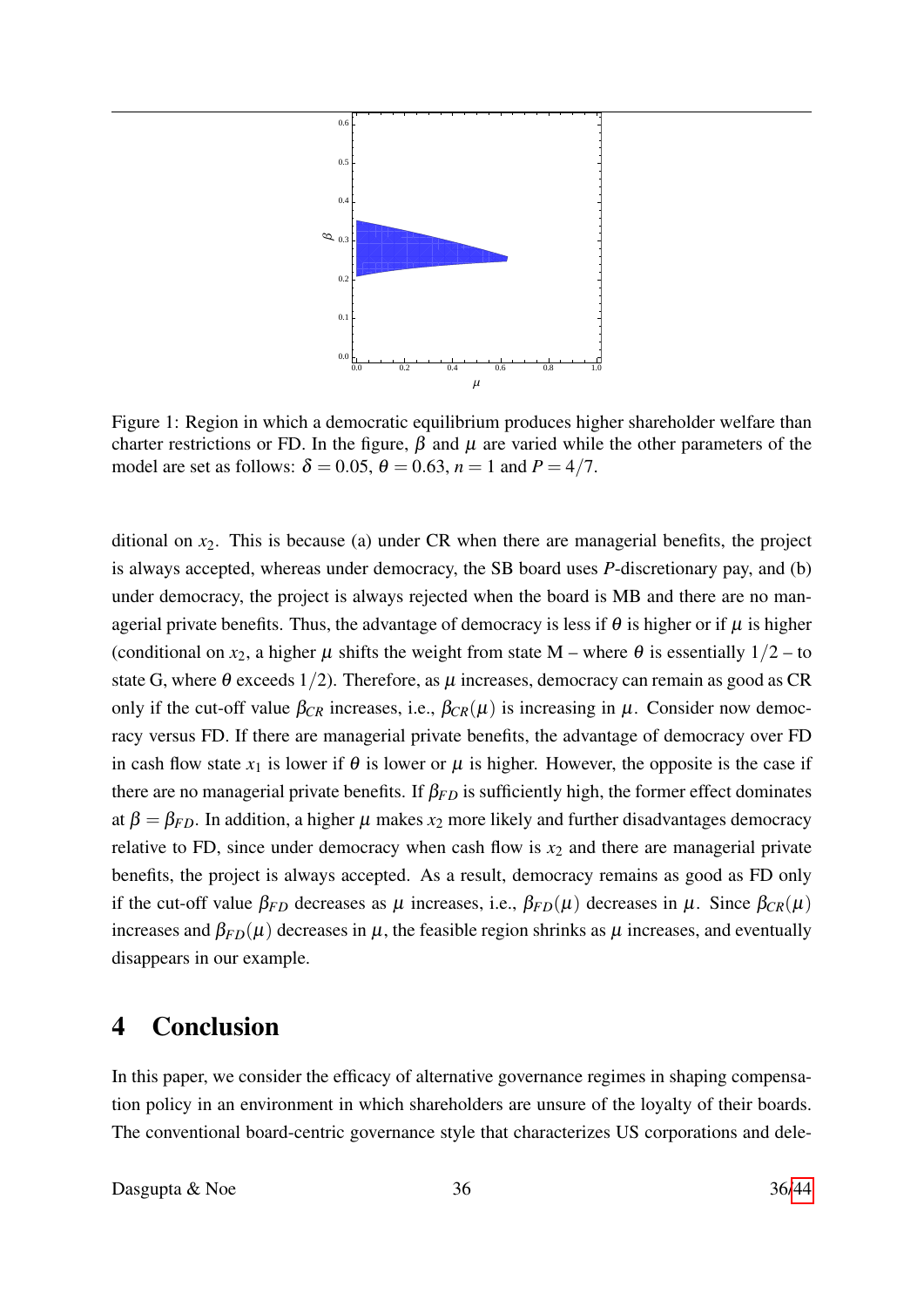gates discretion to the board can be shareholder wealth maximizing in a wide range of circumstances and under relatively mild constraints on the actions of the board. Shareholder voice in the form of charter amendments that prohibit certain types of discretionary compensation can sometimes be optimal. Interestingly, such restrictions will be preferred to delegation precisely when the scope for managerial private benefits from investment is low. Shareholder democracy, i.e. shareholder outrage that leaves boards vulnerable to sanctions for compensation or investment policies that cause suspicion, can distort investment and decrease shareholder wealth even when shareholders' inferences about board type are rationally formed. The distortions occur both because shareholder-oriented boards cannot use compensation policies that are optimal but are deemed suspicious because manager-oriented boards can misuse these, and also because manager-oriented boards have an incentive to mask suspicious compensation policy by distorting operating policy.

One advantage of shareholder democracy over delegation or charter amendments is that, under democracy, more state-information can be built into shareholder responses to management policy. As a result, especially when the firm's economic prospects are poor, we do find situations in which shareholder democracy can increase shareholder payoff. However, the conditions for this to happen appear to be fairly tight, and the advantage of shareholder democracy diminishes rapidly as the firm's economic prospects improve.

Several directions for extending the analysis are promising. One direction is to consider the effect of our assumption that the board knows whether management has conflicted incentives with regard to investment policy. This assumption models a rather intimate relation between managements and boards. Much of the distortion created by shareholder outrage results from the board catering to the manager's investment preferences. A less well informed manageroriented board would have less ability to distort policy to simultaneously protect its reputation and deliver private benefits to the manager. This could increase the correlation between management and shareholder-oriented board actions and thus reduce outrage and hence the effect of the outrage constraint on shareholder-oriented boards. That is, shareholders, in equilibrium, may grant more poorly informed boards more slack when second guessing their decisions. Thus, in some cases, ignorance of manager's private benefit structure, might be bliss, or at least generate more efficient investment policies. We also assume that shareholders can observe all compensation payments made by the board. This rules out hidden or stealth compensation packages or compensation through perks. If compensation is masked, it will effect directly the incentives of manager-oriented boards, and indirectly the constraints on shareholder-oriented boards through its effect of changed manager-oriented board behavior on shareholder posteriors and thus outrage.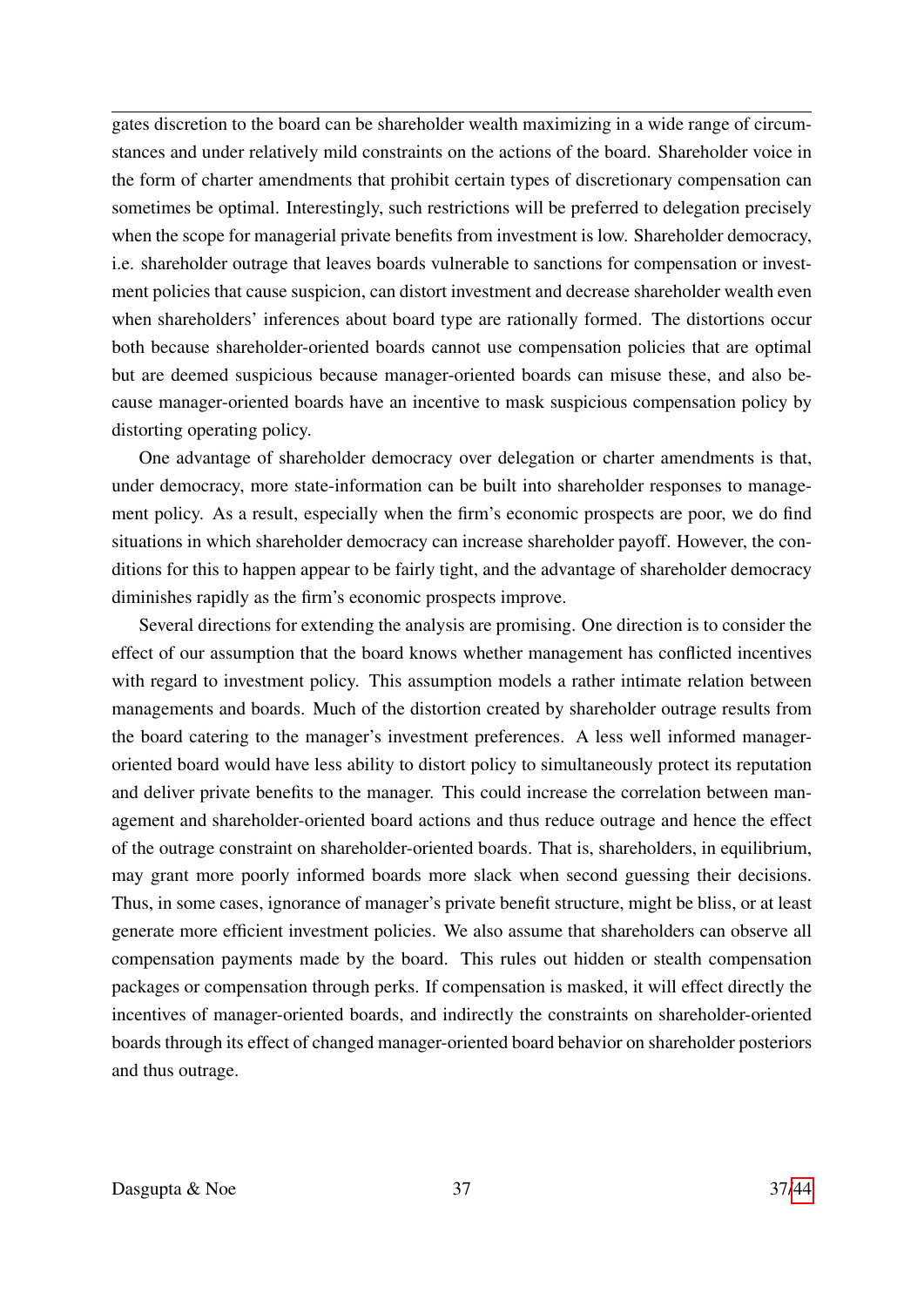### References

Adams, Renee, and Daniel Ferreira, 2007, A theory of friendly boards, Journal of Finance 62, 217-250.

Adams, Renee, and Daniel Ferreira, 2009, Strong managers, weak Boards? forthcoming in CESifo Economic Studies special issue on Executive Pay.

Adams, Renee, Benjamin Hermalin, and Michael Weisbach, 2009, The Role of Boards of Directors in Corporate Governance: A Conceptual Framework & Survey, Journal of Economic Literature, forthcoming.

Almazan, Andres, and Javier Suarez, 2003, Entrenchment and severance pay in optimal governance structures, Journal of Finance 58, 519-547.

Anabtawi, Iman, and Lnn Stout, 2008, Fiduciary duties for activist shareholders, Stanford Law Review 60, 1255.

Bainbridge, Stephen, 2006, The case for limited shareholder voting rights, UCLA Law Review 53, 601-636.

Bebchuk, Lucian A., and Jesse M. Fried, 2003, Executive Compensation as an Agency Problem, Journal of Economic Perspectives 17, 71-92.

Bebchuk, Lucian A. and Jesse M. Fried, 2004, Pay without performance: the unfulfilled promise of executive compensation, Harvard University Press.

Bebchuk, Lucian A. and Jesse M. Fried, 2005, Pay without performance: An overview of the issues, Journal of Applied Corporate Finance 8-22.

Bebchuk, Lucian A., 2005, The Case for Increasing Shareholder Power, Harvard Law Review 118, 835-914.

Becht, Marco, Patrick Bolton, and Ailsa A. Röell, 2002, Corporate Governance and Control, ECGI finance working paper no. 2/2002.

Berle, Adolf, and Grady Means, 1932, The Modern Corporation and Private Property (Commerce Clearing House, New York).

Burkart, Mark, Denis Gromb, and Fausto Panunzi, 1997, Large Shareholders, Monitoring, and the Value of the Firm, Quarterly Journal of Economics, 693-728.

Cohn, Jonathan and Uday Rajan, 2010, Optimal Corporate Governance in the Presence of an Activist Investor, working paper.

Core, John, Robert Holthausen, and David Larcker, 1999, Corporate governance, chief executive officer compensation, and firm performance, Journal of Financial Economics 51, 371-406.

De Angelis, David, and Yaniv Grinstein, 2010, Pay for the Right Performance, working paper, Cornell University.

Eisfeldt, Andrea L., and Adriano A. Lampini, 2008, Managerial incentives, capital reallocation, and the business cycle, Journal of Financial Economics 87, 177-199.

Ertimur, Yonca, Fabrizio Ferri and Volkan Muslu, 2010, Shareholder Activism and CEO Pay,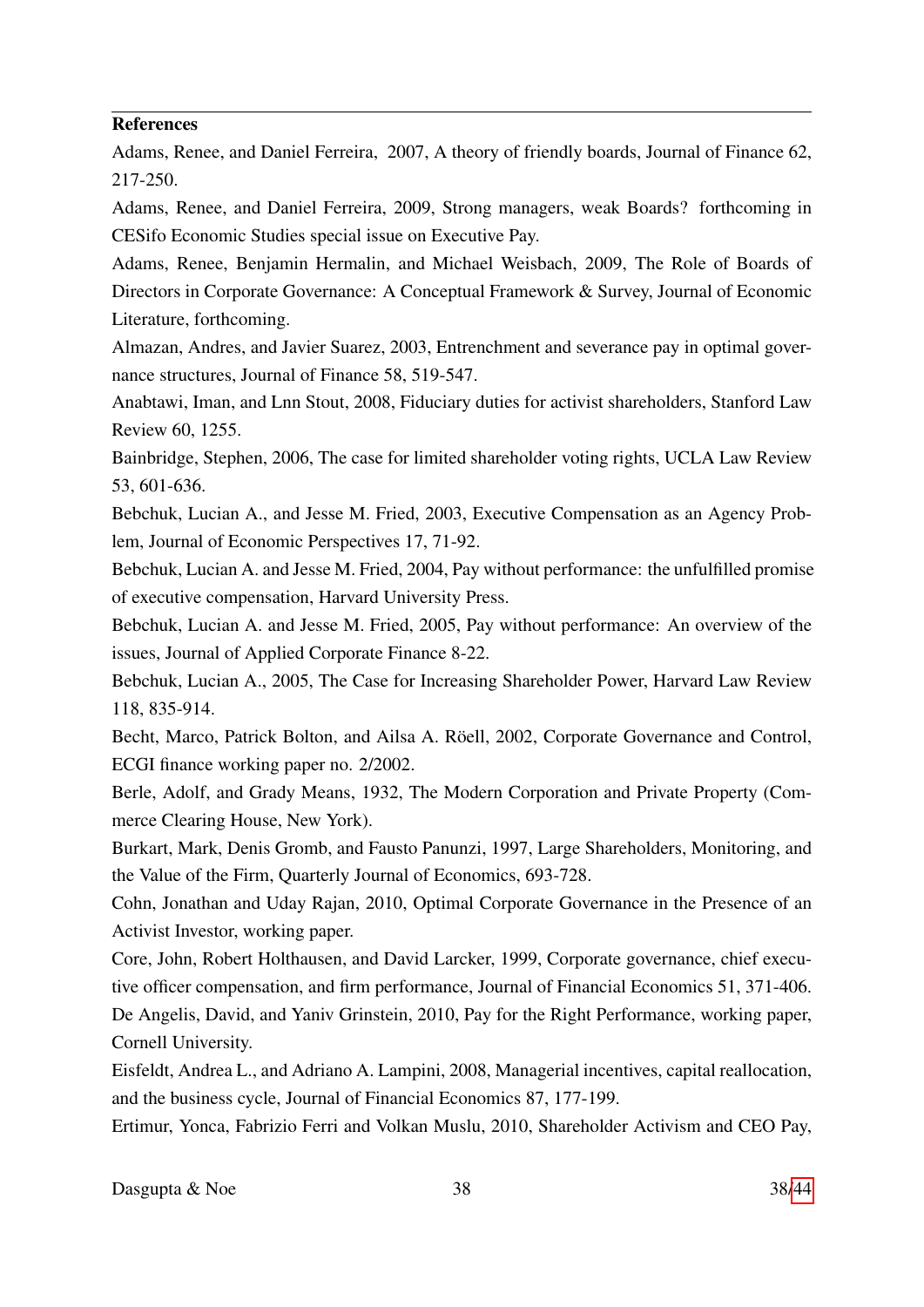working paper, Fuqua School of Business, Duke University.

Fama, Eugene, and Michael Jensen, 1983a, Separation of ownership and control, Journal of Law and Economics 26, 301-325.

Fama, Eugene, and Michael Jensen, 1983b, Agency problems and residual claims, Journal of Law and Economics 26, 327-349.

E. Fehr, and Gachter, S., 2002, Altruistic Punishment in Humans, Nature 415, 137-140.

Ferreira, Daniel, and Marcelo Rezende, 2007, Corporate Strategy and Information Disclosure, RAND Journal of Economics 38, 164-184.

Fisman, Ray, Rakesh Khurana and Matthew Rhodes-Kropf, 2007, Governance and CEO Turnover: Do Something or Do the Right Thing? working paper, Harvard University.

Gibbons, Robert, and Kevin J.Murphy, 1992, Optimal Incentive Contracts in the Presence of Career Concerns: Theory and Evidence, Journal of Political Economy 100, 468-505.

Gillan, Stuart, and Laura Starks, 2007, The Evolution of Shareholder Activism in the United States, Journal of Applied Corporate Finance 19, 55-73.

Hall, Brian J., and Jerry B. Liebman, 1998, Are CEOs really paid like bureaucrats? Quarterly Journal of Economics 113, 653-691.

Harford, Jarrad, 2003, Takeover bids and target directors incentives: the impact of a bid on directors' wealth and board seats, Journal of Financial Economics 69, 51-83.

Harris, Milton, and Artur Raviv, 2008, A theory of board control and size, Review of Financial Studies 21, 1797-1832.

Hermalin, Benjamin, 2005, Trends in corporate governance, Journal of Finance 60, 2351-2384. Hermalin, Benjamin, and Michael Weisbach, 1998, Endogenously chosen boards of directors and their monitoring of the CEO, American Economic Review 88, 96-118.

Hermalin, Benjamin, and Michael Weisbach, 2003, Boards of directors as an endogenously determined institution: A survey of the economic literature, Economic Policy Review 9, 7-26.

Holmstrom, Bengt, 1999, Managerial incentive problems: A dynamic perspective, Review of Economic Studies 66, 169-182, originally in Essays in Economics and Management in Honor of Lars Wahlbeck, Helsinki: Swedish School of Economics (1982).

Inderst, Roman and Holger Mueller, CEO replacement under private information, Review of Financial Studies, forthcoming.

Jensen, Michael, and William Meckling, 1976, Theory of the firm: Managerial behaviour, agency costs and ownership structure, Journal of Financial Economics 3, 305-360.

Jensen, Michael C., and Kevin J. Murphy, 1990, Performance pay and top-management incentives, Journal of Political Economy 98, 225-264.

Kappeler, P, and C vanSchaik (Eds), 2006, Cooperation in Primates and Humans: Mechanisms and Evolution, Springer Verlag, 2006.

Levitt, Steven D., and Christopher M. Snyder, 1997, Is no news bad news? Information trans-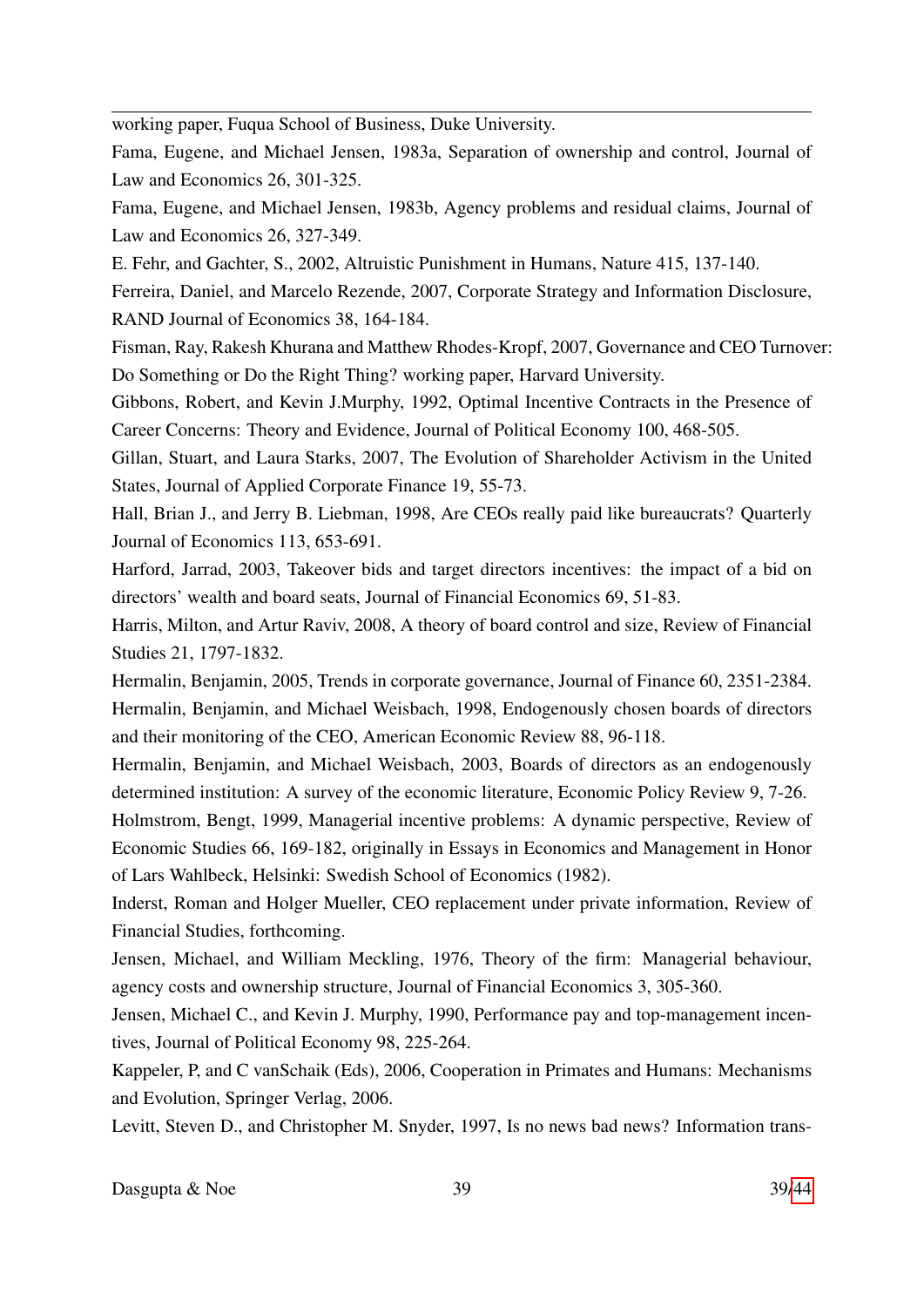mission and the role of early warning in the principal-agent model, RAND Journal of Economics 28, 641-61.

Lipton, Martin and William Savitt, 2007, The many myths of Lucian Bebchuk, Virginia Law review 93, 733-758.

Lorsch, Jay, and Elizabeth MacIver, 1989, Pawns or Potentates: The Reality of America's Corporate Boards (Harvard Business Press).

Mace, Myles, 1971, Directors: Myth and Reality (Harvard Business Press).

Milbourn, Todd, Richard Shockley, and Anjan Thakor, 2001, Managerial career concerns and investments in information, RAND Journal of Economics 32, 334-351.

Mirvis, Theodore, Paul K. Rowe and William Savitt, 2007, Bebchuk's "Case for Increasing Shareholder Power" : An Opposition, Discussion paper No. 586, Harvard Law School.

Persons, John, 1997, Liars never prosper? How management misrepresentation reduces monitoring costs, Journal of Financial Intermediation 6, 269-306.

Prendergast, Canice, 1999, The provision of incentives in firms, Journal of Economic Literature 36, 7-63.

Prendergast, Canice, and Lars Stole, 1996, Impetuous youngsters and jaded old-timers: Acquiring a reputation for learning, Journal of Political Economy 104, 1105-1134.

Raheja, Charu G., 2005, Determinants of board size and composition: A theory of corporate boards, Journal of Financial and Quantitative Analysis 40, 283-306.

Ryan, Harley, and Roy Wiggins, 2004, Who is in whose pocket? Director compensation, board independence, and barriers to effective monitoring, Journal of Financial Economics 73, 497- 524.

Romano, Roberta, 2001, Less is more: Making institutional activism a valuable mechanism for corporate governance, Yale Journal on Regulation 18, 174.

Song, Fenghua and Anjan V. Thakor, Information control, career concerns, and corporate governance, 2006, Journal of Finance 61, 1845-1896.

Stein, Jeremy, Takeover threats and managerial myopia, 1988, Journal of Political Economy 96, 61-80.

Stein, Jeremy, Efficient capital markets, inefficient firms: A model of myopic corporate behaviour,1989, Quarterly Journal of Economics 104, 655-669.

Shleifer, Andrei, and Robert Vishny, 1997, A survey of corporate governance, Journal of Finance 52, 737-783.

Stout, Lynn and Iman Anabtawi, Sometimes Democracy Isn't Desirable, The Wall Street Journal, August 10, 2004.

Yermack, David, 2004, Remuneration, retention, and reputation incentives for outside directors, Journal of Finance 59, 2281-2308.

Yosha, Oved, 1995, Information disclosure costs and the choice of financing source, Journal of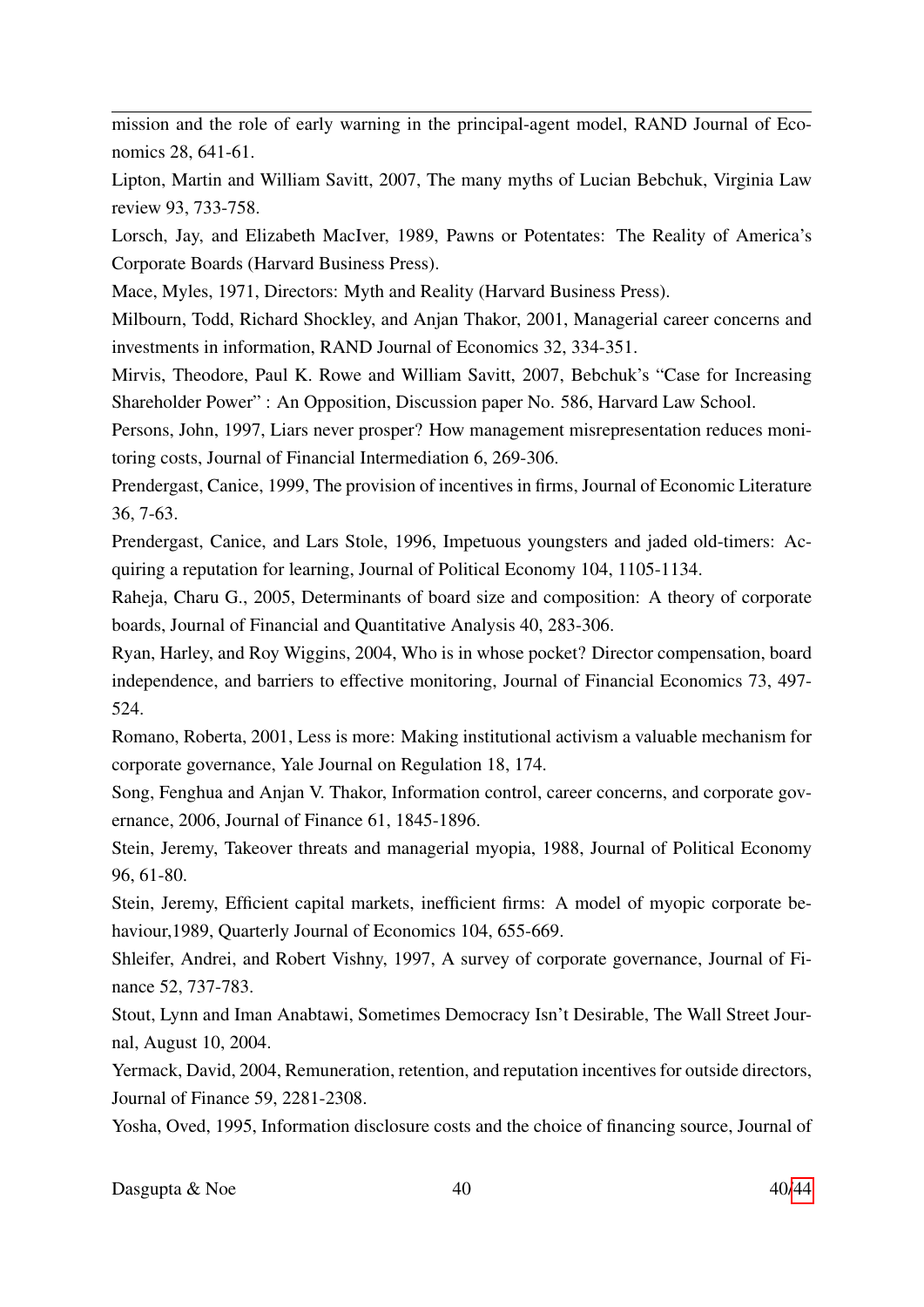Financial Intermediation 4, 3-20.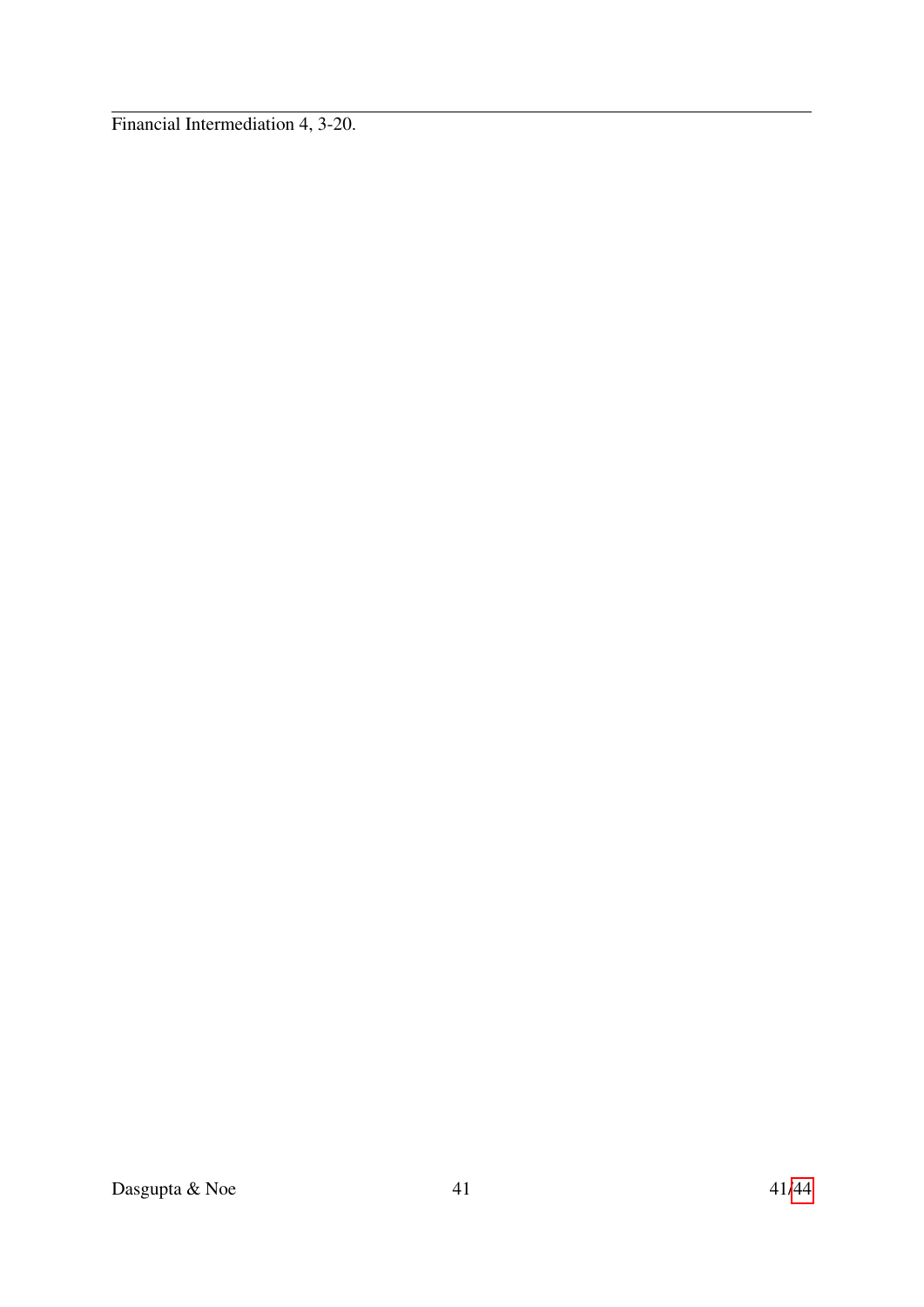# Appendix

## Proof of Proposition [5](#page-14-0)

*Proof.* (i) Consider first an SB board. We have

$$
\mathbb{P}[M|x_2] = \frac{\mathbb{P}[x_2|M]\mathbb{P}[M]}{\mathbb{P}[x_2]} = \frac{1/4}{\mathbb{P}[x_2]},
$$
  

$$
\mathbb{P}[G|x_2] = \frac{\mathbb{P}[x_2|G]\mathbb{P}[G]}{\mathbb{P}[x_2]} = \frac{(\mu/2)}{\mathbb{P}[x_2]},
$$
  

$$
\mathbb{P}[B|x_2] = 0,
$$

and  $\mathbb{P}[x_2] = (1/4) + (\mu/2)$ .

We first derive the pay-cashflow sensitivity for the SB board under the FD governance regime.

$$
E[Pay|x2] = \frac{(1/4)}{\mathbb{P}[x2]}(m + (1/2)\beta P) + \frac{(\mu/2)}{\mathbb{P}[x2]}(g + (1 - \theta)\beta P).
$$

Simplifying, we have

$$
E[\text{Pay}|x_2] = \frac{1/2}{(1/2) + \mu} m + \frac{\mu}{(1/2) + \mu} g + \frac{\beta P(\frac{1}{4} + \mu(1-\theta))}{(1/2) + \mu}.
$$

Exactly similarly, we have

$$
\mathbb{P}[M|x_1] = \frac{\mathbb{P}[x_1|M]\mathbb{P}[M]}{\mathbb{P}[x_1]} = \frac{(1/4)}{\mathbb{P}[x_1]},
$$
  
\n
$$
\mathbb{P}[G|x_1] = 0,
$$
  
\n
$$
\mathbb{P}[B|x_1] = \frac{\mathbb{P}[x_1|B]\mathbb{P}[B]}{\mathbb{P}[x_1]} = \frac{(1-\mu)/2}{\mathbb{P}[x_1]},
$$

and  $\mathbb{P}[x_1] = (1/4) + (1 - \mu)/2$ . Hence,

$$
E[{\rm Pay} \, |x_1] = \frac{(1/4)}{\mathbb{P}[x_1]}((1/2)\beta P) + \frac{(1-\mu)/2}{\mathbb{P}[x_1]}(\theta \beta P).
$$

Simplifying, we have

$$
E[Pay |x_1] = \frac{\beta P(\frac{1}{4} + \theta(1 - \mu))}{1/2 + 1 - \mu}.
$$

Pay-performance sensitivity is given by

$$
\sigma = \frac{E[\text{Pay }|x_2] - E[\text{Pay}|x_1]}{x_2 - x_1}.
$$

Dasgupta  $\&$  Noe  $42$  42[/44](#page-43-0)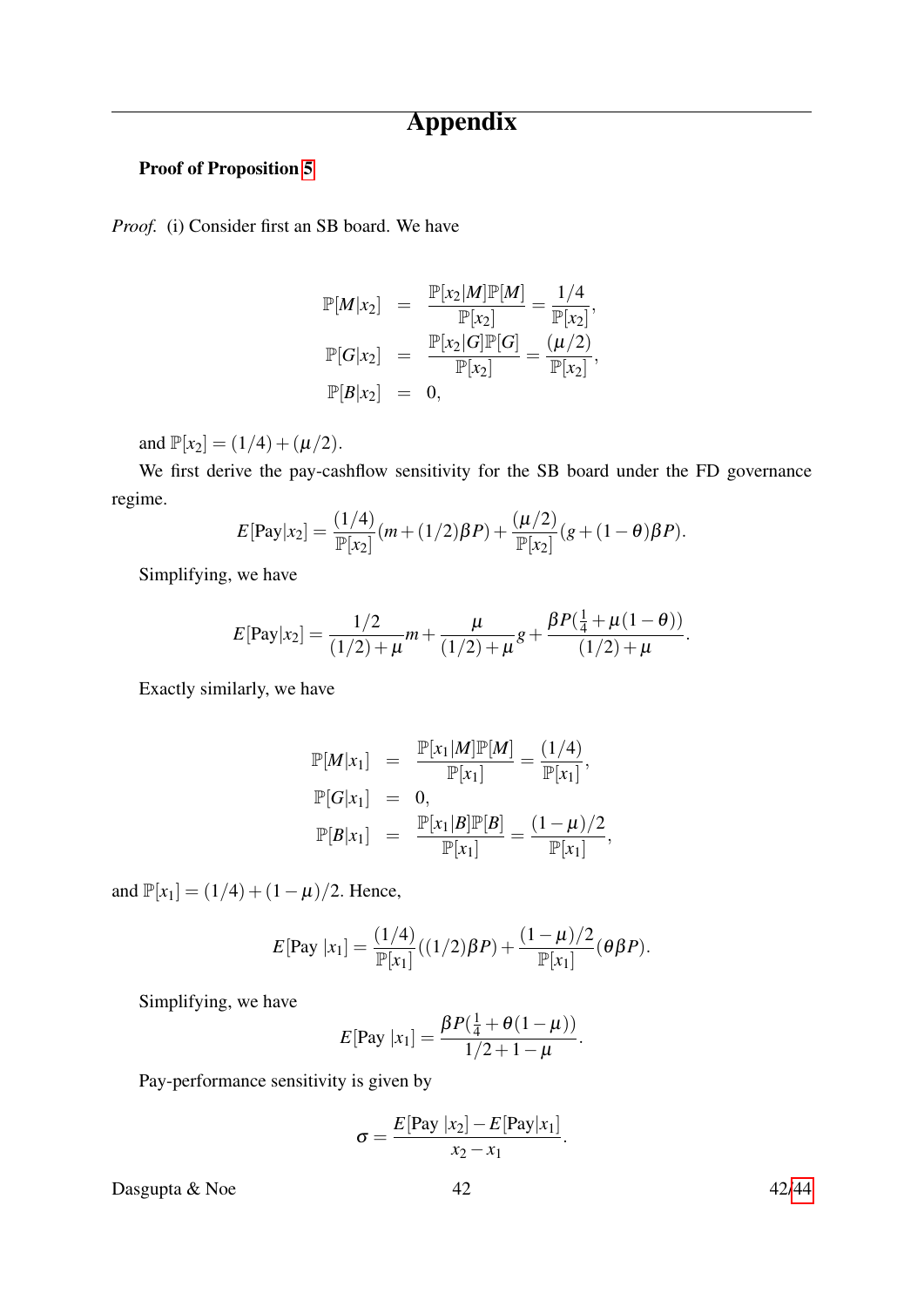For the SB board under the FD regime, the above calculations show that

$$
\sigma_{FD}^{SB} = \frac{(1/2)}{(1/2) + \mu} \frac{m}{x_2 - x_1} + \frac{\mu}{(1/2) + \mu} \frac{g}{x_2 - x_1}
$$
(59)

$$
+\frac{\beta P}{x_2-x_1}(\frac{1}{2}-\theta)\frac{\mu/2+(1-\mu)/2+2\mu(1-\mu)}{((1/2)+\mu)((1/2)+1-\mu)}.
$$
\n(60)

It follows also that for an SB board in a CR regime, since there is no discretionary pay, the pay-performance sensitivity is obtained by setting  $P = 0$  in the above expression, i.e.,

$$
\sigma_{CR}^{SB} = \frac{(1/2)}{(1/2) + \mu} \frac{m}{x_2 - x_1} + \frac{\mu}{(1/2) + \mu} \frac{g}{x_2 - x_1}.
$$

Since  $\theta > 1/2$ , it follows that  $\sigma_{CR}^{SB} > \sigma_{FD}^{SB}$ .

(ii) Consider next an MB board. In a CR regime, there is no discretionary pay. However, contractual pay conditional on high output is *m* irrespective of whether the state is G or M. Thus, the pay-performance sensitivity is

$$
\sigma_{CR}^{MB} = \frac{m}{x_2 - x_1}
$$

.

Thus,  $\sigma_{CR}^{MB} > \sigma_{CR}^{SB}$ .

Consider now the FD regime. Discretionary pay is used and investment is not made when there are no private benefits. When private benefits exist, managers receive discretionary pay whenever investment is not undertaken. Thus

$$
E[Pay | x2] = \frac{(1/4)}{\mathbb{P}[x2]}(m + ((1 - \beta + (1/2)\beta)P) + \frac{(\mu/2)}{\mathbb{P}[x2]}(m + ((1 - \beta) + (1 - \theta)\beta)P).
$$

Similarly,

$$
E[\text{Pay}|x_1] = \frac{(1/4)}{\mathbb{P}[x_1]}(1 - \beta + (1/2)\beta)P + \frac{(1 - \mu)/2}{\mathbb{P}[x_1]}((1 - \beta) + \theta\beta)P.
$$

It is easily checked that

$$
\sigma_{FD}^{MB} = \frac{m}{x_2 - x_1} + \frac{\beta P}{x_2 - x_1} (\frac{1}{2} - \theta) \frac{\mu/2 + (1 - \mu)/2 + 2\mu(1 - \mu)}{((1/2) + \mu)((1/2) + 1 - \mu)}.
$$
  

$$
\sigma_{CP}^{MB} > \sigma_{FD}^{MB} > \sigma_{FD}^{SB}.
$$

Thus,  $\sigma_{CR}^{MB} > \sigma_{FD}^{MB} > \sigma_{FD}^{SB}$ .

Dasgupta  $\&$  Noe 43 43[/44](#page-43-0)